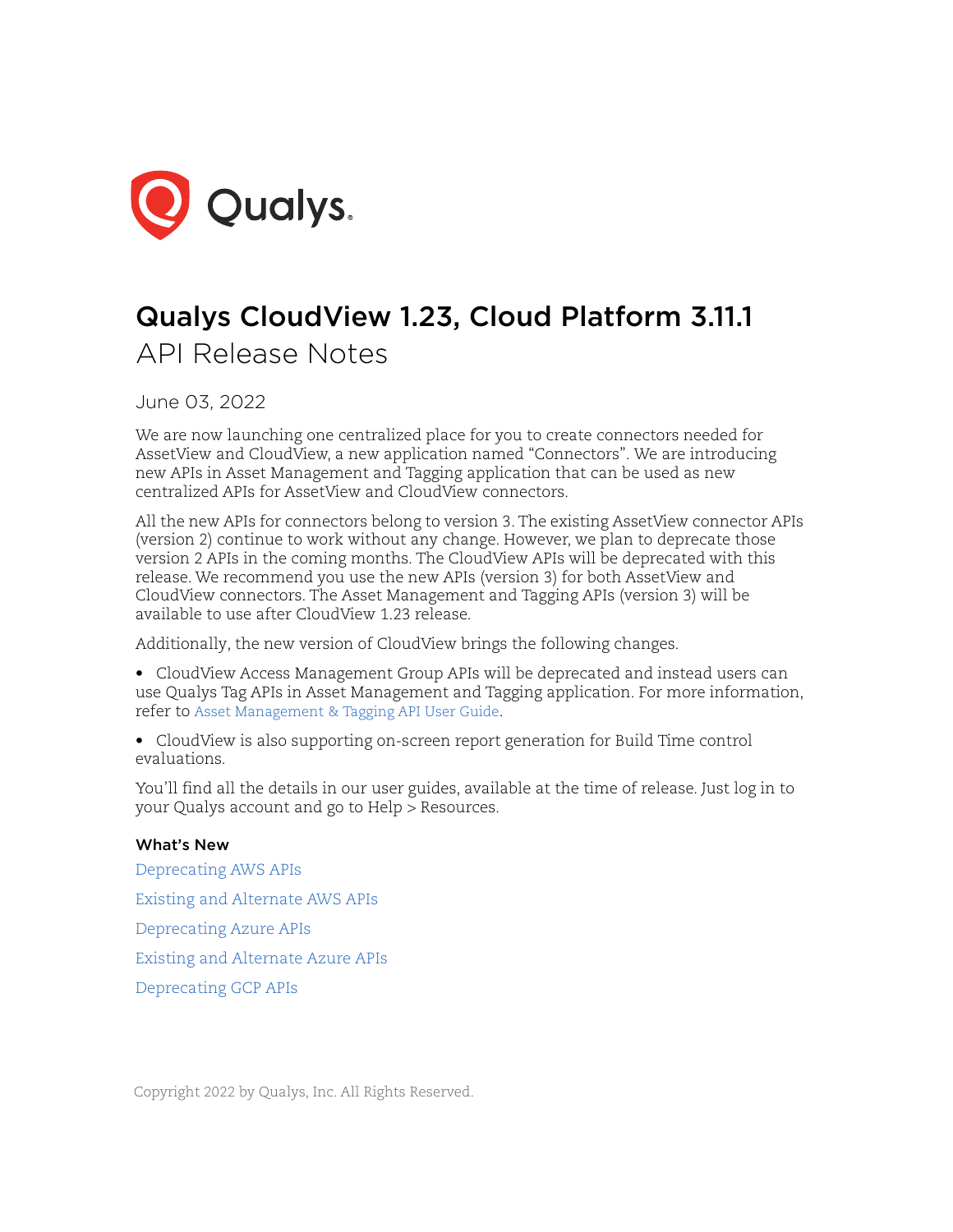[Existing and Alternate GCP APIs](#page-32-0) [Deprecating Groups APIs](#page-42-0) [Build Time On-Screen Report APIs](#page-44-0)

## Qualys API Server URL

The Qualys API URL you should use for API requests depends on the Qualys platform where your account is located.

[Click here t](https://www.qualys.com/platform-identification/)o identify your Qualys platform and get the API URL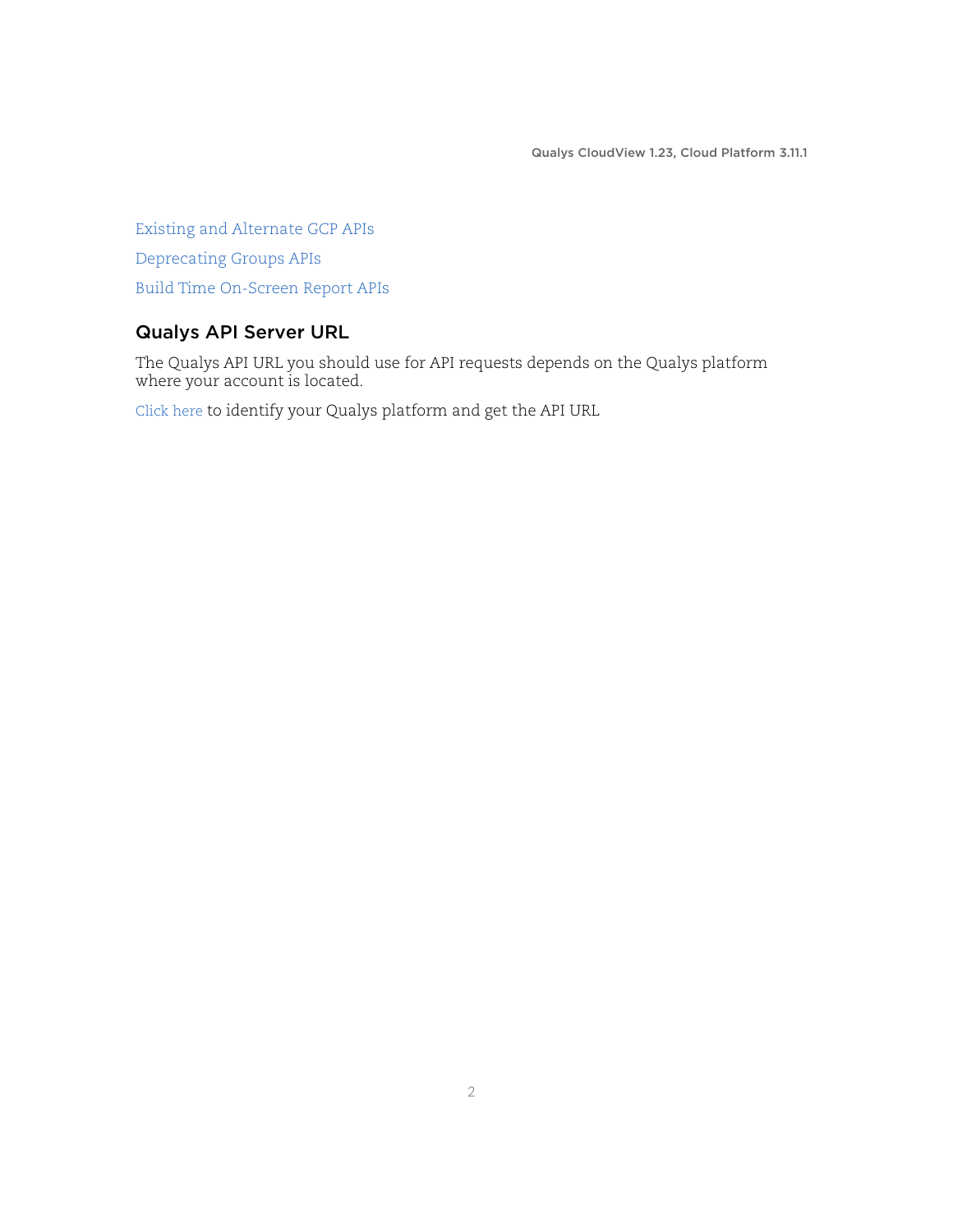# <span id="page-2-0"></span>Deprecating AWS APIs

Listed below are the CloudView connector APIs to be deprecated for AWS. Additionally, the corresponding new APIs are also mentioned.

| Name of Depre-<br>cated API                | Deprecated API                                              | Name of New API                            | Path of the New API                                                 |
|--------------------------------------------|-------------------------------------------------------------|--------------------------------------------|---------------------------------------------------------------------|
| Create AWS<br>Connector                    | /cloudview-<br>api/rest/v1/aws/connector<br>S               | Create AWS<br>Connector                    | /qps/rest/3.0/create/am/<br>awsassetdataconnector                   |
| Update AWS<br>Connector                    | /cloudview-<br>api/rest/v1/aws/connector<br>s/{connectorId} | <b>Update AWS</b><br>Connector             | /qps/rest/3.0/update/am<br>/awsassetdataconnector                   |
| Enable AWS<br>connector                    | /cloudview-<br>api/rest/v1/aws/connector<br>s/enable        |                                            | /qps/rest/3.0/update/am<br>/awsassetdataconnector/<br>$<$ id $>$    |
| Disable AWS<br>connector                   | /cloudview-<br>api/rest/v1/aws/connector<br>s/disable       |                                            |                                                                     |
| Delete AWS<br>connector                    | /cloudview-<br>api/rest/v1/aws/connector<br>S               | Delete AWS<br>Connector                    | /qps/rest/3.0/delete/am/<br>awsassetdataconnector                   |
|                                            |                                                             |                                            | /qps/rest/3.0/delete/am/<br>awsassetdataconnector/<br>$<$ id $>$    |
| Run AWS<br>connector                       | /cloudview-<br>api/rest/v1/aws/connector<br>s/run           | <b>Run AWS</b><br>Connector                | /qps/rest/3.0/run/am/aw<br>sassetdataconnector                      |
|                                            |                                                             |                                            | /qps/rest/3.0/run/am/aw<br>sassetdataconnector/ <id<br>&gt;</id<br> |
| Download AWS<br>CloudFormation<br>template | /cloudview-<br>api/rest/v1/aws/connector<br>s/aws/download  | Download AWS<br>CloudFormation<br>Template | /qps/rest/3.0/download/<br>am/awscloudformationt<br>emplate         |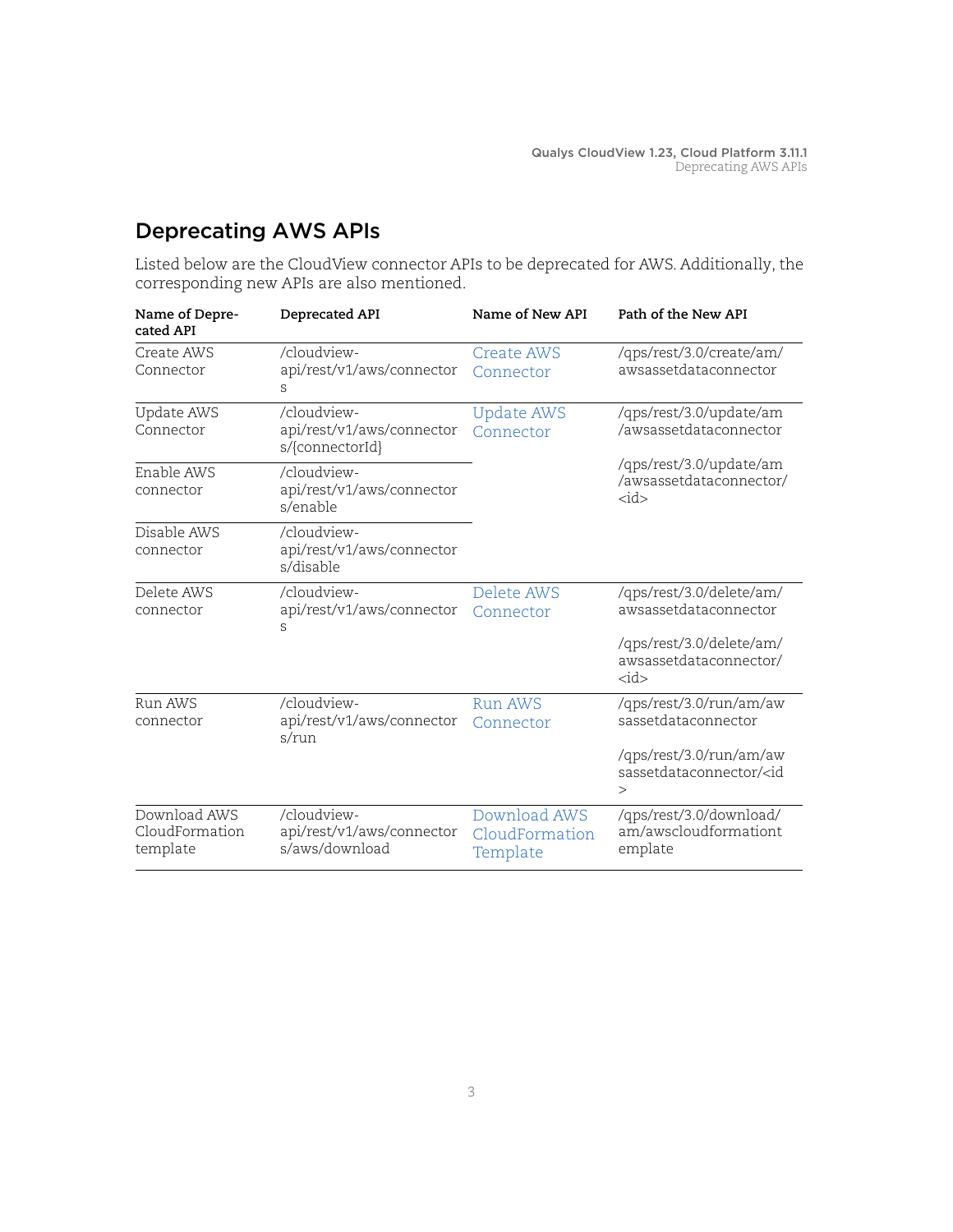# <span id="page-3-0"></span>Existing and Alternate AWS APIs

You can fetch information for connectors in CloudView application using the CloudView GET APIs. Once you merge the connectors with the Connector application, then you can use either of the following APIs:

- Existing CloudView APIs: Use to fetch information on CloudView connectors before the connectors are merged with the Connector application. Once the connectors are merged with the Connector application, the user can use Connector UUID in CloudView APIs to fetch cloud inventory.

-New Asset Management and Tagging APIs: Use to fetch information on connectors after the connectors are merged with the Connector application. Use Connector ID to fetch asset inventory information..

| Connectors in CloudView App        |                                                                | Connectors in Connector App               |                                                           |
|------------------------------------|----------------------------------------------------------------|-------------------------------------------|-----------------------------------------------------------|
| Name of Existing<br>APIs           | API Path                                                       | Name of New APIs                          | Path of the New API                                       |
| Get list of AWS<br>connectors      | /cloudview-<br>api/rest/v1/aws/connector<br>S                  | <b>Get AWS</b><br>Connector Info          | /qps/rest/3.0/get/am/aws<br>assetdataconnector/ <id></id> |
| Get the details of<br>connectors   | /cloudview-<br>api/rest/v1/aws/connector<br>S                  | Search AWS<br>Connector                   | /qps/rest/3.0/search/am/<br>awsassetdataconnector         |
| Get all errors of<br>AWS connector | /cloudview-<br>api/rest/v1/aws/connector<br>s/{connectorId}    | Get All Errors of<br><b>AWS Connector</b> | /qps/rest/3.0/search/am/<br>assetdataconnectorerror<br>S  |
| Get AWS Base<br>Account Id         | /cloudview-<br>api/rest/v1/aws/connector<br>s/awsBaseAccountId | Get AWS Base<br>Account Id                | /qps/rest/2.0/search/am/<br>awsaauthrecord                |
|                                    |                                                                |                                           | /qps/rest/2.0/get/am/aws<br>authrecord/ <id></id>         |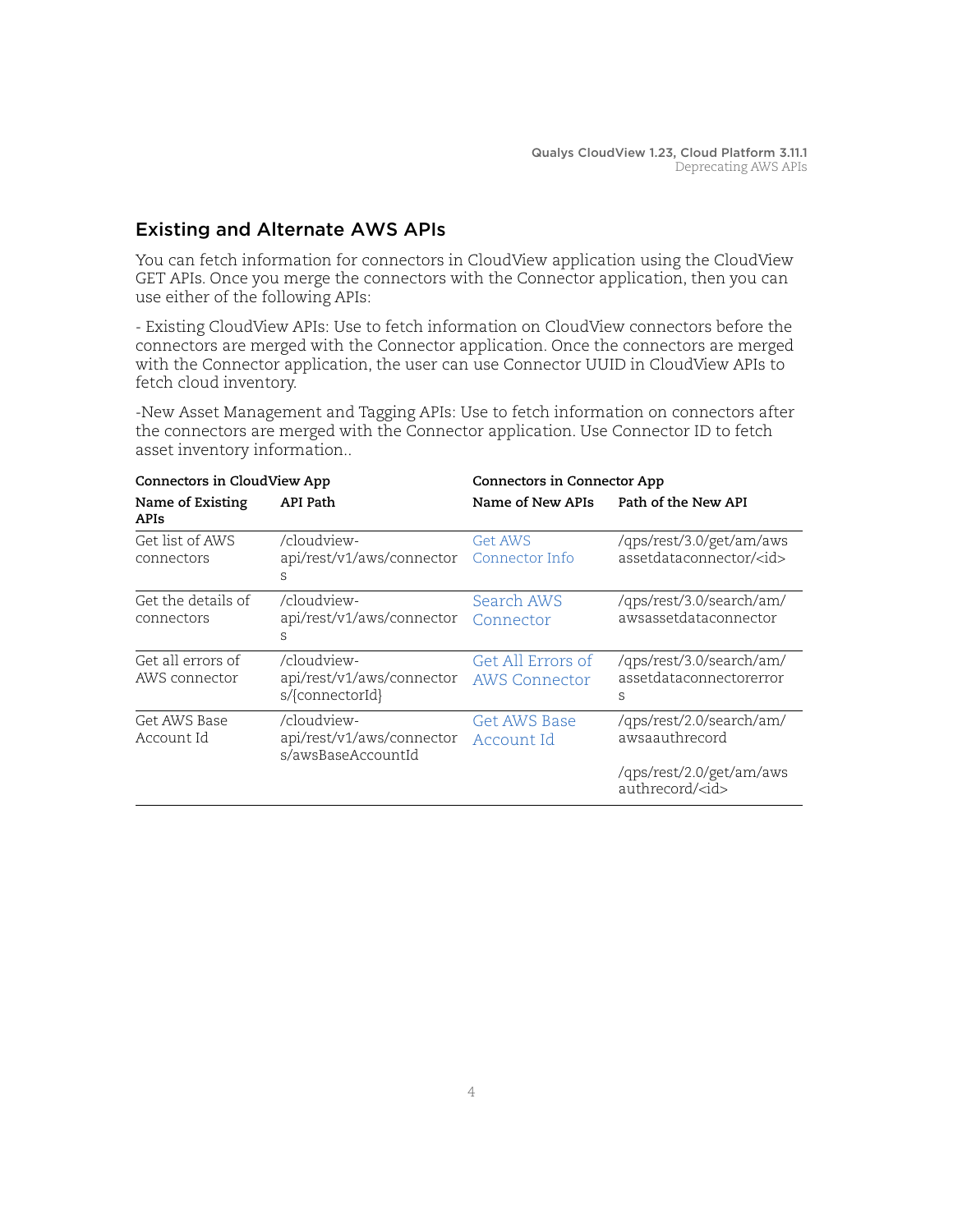| Alternative API     | /qps/rest/3.0/get/am/awsassetdataconnector/ <id< th=""></id<> |
|---------------------|---------------------------------------------------------------|
| New or Updated APIs | Updated                                                       |
| Operator            | GET.                                                          |
| Deprecated API      | /cloudview-api/rest/v1/aws/connectors                         |

# <span id="page-4-1"></span>Get AWS Connector Info

We will now deprecate the old CloudView API endpoint for 'Get AWS connector Info' and an alternative API will be introduced in the Asset Management application. You can select whether the 'Get AWS Connector Info' API applies to AssetView and/or CloudView in the Connector application.

Permissions required - Managers with full scope.

### Sample: Fetch the asset data connector with the ID 179407

```
curl -n -u "USERNAME:PASSWORD" 
"https://qualysapi.qualys.com/qps/rest/3.0/get/am/awsassetdataconnector/ 179407"
```
### <span id="page-4-0"></span>Create AWS Connector

| Alternative API     | /qps/rest/3.0/create/am/awsassetdataconnector |
|---------------------|-----------------------------------------------|
| New or Updated APIs | Updated                                       |
| Operator            | <b>POST</b>                                   |
| Deprecated API      | /cloudview-api/rest/v1/aws/connectors         |

We will now deprecate the CloudView API endpoint for 'create AWS connectors' and an alternative API is introduced in the Asset Management and Tagging application. During connector creation process, you can now choose the applications to be associated with the connector. Currently, we support AssetView and CloudView applications.

Permissions required - Managers with full scope.

### Input Parameters

| Parameters  | Description                                                                |
|-------------|----------------------------------------------------------------------------|
| name        | Name of the connector you want to create.                                  |
| description | Description of the connector you want to create.                           |
| defaultTags | (TagSimpleQList) Tags applied to any asset discovered by the<br>connector. |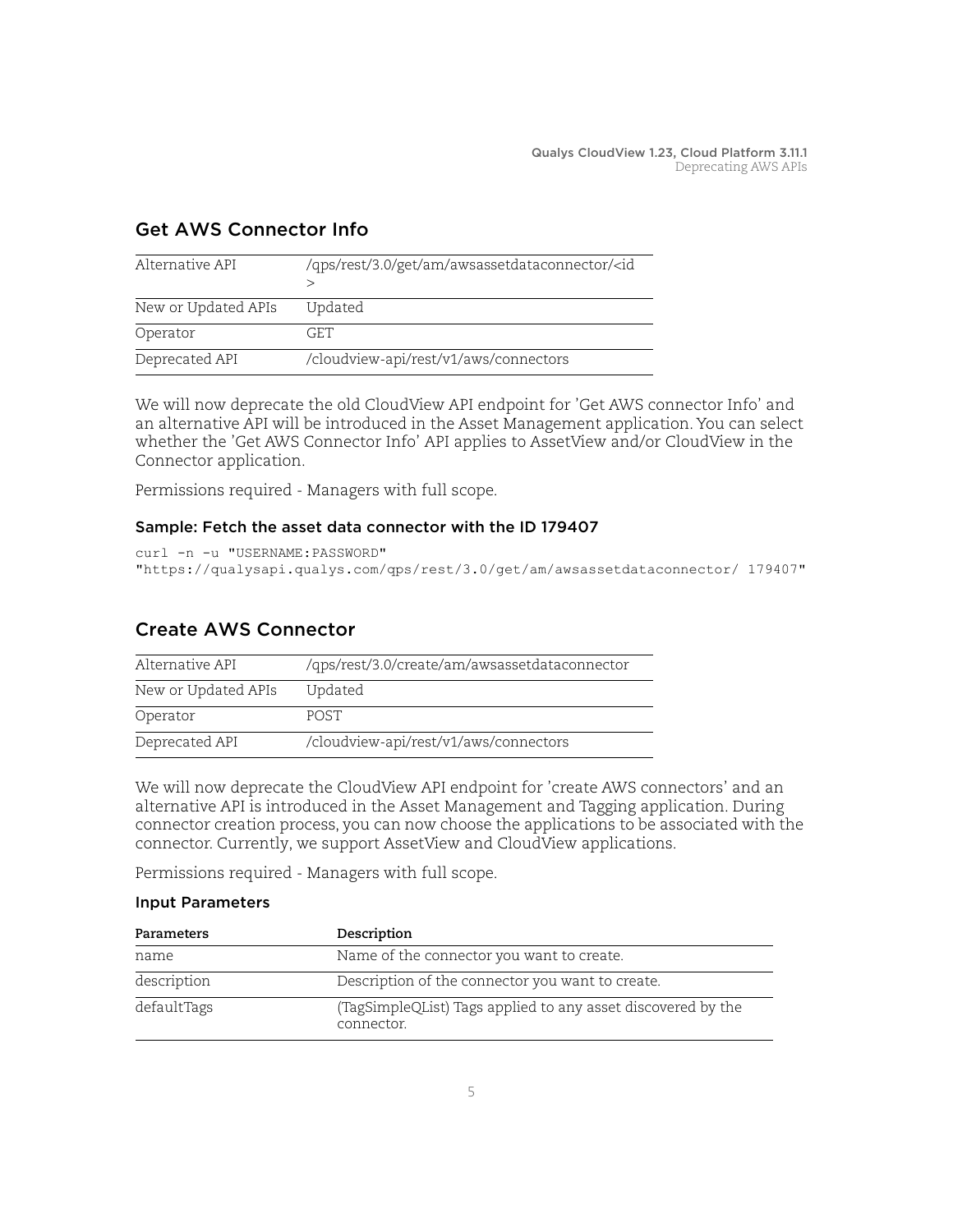| Parameters           | Description                                                                                                                                                       |
|----------------------|-------------------------------------------------------------------------------------------------------------------------------------------------------------------|
| activation           | (List <activationmodule>) Assets discovered by the connector<br/>can be activated for the modules specified.</activationmodule>                                   |
| authRecord           | (AWSAuthRecordSimple) The AWS authentication records the<br>connector used to connect to AWS.                                                                     |
| serviceType          | Type of AWS service - EC2.                                                                                                                                        |
| allRegions           | (boolean) If true, the end point's collection is ignored an all<br>AWS regions are scanned.                                                                       |
| disabled             | (boolean) Whether execution of the connector is disabled<br>(YES). If disabled, the connector does not synchronize assets.                                        |
| am                   | Generated by AWS. Ensure that you provide the same ARN that<br>is generated by AWS.                                                                               |
| externalId           | Random string which is unique for each user.                                                                                                                      |
| runFrequency         | runFrequency for a connector decides the rate at which the<br>connector should poll the cloud provider and fetch the data.<br>Specified in minutes.               |
| isRemediationEnabled | A flag to enable or disable remediation for the connector.                                                                                                        |
| connectorAppInfos    | It holds the list of list of ConnectorAppInfo which includes App<br>Name, identifiers and tag details. Connector can one or more<br>apps from list [AI, CI, CSA]. |

### Sample: Create a new connector

Create connector when you already have the ARN generated from your AWS account.

#### API request:

```
curl -u "USERNAME:PASSWORD" -H "Content-type: text/xml" -X "POST" -- databinary
@- "https://qualysapi.qualys.com/qps/rest/3.0/create/am/
awsassetdataconnector" < file.xml
```
Note: file.xml contains request POST data

### Request POST data (XML):

```
<?xml version="1.0" encoding="UTF-8"?>
<ServiceRequest>
    <data>
       <AwsAssetDataConnector>
          <name>AWSConnector60713 15-03_2022 9513863789785</name>
          <arn>arn:aws:iam::XXXXXXXXXXXXX:role/AVEUPOD2</arn>
          <externalId>1655453577753</externalId>
          <allRegions>true</allRegions>
          <disabled>false</disabled>
```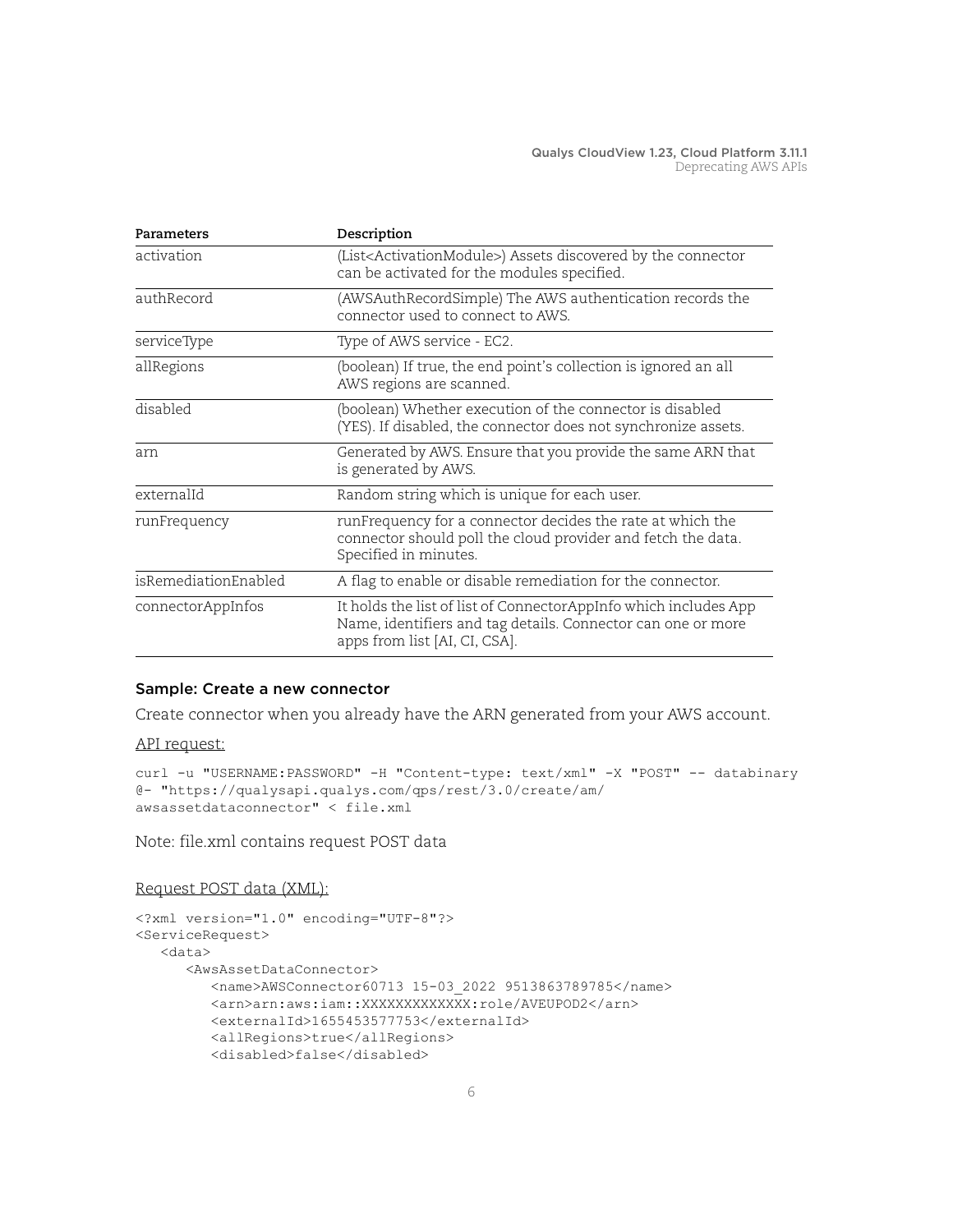```
 <description>Connector created through API automation</description>
           <connectorAppInfos>
              <set>
                  <ConnectorAppInfoQList>
                     <set>
                        <ConnectorAppInfo>
                            <name>AI</name>
<identifier>arn:aws:iam::XXXXXXXXXXXXX:role/sample_test</identifier>
                            <tagId>8550229</tagId>
                        </ConnectorAppInfo>
                        <ConnectorAppInfo>
                            <name>CI</name>
<identifier>arn:aws:iam::XXXXXXXXXXXXX:role/sample_test</identifier>
                            <tagId>8550229</tagId>
                        </ConnectorAppInfo>
                        <ConnectorAppInfo>
              </set>
           </connectorAppInfos>
                 </AwsAssetDataConnector>
    </data>
</ServiceRequest>
Request POST data(JSON):
{
   "ServiceRequest": {
     "data": {
       "AwsAssetDataConnector": {
          "name": "AWSConnector60713 15-03_2022 9513863789785",
         "arn": "arn:aws:iam::XXXXXXXXXXXXX:role/AVEUPOD2",
          "externalId": 1655453577753,
          "allRegions": true,
          "disabled": false,
          "description": "Connector created through API automation",
          "connectorAppInfos": {
            "set": {
              "ConnectorAppInfoQList": [
\{ "set": {
                     "ConnectorAppInfo": [
{
                         "name": "AI",
                        "identifier": "arn:aws:iam::XXXXXXXXXXXX:role/Sample_test",
                         "tagId": 8550229
\}, \}, \}, \}, \}, \}, \}, \}, \}, \}, \}, \}, \}, \}, \}, \}, \}, \}, \}, \}, \}, \}, \}, \}, \}, \}, \}, \}, \}, \}, \}, \}, \}, \}, \}, \}, \},
{
                          "name": "AI",
```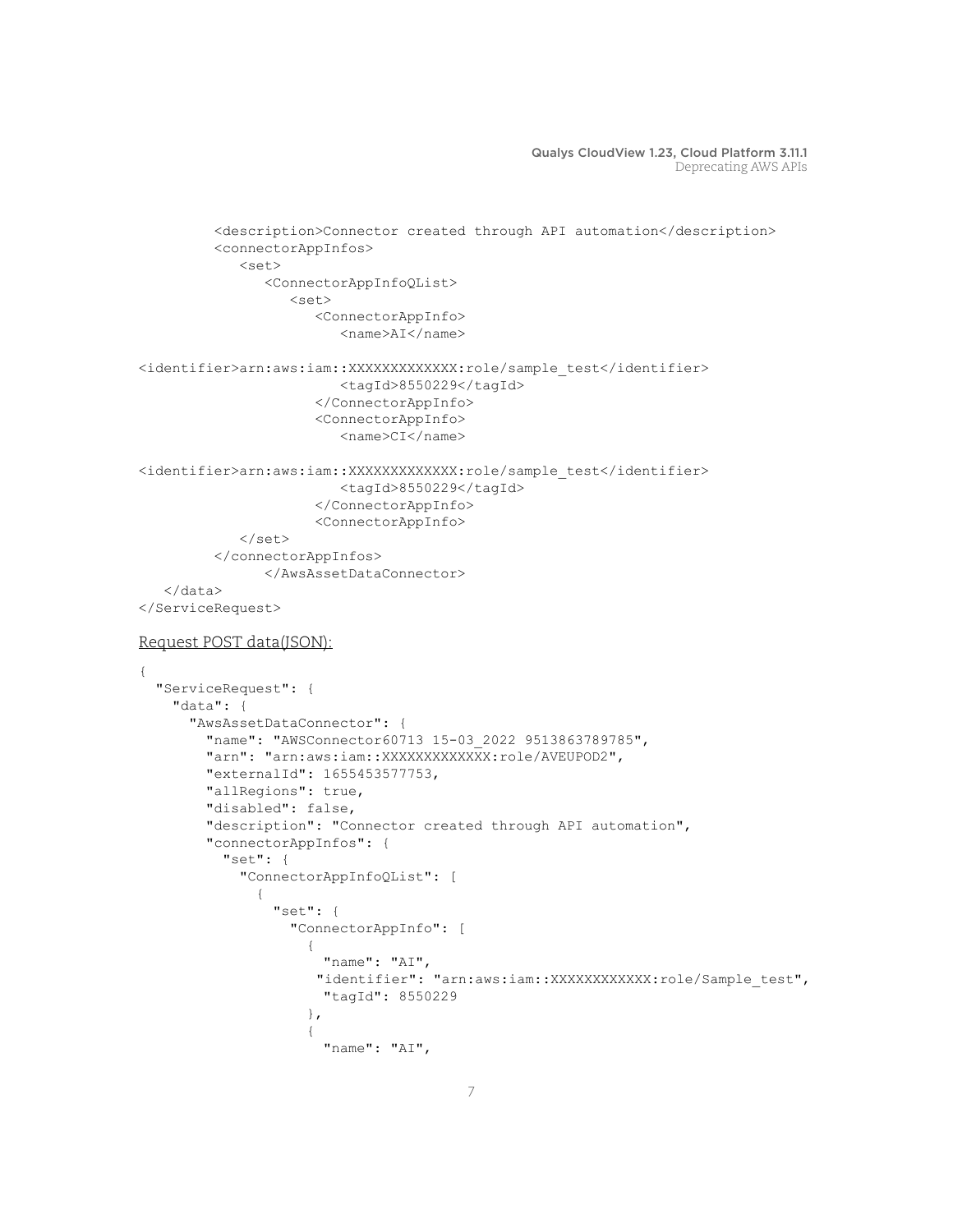```
"identifier": "arn:aws:iam::XXXXXXXXXXXX:role/Sample_test",
                      "tagId": 7533412
 }
 ]
 }
              },
 {
                "set": {
                  "ConnectorAppInfo": [
{
                      "name": "CI",
                    "identifier": "arn:aws:iam::XXXXXXXXXXXX:role/Sample_test",
                      "tagId": 8550229
\}, \}, \}, \}, \}, \}, \}, \}, \}, \}, \}, \}, \}, \}, \}, \}, \}, \}, \}, \}, \}, \}, \}, \}, \{, \}, \{, \}, \{, \}, \{, \}, \{, \}, \{, \}, \{,
{
                      "name": "CI",
                    "identifier": "arn:aws:iam::XXXXXXXXXXXX:role/Sample_test",
                      "tagId": 7533412
 }
 ]
 }
 }
 ]
 }
        },
    "runFrequency": 240,
        "isRemediationEnabled": true
      }
    }
   }
}
```
# <span id="page-7-0"></span>Update AWS Connector

| API                 | /qps/rest/3.0/update/am/awsassetdataconnector<br>Vqps/rest/3.0/update/am/awsassetdataconnecto<br>$r$ / <id></id> |
|---------------------|------------------------------------------------------------------------------------------------------------------|
| New or Updated APIs | Updated                                                                                                          |
| Operator            | <b>POST</b>                                                                                                      |
| Deprecated API      | /cloudview-<br>api/rest/v1/aws/connectors/{connectorId}                                                          |

We will now deprecate the API endpoint to update writable fields and collections of the AWS connector from CloudView and introduce an alternative API to the Asset Management application.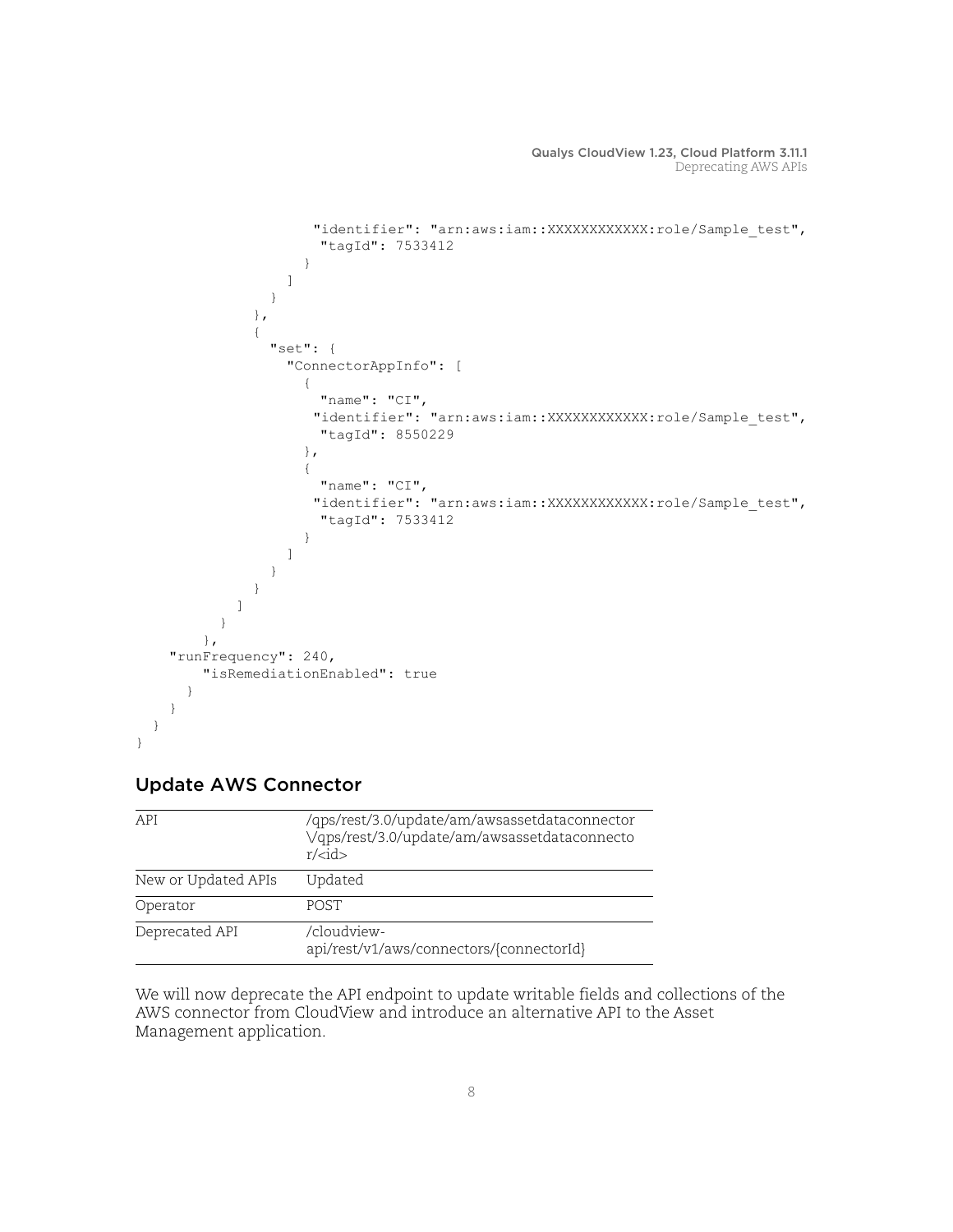The update API can also be used to enable/disable your AWS connector.

Permissions required - Managers with full scope.

### Input Parameters

| Parameters           | Description                                                                                                                                                       |
|----------------------|-------------------------------------------------------------------------------------------------------------------------------------------------------------------|
| name                 | The ID of the connector that you want to update.                                                                                                                  |
| description          | Name of the connector you want to update.                                                                                                                         |
| defaultTags          | (TagSimpleQList) Tags applied to any asset discovered by the<br>connector                                                                                         |
| activation           | (List <activationmodule>) Assets discovered by the connector is<br/>activated for the modules specified.</activationmodule>                                       |
| allRegions           | (boolean) If true, the end point's collection is ignored and all<br>the AWS regions scanned.                                                                      |
| disabled             | (boolean) Whether execution of the connector is disabled<br>(YES). If disabled, the connector does not synchronize assets.                                        |
| arn                  | Generated by AWS. Ensure that you provide the same ARN that<br>is generated by AWS.                                                                               |
| externalId           | Random string which is unique for each user.                                                                                                                      |
| runFrequency         | runFrequency for a connector decides the rate at which the<br>connector should poll the cloud provider and fetch the data.<br>Specified in minutes.               |
| isRemediationEnabled | A flag to enable or disable remediation for the connector.                                                                                                        |
| connectorAppInfos    | It holds the list of list of ConnectorAppInfo which includes App<br>Name, identifiers and tag details. Connector can one or more<br>apps from list [AI, CI, CSA]. |

### Sample: Update AWS connector name

Change the name of an asset data connector with ID of 12345, add a tag with the ID of 1 to the defaultTags collection, and add us-east-1 as scanned region.

API request:

```
curl -u "USERNAME:PASSWORD" -H "Content-type: text/xml" -X "POST" --
data-binary @-
"https://qualysapi.qualys.com/qps/rest/3.0/update/am/awsassetdataconne
ctor/12345" < file.xml
```
Note: file.xml contains request POST data

Request POST data(XML):

```
<?xml version="1.0" encoding="UTF-8"?>
```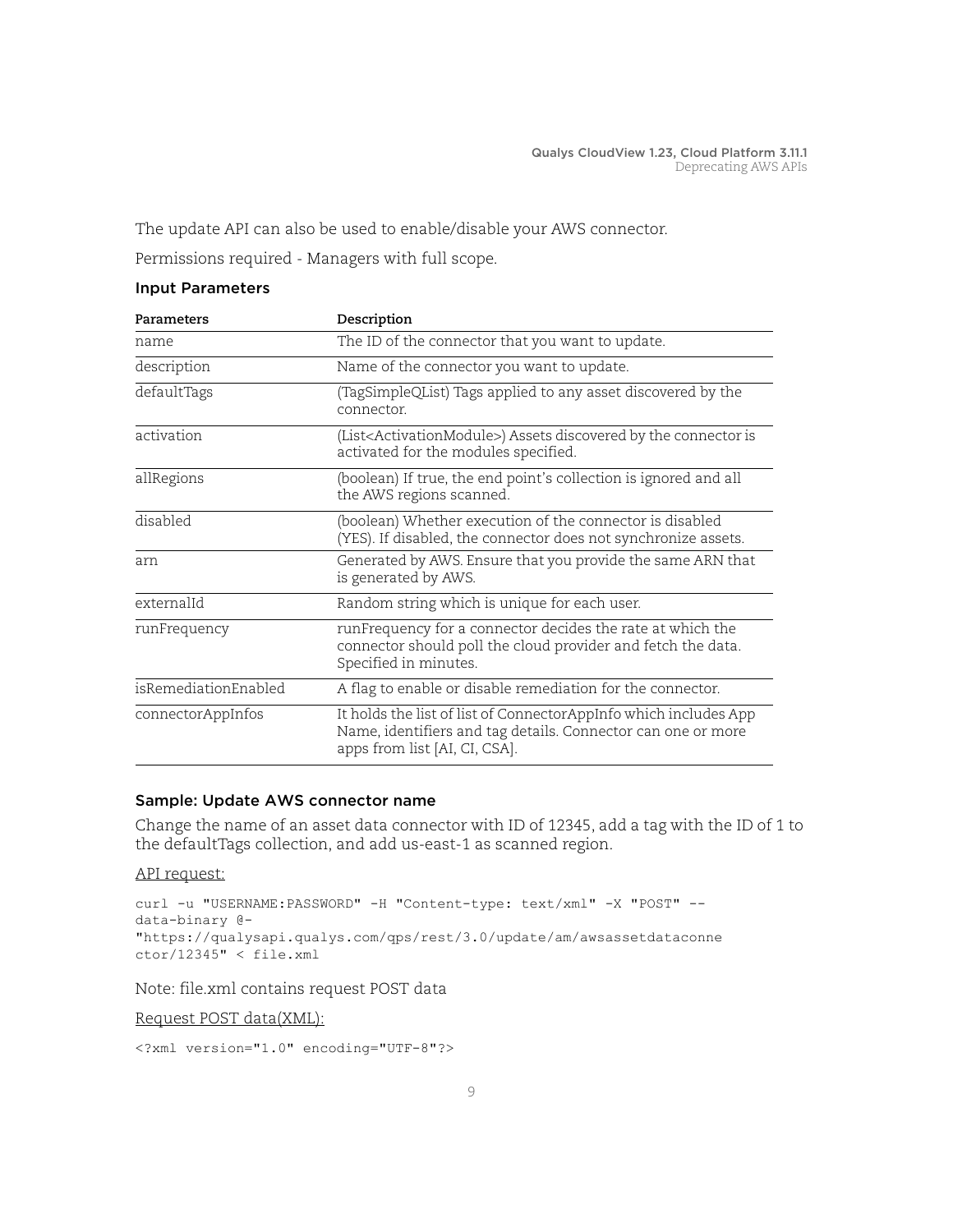```
<ServiceRequest>
    <data>
       <AwsAssetDataConnector>
          <name>Updated Name</name>
          <defaultTags>
                 <set>
                 <TagSimple>
                     <id>123489465</id>
                 </TagSimple>
                \langle/set\rangle </defaultTags> 
         <endpoints>
            <add>
                <AwsEndpointSimple>
                   <regionCode>us-east-1</regionCode>
                </AwsEndpointSimple>
                <AwsEndpointSimple>
                   <regionCode>me-south-1</regionCode>
                </AwsEndpointSimple>
             </add>
          </endpoints>
       </AwsAssetDataConnector>
    </data>
</ServiceRequest>
Request POST data(JSON):
{
   "ServiceRequest": {
     "data": {
       "AwsAssetDataConnector": {
         "name": "Updated Name",
         "defaultTags": {
           "set": {
             "TagSimple": {
               "id": 123489465
 }
 }
         },
         "endpoints": {
           "add": {
             "AwsEndpointSimple": [
 {
                 "regionCode": "us-east-1"
               },
 {
                 "regionCode": "me-south-1"
 }
[] [] [] [
 }
```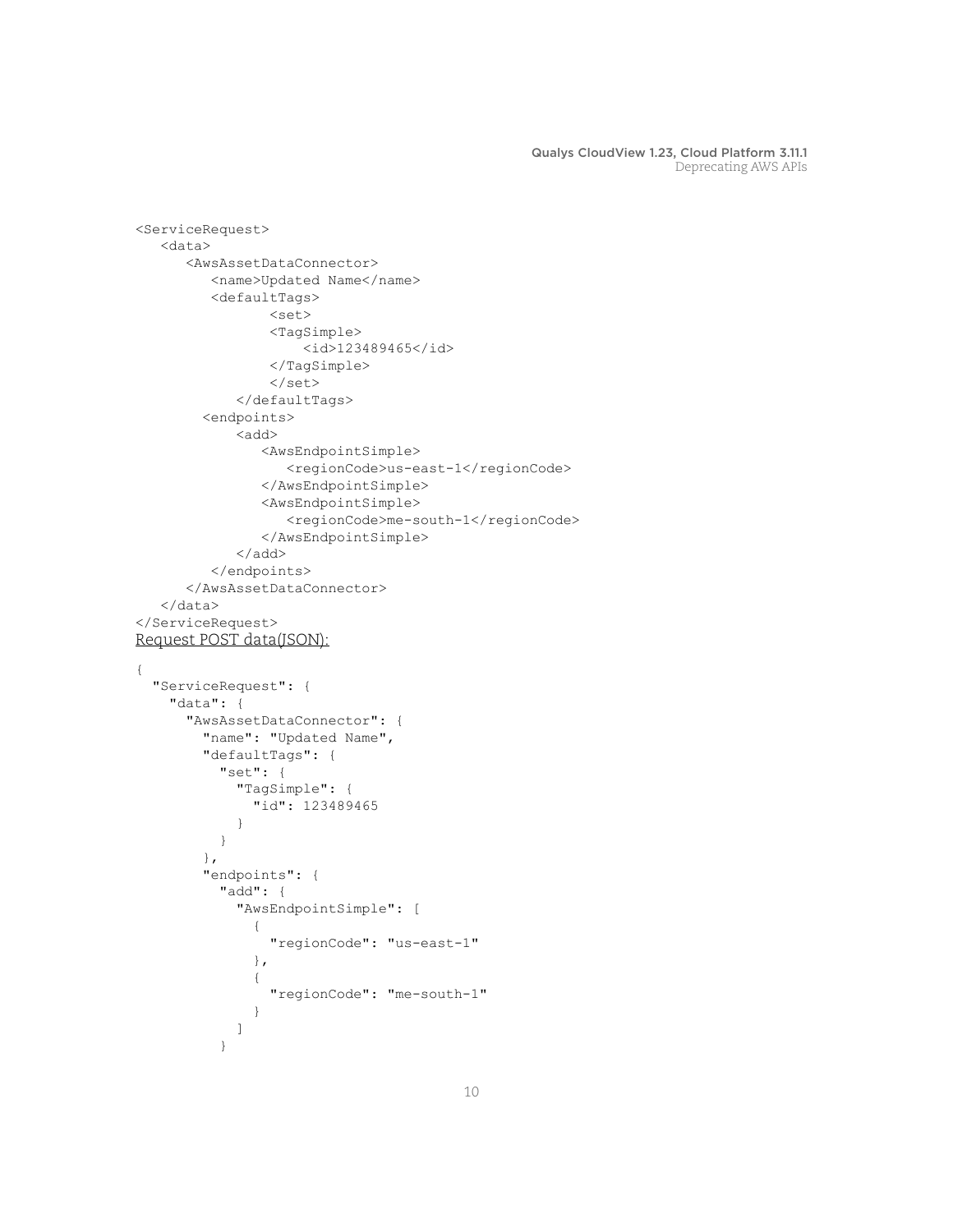

# <span id="page-10-0"></span>Search AWS Connector

| API                 | /qps/rest/3.0/search/am/awsassetdataconnector |
|---------------------|-----------------------------------------------|
| New or Updated APIs | Updated                                       |
| Operator            | <b>POST</b>                                   |
| Deprecated API      | /cloudview-api/rest/v1/aws/connectors         |

We will now deprecate the API endpoint to return a list of AWS connectors that match the provided criteria from the CloudView application and introduce an alternative in the Asset Management application.

Limit your results - Narrow down your search results using the parameters listed below.

Pagination - A maximum of 100 instances are returned by default. To customize this specify a "preferences" tag in the POST body of your request.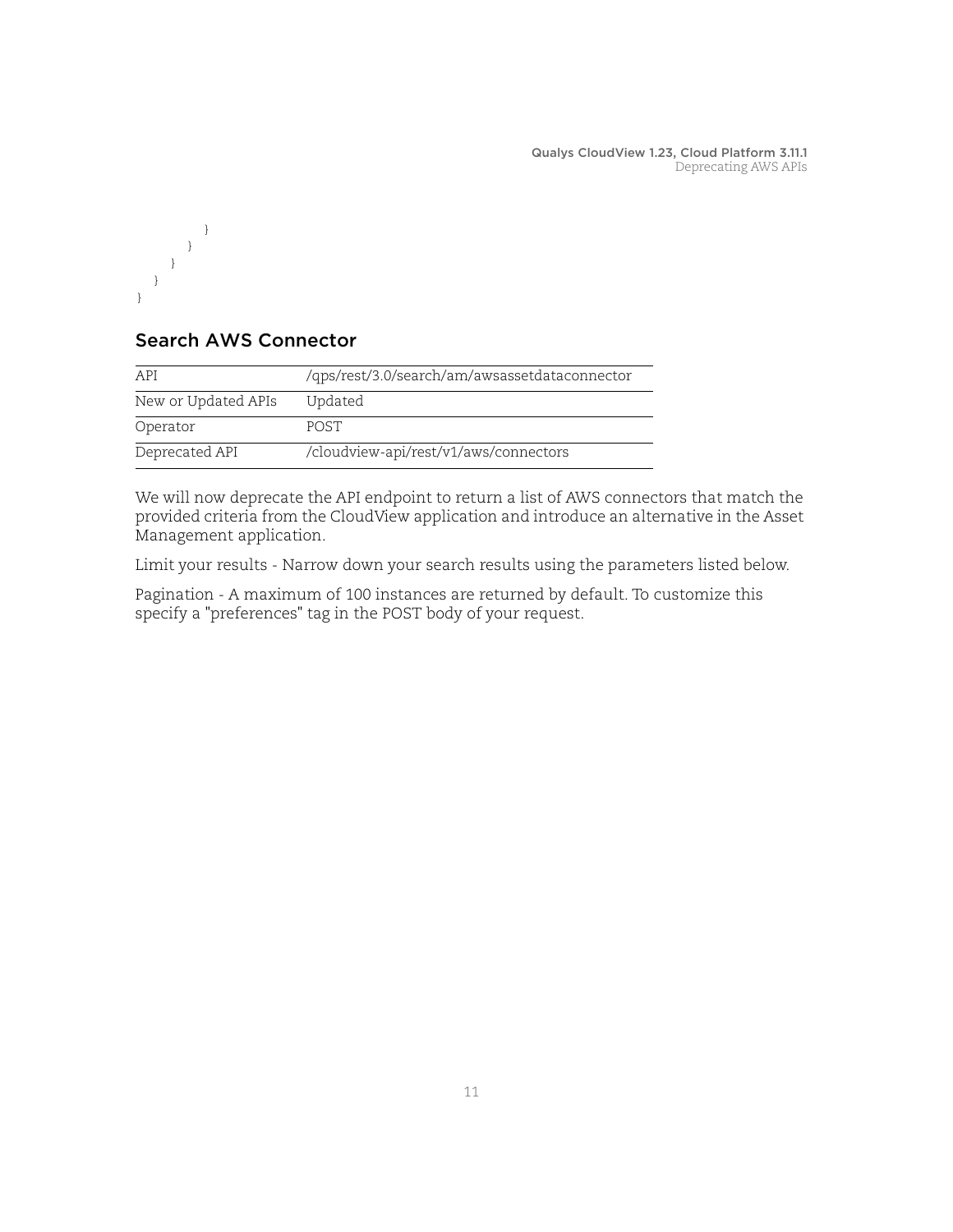| Parameter              | Description                                                                                                                                                           |
|------------------------|-----------------------------------------------------------------------------------------------------------------------------------------------------------------------|
| id                     | The ID of the connector that you want to search.                                                                                                                      |
| name                   | Name of the connector you want to search.                                                                                                                             |
| description            | Description of the connector you want to search.                                                                                                                      |
| lastSync               | Last sync date of the connector.                                                                                                                                      |
| lastError              | Last error date of the connector                                                                                                                                      |
| connectorState         | State of the connector. States include PENDING, SUCCESS,<br>ERROR, QUEUED, RUNNING, PROCESSING,<br>FINISHED_SUCCESS, FINISHED_ERRORS, DISABLED,<br><b>INCOMPLETE.</b> |
| activation             | Activation of Qualys modules. Includes VM, PC, SCA,<br><b>CERTVIEW</b>                                                                                                |
| defaultTags.name       | The name of a tag in the defaultTags collection.                                                                                                                      |
| defaultTag             | (Integer) The ID of a tag in the defaultTags collection.                                                                                                              |
| allRegions             | Whether all regions should be selected.                                                                                                                               |
| serviceType            | Type of AWS service - EC2.                                                                                                                                            |
| endpoint.region        | AWS region code.                                                                                                                                                      |
| authRecord             | (Integer) The ID of the authentication record.                                                                                                                        |
| authRecord.name        | (Integer) The ID of the authentication record.                                                                                                                        |
| disabled               | (Boolean) Whether execution of the connector is disabled(YES).<br>If disabled, the connector does not synchronize assets.                                             |
| appCapability.name     | Connector application capability name.                                                                                                                                |
| appCapability.tag.name | Tag name associates with connector identifier.                                                                                                                        |

### Input Parameters

### Sample: Find all asset data connectors with tag name USA

API request:

```
curl -u "USERNAME:PASSWORD" -H "content-type: text/xml" -X "POST" --
data-binary @-
"https://qualysapi.qualys.com/qps/rest/3.0/search/am/awsassetdataconnector"
< file.xml
```
Note: file.xml contains request POST data

### Request POST data(XML):

```
<?xml version="1.0" encoding="UTF-8"?>
```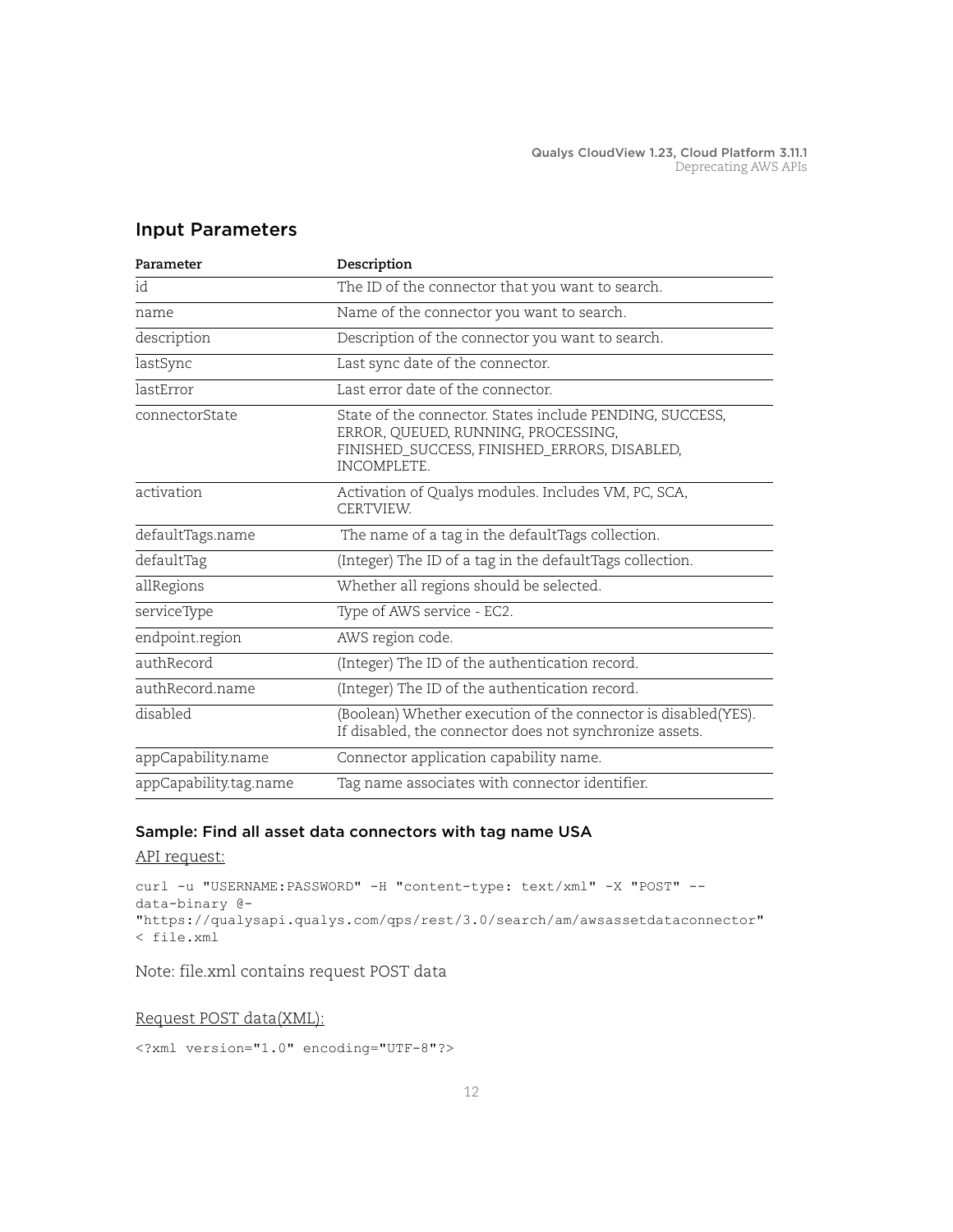```
<ServiceRequest>
    <filters>
       <Criteria field="defaultTags.name" operator="EQUALS">USA</Criteria>
    </filters>
</ServiceRequest>
```
#### Request POST data (JSON):

```
{
   "ServiceRequest": {
     "filters": {
        "Criteria": [
\overline{\mathcal{A}} "field": "defaultTags.name",
             "operator": "EQUALS",
             "value": "USA"
          }
        ]
     }
   }
}
```
# <span id="page-12-0"></span>Get All Errors of AWS Connector

| API                 | /qps/rest/3.0/search/am/assetdataconnectorerror<br>S    |
|---------------------|---------------------------------------------------------|
| New or Updated APIs | Updated                                                 |
| Operator            | GET.                                                    |
| Deprecated API      | /cloudview-<br>api/rest/v1/aws/connectors/{connectorId} |

We will now deprecate the API endpoint to retrieve all errors of the AWS connector from the CloudView application and introduce an alternative API in the Asset Management application.

Permissions required - Managers with full scope.

### Sample: Get all errors of connector

```
curl -u "USERNAME:PASSWORD" -H "Content-type: application/json" -H "Accept: 
application/json" -X "POST" --data-binary @- 
"https://qualysapi.qualys.com/qps/rest/3.0/search/am/assetdataconnectorerrors" < 
file.xml
Note: file.xml contains request POST data
```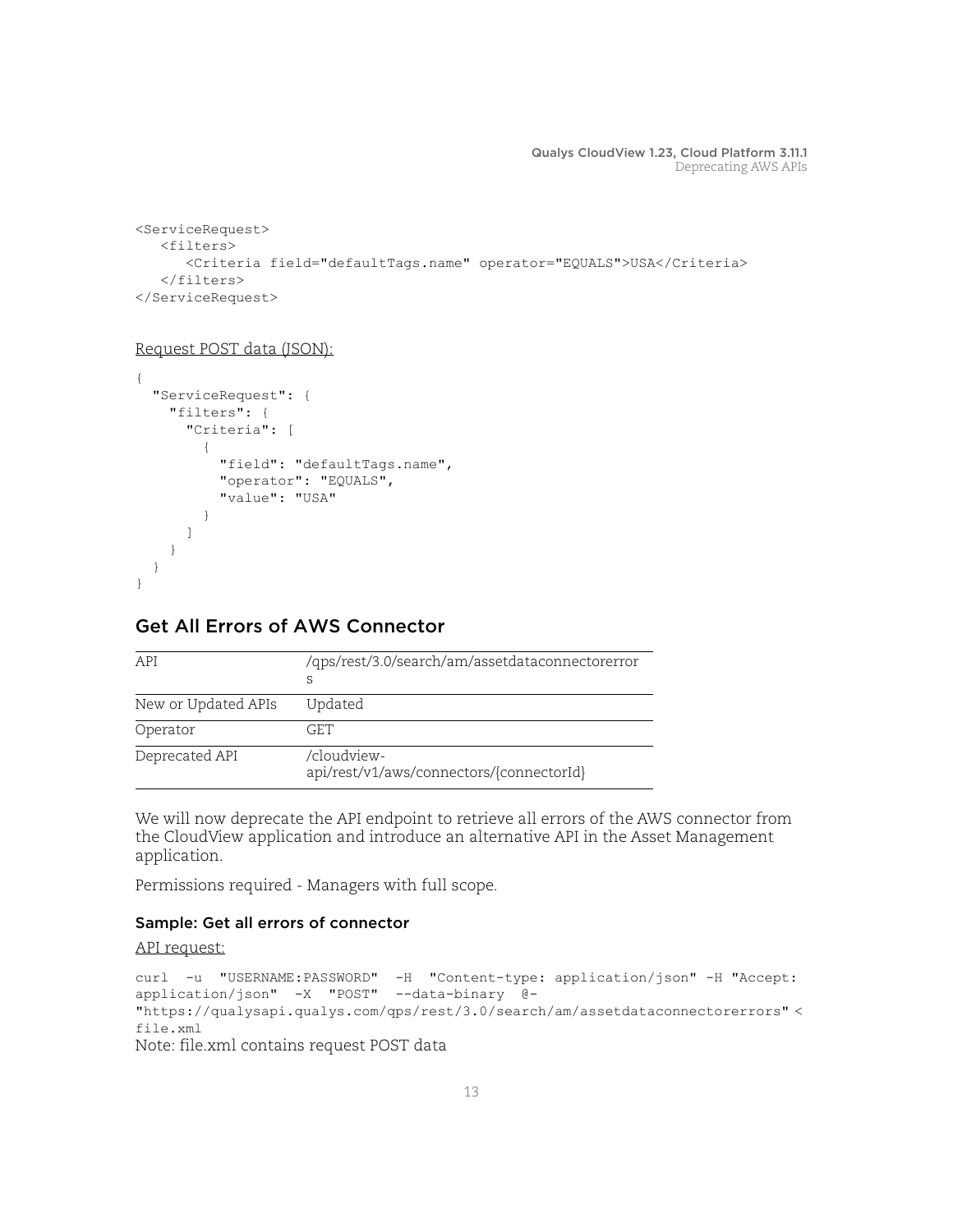### Request POST data(XML):

```
<?xml version="1.0" encoding="UTF-8"?>
<ServiceRequest>
    <filters>
       <Criteria field="id" operator="EQUALS">167405</Criteria>
    </filters>
</ServiceRequest>
```
### Request POST data(JSON):

```
{
    "ServiceRequest": {
        "filters": {
           "Criteria": [
{
                  "field": "id",
                  "operator": "EQUALS",
                  "value": "167405"
 }
[] [] [] [
       }
    }
}
```
# <span id="page-13-0"></span>Get AWS Base Account Id

| API                 | /qps/rest/2.0/search/am/awsaauthrecord<br>/qps/rest/2.0/get/am/awsauthrecord/ <id></id> |
|---------------------|-----------------------------------------------------------------------------------------|
| New or Updated APIs | Updated                                                                                 |
| Operator            | GET.                                                                                    |
| Deprecated API      | /cloudview-<br>api/rest/v1/aws/connectors/{connectorId}                                 |

We will now deprecate the API endpoint to retrieve base aws account details and introduce new APIs. you can retrieve the base account details either by searching for name or id.

Permissions required - Managers with full scope.

### Sample: Get Base Account with Name

```
curl -u "USERNAME:PASSWORD" -H "content-type: text/xml" -X "POST" --
data-binary @-
"https://qualysapi.qualys.com/qps/rest/2.0/search/am/awsaauthrecord" <
```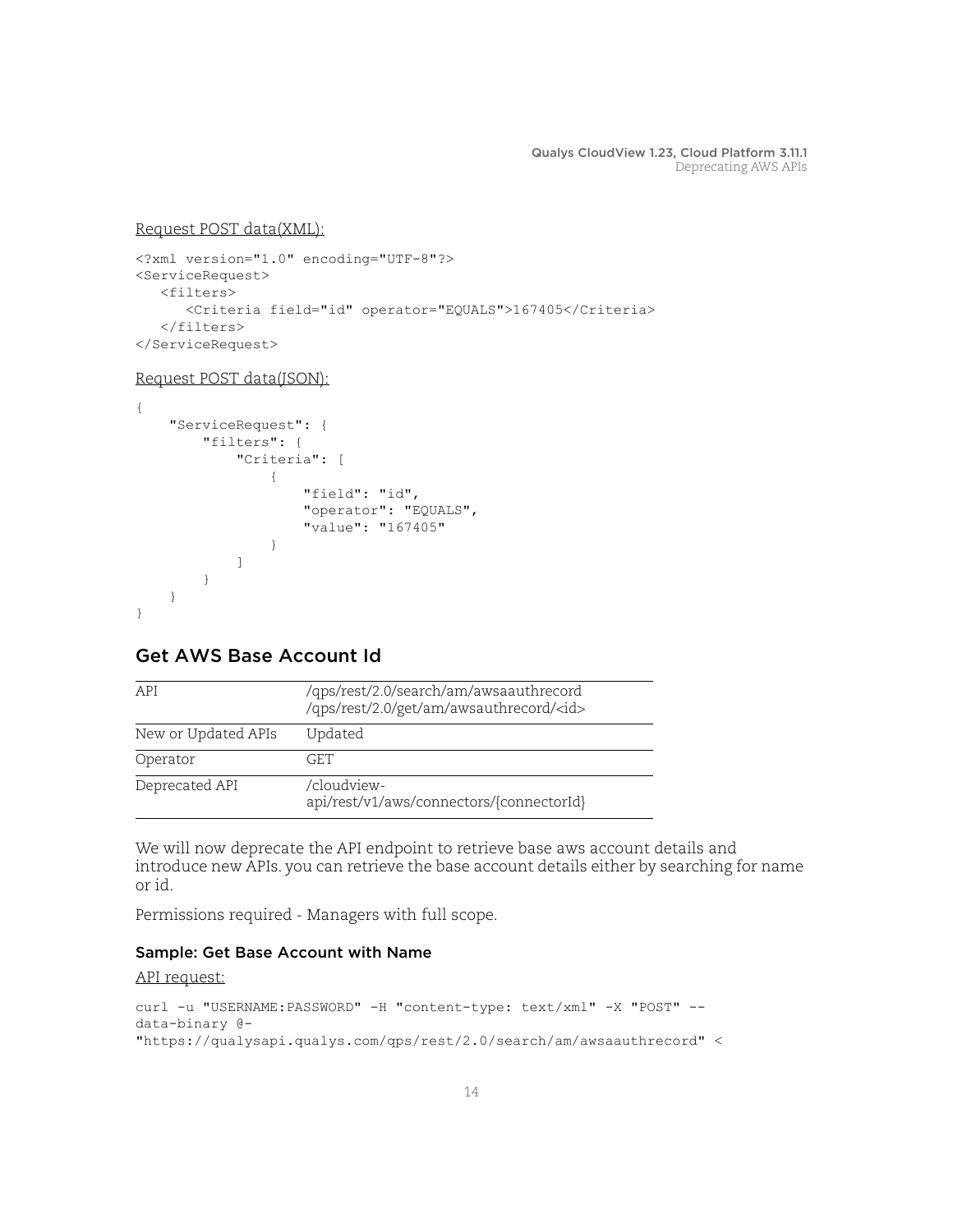file.xml

Note: file.xml conains request POST data

Request POST data(JSON):

```
<?xml version="1.0" encoding="UTF-8" ?>
<ServiceRequest>
     <filters>
         <Criteria field="name" operator="CONTAINS">Simple</Criteria>
     </filters>
</ServiceRequest>
```
### Sample: Get Base Account with ID

#### API request

```
curl -n -u "USERNAME:PASSWORD"
"https://qualysapi.qualys.com/qps/rest/2.0/get/am/awsauthrecord/<id>"
```
### <span id="page-14-0"></span>Delete AWS Connector

| API                 | /qps/rest/3.0/delete/am/awsassetdataconnector<br>/qps/rest/3.0/delete/am/awsassetdataconnector/<br><id></id> |
|---------------------|--------------------------------------------------------------------------------------------------------------|
| New or Updated APIs | Updated                                                                                                      |
| Operator            | DELETE.                                                                                                      |
| Deprecated API      | /cloudview-api/rest/v1/aws/connectors                                                                        |

We will now deprecate the API endpoint to delete one or more AWS connectors from the CloudView application and introduce an alternative API in the Asset Management application.

Permissions required - Managers with full scope.

### Sample: Delete a single AWS connector 12345

#### API request:

```
curl -n -u "USERNAME: PASSWORD"
"https://qualysapi.qualys.com/qps/rest/3.0/delete/am/awsassetdataconne
ctor/12345"
```
### Sample 2: Delete several AWS connectors tagged with the 'Outdated' tag

```
curl -u "USERNAME: PASSWORD" -H "content-type: text/xml" -X "POST" --
data-binary @-
```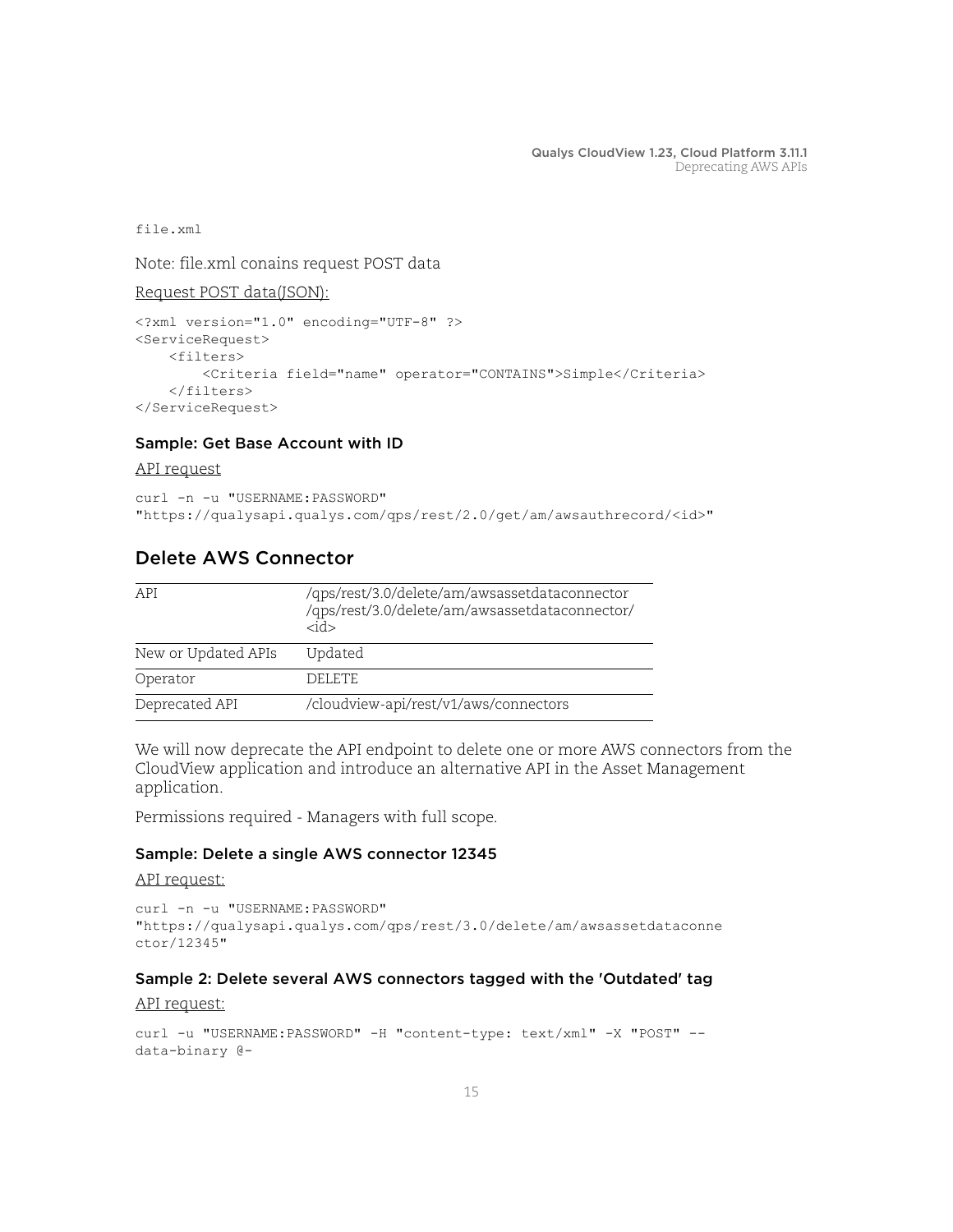"https://qualysapi.qualys.com/qps/rest/3.0/delete/am/awsassetdataconne ctor" < file.xml Note: file.xml contains request POST data

```
Request POST data(XML):
```

```
<?xml version="1.0" encoding="UTF-8"?>
<ServiceRequest>
    <filters>
       <Criteria field="tagName" operator="EQUALS">Outdated</Criteria>
    </filters>
</ServiceRequest>
```

```
Request POST data(JSON):
```

```
{
   "ServiceRequest": {
     "filters": {
        "Criteria": [
\overline{\mathcal{A}} "field": "activation",
             "operator": "EQUALS",
             " tagName": "Outdated"
          }
        ]
     }
   }
}
```
# <span id="page-15-0"></span>Run AWS Connector

| API                 | /qps/rest/3.0/run/am/awsassetdataconnector<br>/qps/rest/3.0/run/am/awsassetdataconnector/ <id< td=""></id<> |
|---------------------|-------------------------------------------------------------------------------------------------------------|
| New or Updated APIs | Updated                                                                                                     |
| Operator            | <b>POST</b>                                                                                                 |
| Deprecated API      | /cloudview-api/rest/v1/aws/connectors/run                                                                   |

We will now deprecate the API endpoint to run one or more AWS connectors from the CloudView application and introduce an alternative API in the Asset Management application. The connectors may be run immediately or queued to run when there is capacity. The response will almost always indicate that the connector is pending. Use GET calls to monitor the status of connectors.

Permissions required - Managers with full scope.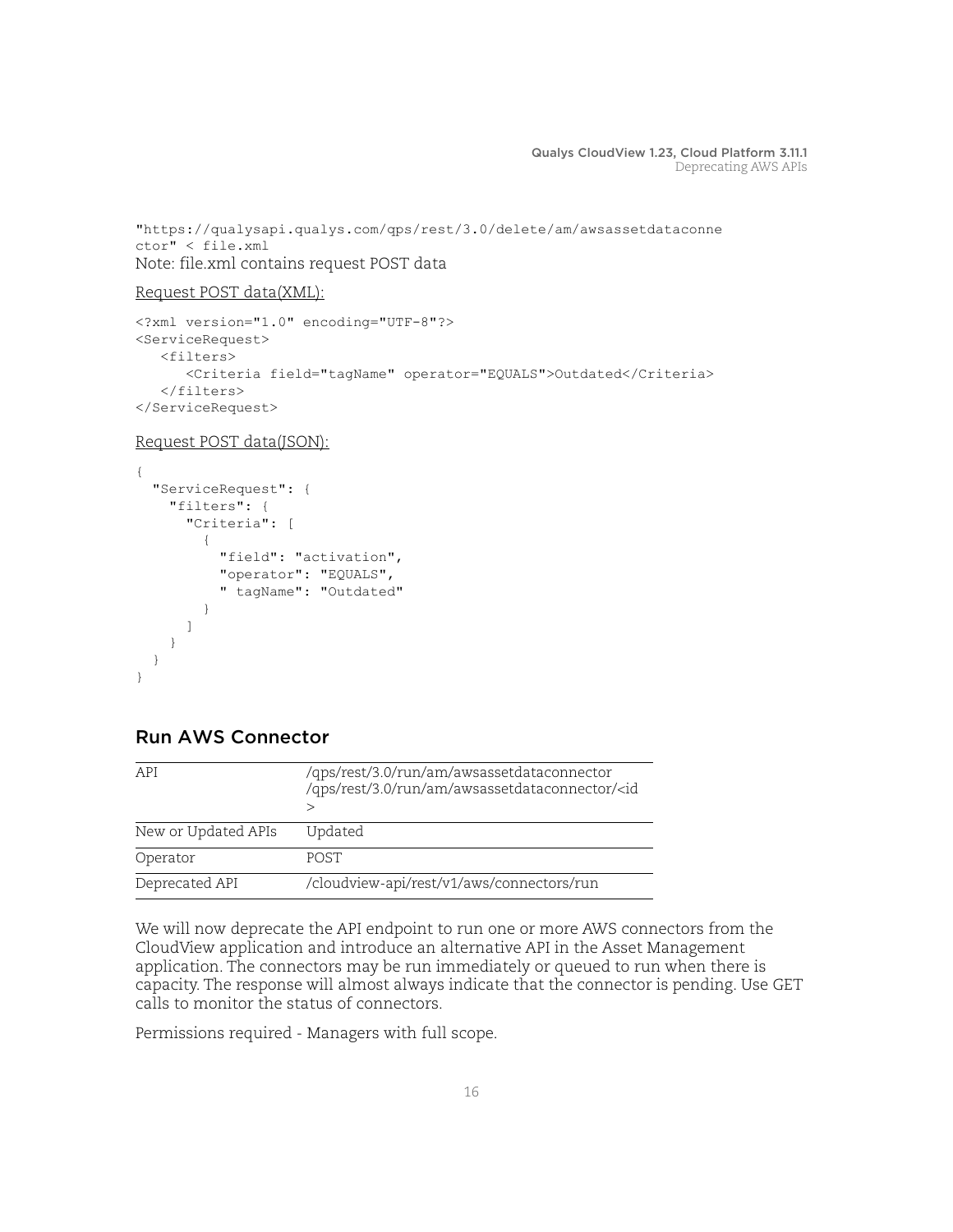### Sample: Run AWS connector

### API request:

curl -n -u "USERNAME: PASSWORD"

"https://qualysapi.qualys.com/qps/rest/3.0/run/am/assetdataconnector/<id>"

# <span id="page-16-0"></span>Download AWS CloudFormation Template

| API                 | /qps/rest/3.0/download/am/awscloudformationt<br>emplate |
|---------------------|---------------------------------------------------------|
| New or Updated APIs | Updated                                                 |
| Operator            | GET.                                                    |
| Deprecated API      | /cloudview-<br>api/rest/v1/aws/connectors/aws/download  |

Returns a AWS CloudFormation template based on AI or CI/CSA capability.

Permissions required - Managers with full scope.

### Sample: Download AWS CloudFormation template for AI

### API request:

```
curl -n -u "USERNAME: PASSWORD"
"https://qualysapi.qualys.com/qps/rest/3.0/download/am/awscloudformationtemplate
\mathbf{u}
```
### Request POST data(JSON):

```
{
   "ServiceRequest": {
     "data": {
       "AwsCloudformationTemplate": {
         "awsCloudType": "Global",
         "externalId": "p11-1234-12129126127",
         "capability": "AI"
       }
     }
   }
}
```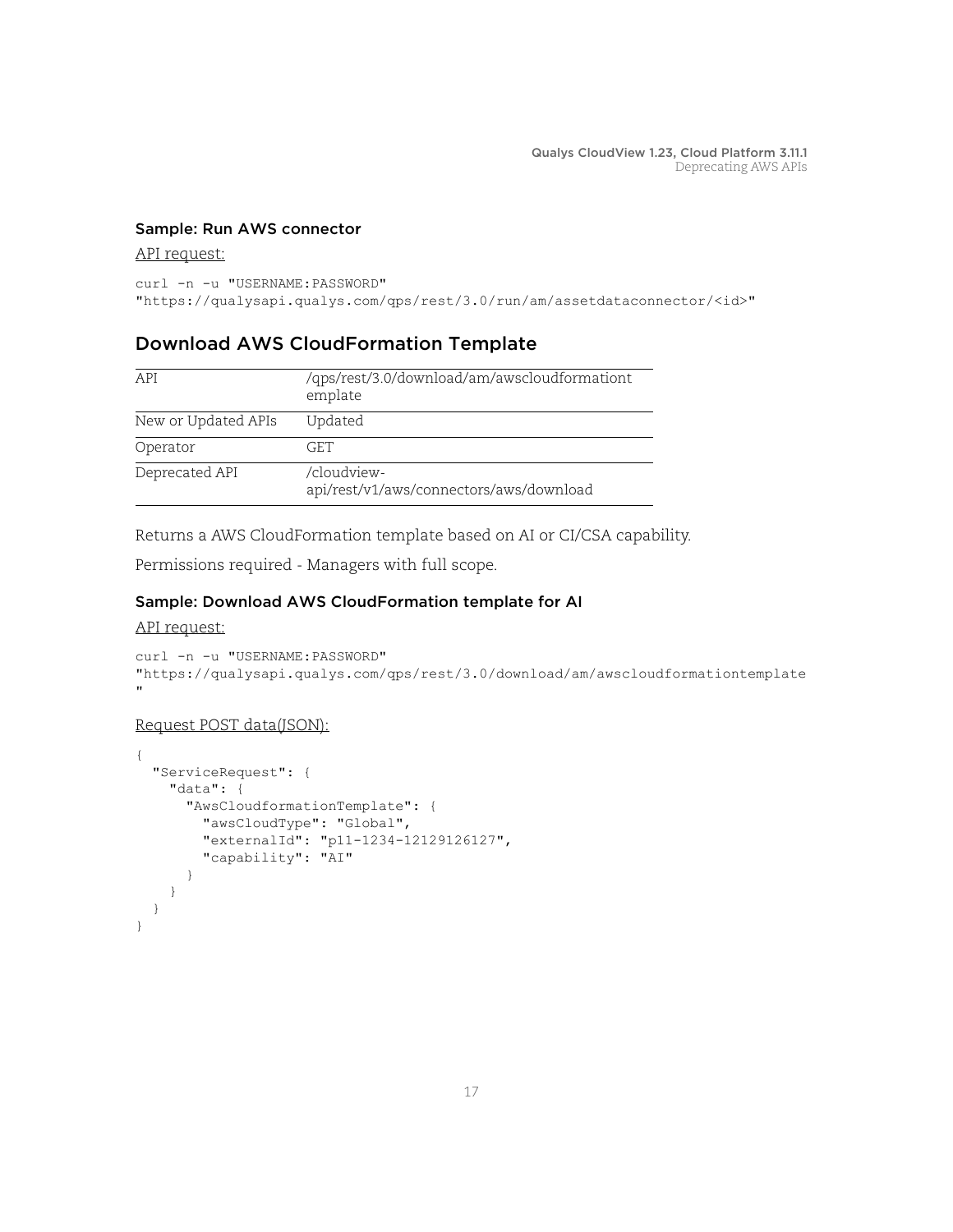# <span id="page-17-0"></span>Deprecating Azure APIs

Listed below are the CloudView connectors to be deprecated for Azure. Additionally, the respective alternative APIs and their sample requests are also mentioned.

| Name of Depre-<br>cated API | Deprecated API                                                | Name of Alternative<br><b>API</b> | <b>Alternative API</b>                                                       |
|-----------------------------|---------------------------------------------------------------|-----------------------------------|------------------------------------------------------------------------------|
| Create Azure<br>Connector   | /cloudview-<br>api/rest/v1/azure/connect<br>ors               | Create Azure<br>Connector         | /qps/rest/3.0/create/a<br>m/azureassetdatacon<br>nector                      |
| Update Azure<br>Connector   | /cloudview-<br>api/rest/v1/azure/connect<br>ors/{connectorId} | <b>Update Azure</b><br>Connector  | /qps/rest/3.0/update/a<br>m/azureassetdatacon<br>nector                      |
| Enable Azure<br>connectors  | /cloudview-<br>api/rest/v1/azure/connect<br>ors/enable        |                                   | /qps/rest/3.0/update/a<br>m/azureassetdatacon<br>nector/ <id></id>           |
| Disable Azure<br>connectors | /cloudview-<br>api/rest/v1/azure/connect<br>ors/disable       |                                   |                                                                              |
| Delete Azure<br>connectors  | /cloudview-<br>api/rest/v1/azure/connect<br>ors               | Delete Azure<br>Connector         | /qps/rest/3.0/delete/a<br>m/azureassetdatacon<br>nector                      |
|                             |                                                               |                                   | /qps/rest/3.0/delete/a<br>m/azureassetdatacon<br>$nector/\langle id \rangle$ |
| Run Azure<br>connector      | /cloudview-<br>api/rest/v1/azure/connect<br>ors/run           | <b>Run Azure Connector</b>        | /qps/rest/3.0/run/am/<br>azureassetdataconnec<br>tor                         |
|                             |                                                               |                                   | /qps/rest/3.0/run/am/<br>azuressetdataconnect<br>or/cid                      |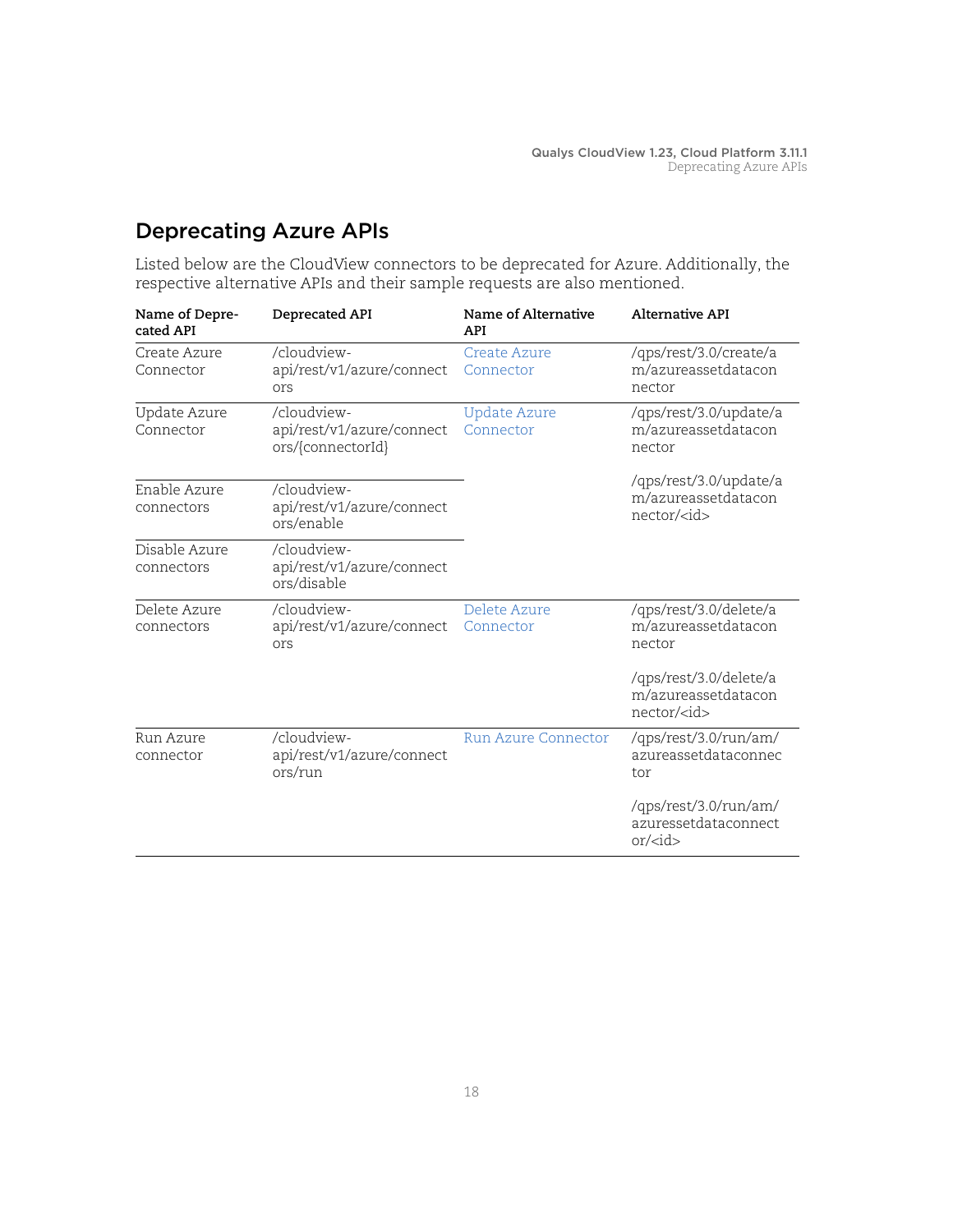# <span id="page-18-0"></span>Existing and Alternate Azure APIs

You can fetch information for connectors in CloudView application using the CloudView GET APIs. Once you merge the connectors with the Connector application, then you can use either of the following APIs:

- **Existing CloudView APIs**: Use to fetch information on CloudView connectors before the connectors are merged with the Connector application. Once the connectors are merged with the Connector application, the user can use Connector UUID in CloudView APIs to fetch cloud inventory.

-**New Asset Management and Tagging APIs**: Use to fetch information on connectors after the connectors are merged with the Connector application. Use Connector ID to fetch asset inventory information..

| Connectors in CloudView App          |                                                                       | Connectors in Connector App                 |                                                                      |
|--------------------------------------|-----------------------------------------------------------------------|---------------------------------------------|----------------------------------------------------------------------|
| Name of Existing<br>APIs             | API Path                                                              | Name of New APIs                            | Path of the New API                                                  |
| Get list of Azure<br>connectors      | /cloudview-<br>api/rest/v1/azure/connect Connector Info<br><b>Ors</b> | Get Azure                                   | /qps/rest/3.0/get/am/azu<br>reassetdataconnector/ <i<br>d&gt;</i<br> |
| Get the details of<br>connectors     | /cloudview-<br>api/rest/v1/azure/connect<br>ors/{connectorId}         | Search Azure<br>Connector                   | /qps/rest/3.0/search/am/<br>azureassetdataconnector                  |
| Get all errors of<br>Azure connector | /cloudview-<br>api/rest/v1/azure/connect<br>ors/{connectorId}/errors  | Get All Errors of<br><b>Azure Connector</b> | /qps/rest/3.0/search/am/<br>assetdataconnectorerror<br>S             |

# <span id="page-18-1"></span>Get Azure Connector Info

| Alternative API     | /qps/rest/3.0/get/am/azureassetdataconnector/ <i<br>d&gt;</i<br> |
|---------------------|------------------------------------------------------------------|
| New or Updated APIs | Updated                                                          |
| Operator            | GET.                                                             |
| Deprecated API      | /cloudview-api/rest/v1/azure/connectors                          |

We will now deprecate the old CloudView API endpoint for 'Get Azure connector Info' and an alternative API will be introduced in the Asset Management application. You can select whether the 'Get Azure Connector Info' API applies to AssetView and/or CloudView in the Connector application.

Permissions required - Managers with full scope.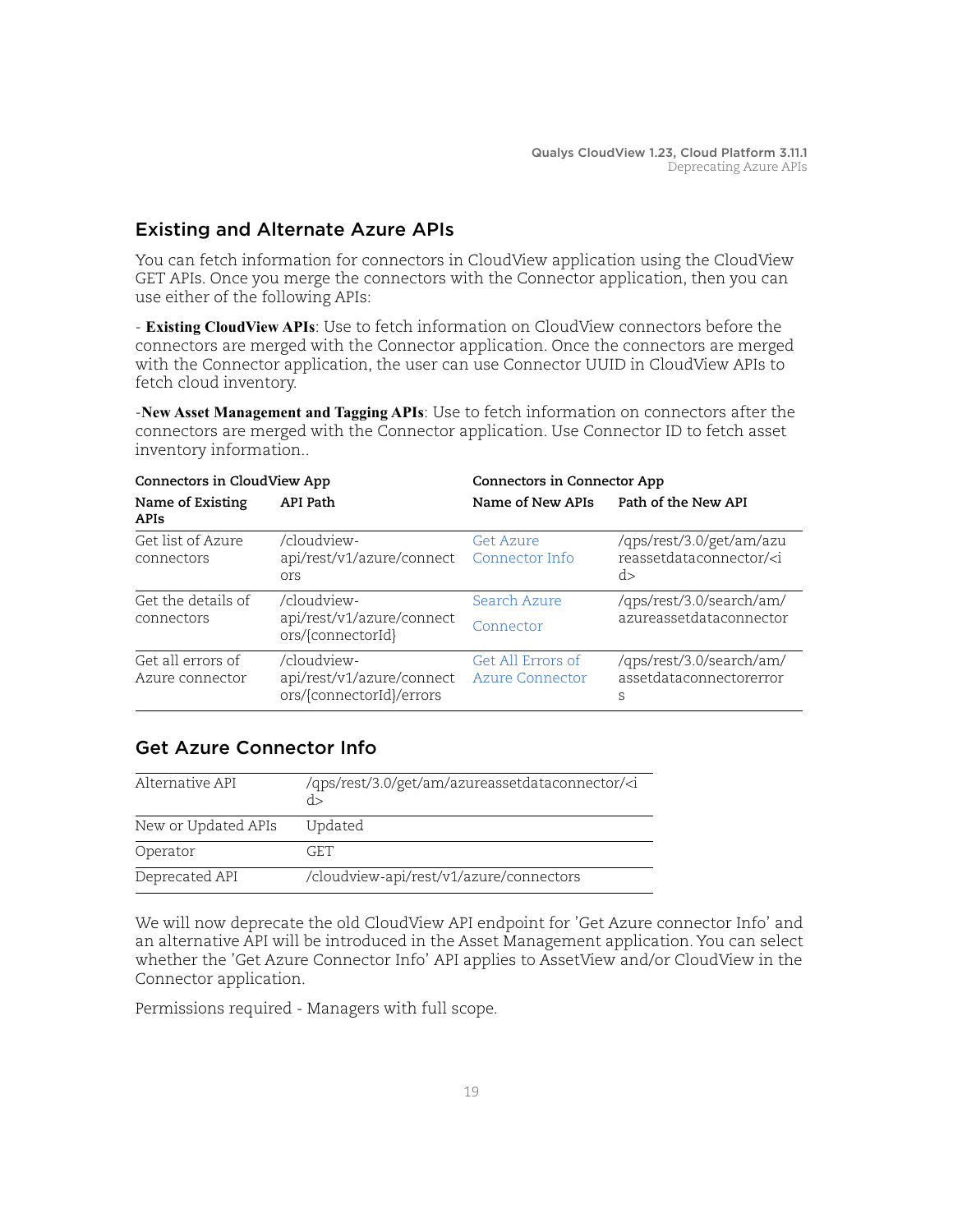### Sample: List (view) specific Azure Connector Id 166007

### API request:

```
curl -n -u "USERNAME:PASSWORD"-H "Content-type: text/xml" -X "GET"
"https://qualysapi.qualys.com/qps/rest/3.0/get/am/azureassetdataconnec 
tor/166007"
```
# <span id="page-19-0"></span>Create Azure Connector

| Alternative API     | /qps/rest/3.0/create/am/azureassetdataconnecto |
|---------------------|------------------------------------------------|
| New or Updated APIs | Updated                                        |
| Operator            | <b>POST</b>                                    |
| Deprecated API      | /cloudview-api/rest/v1/azure/connectors        |

We will now deprecate the old CloudView API endpoint for 'Create Azure connectors' and an alternative API will be introduced in the Asset Management application. You can select whether the 'Create Azure Connector' API applies to AssetView and/or CloudView in the Connector application.

Permissions required - Managers with full scope.

### Input Parameters

| Parameters     | Description                                                                                                                                                  |
|----------------|--------------------------------------------------------------------------------------------------------------------------------------------------------------|
| id             | The ID of the connector that you want to create.                                                                                                             |
| name           | Name of the connector you want to create.                                                                                                                    |
| description    | Description of the connector you want to create.                                                                                                             |
| defaultTags    | (TagSimpleQList) Tags applied to any asset discovered by the<br>connector.                                                                                   |
| activation     | (List <activationmodule>) Assets discovered by the connector is<br/>activated for the modules specified.</activationmodule>                                  |
| authRecord     | (AzureAuthRecordSimple) The Azure authentication record the<br>connector uses to connect to Azure. When writing/updating it<br>is looked up by the ID field. |
| disabled       | (boolean) Whether execution of the connector is disabled<br>(YES). If disabled, the connector does not synchronize assets.                                   |
| applicationId  | Unique identifier of the application you create on Azure portal.                                                                                             |
| directoryId    | Unique identifier of your Azure Active Directory.                                                                                                            |
| subscriptionId | Unique identifier of your Microsoft Azure subscription.                                                                                                      |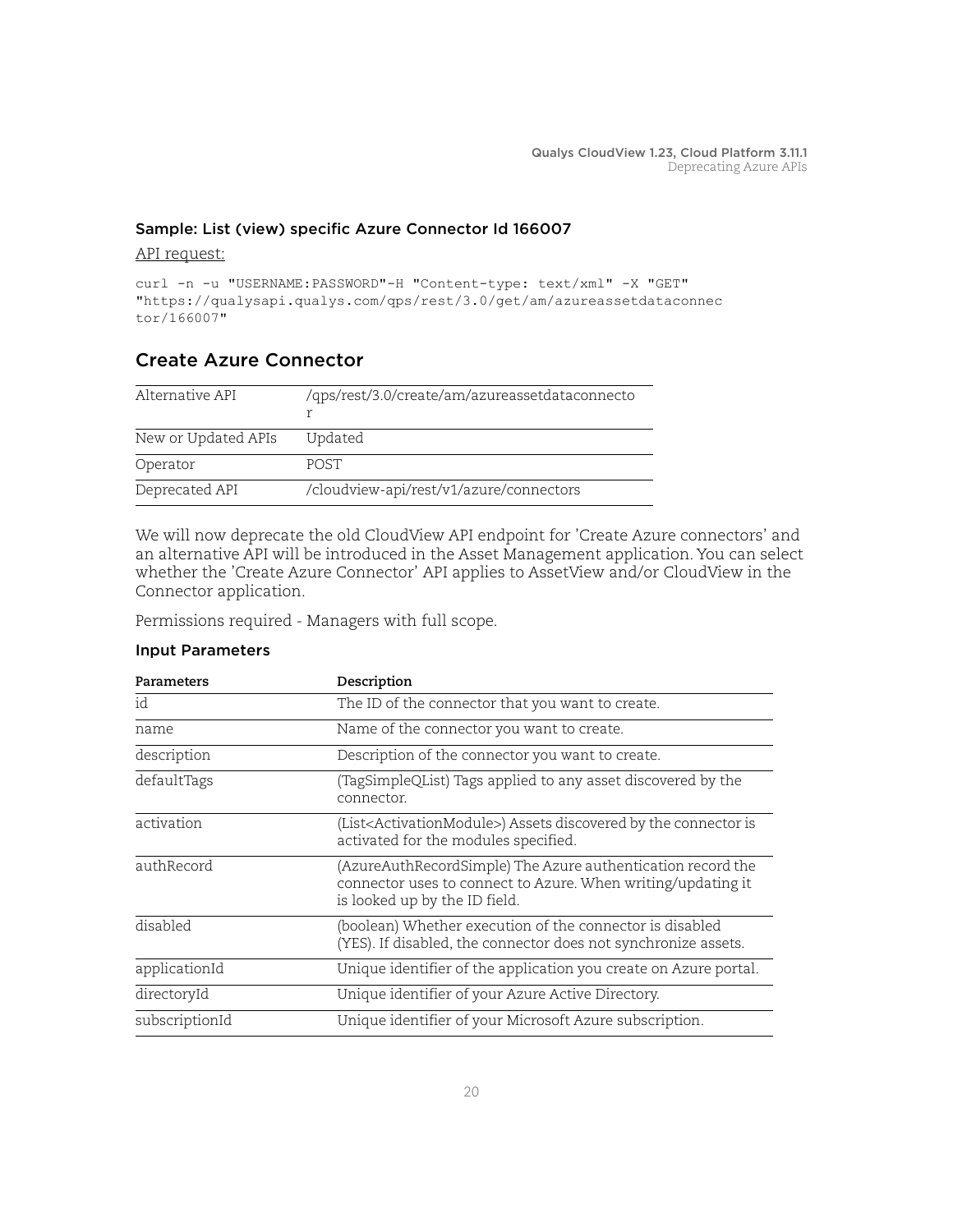| Parameters           | Description                                                                                                                                                                                                                                    |
|----------------------|------------------------------------------------------------------------------------------------------------------------------------------------------------------------------------------------------------------------------------------------|
| authenticationKey    | The secret key generated after you provide permission to the<br>application to access the Windows Azure Service.                                                                                                                               |
| connectorAppInfos    | It holds the list of list of ConnectorAppInfo which includes App<br>Name, identifiers and tag details. Connector can one or more<br>apps from list [AI, CI, CSA].<br>AI-Asset Inventory, CI- Cloud Inventory, CSA- Cloud Security<br>Assesment |
| runFrequency         | runFrequency for a connector decides the rate at which the<br>connector should poll the cloud provider and fetch the data.<br>Specified in minutes.                                                                                            |
| isRemediationEnabled | A flag to enable or disable remediation for the connector.                                                                                                                                                                                     |

### Sample: Create a new connector

#### API request:

```
curl -u "USERNAME: PASSWORD" -H "Content-type: text/xml" -X "POST" --
data-binary @-
"https://qualysapi.qualys.com/qps/rest/3.0/create/am/azureassetdataconnector" 
<file.xml
```
### Note: file.xml contains request POST data

#### Request POST data(XML):

```
<ServiceRequest>
       <data>
          <AzureAssetDataConnector>
             <authRecord>
                <applicationId>33333333-3333-3333-3333-33333333333</applicationId>
<authenticationKey>02LCb8/RCn0lbGj6xcOGQPZlYG2z85aSmCxnoH01rog=</authenticationK
ey>
                <directoryId>22222222-2222-2222-2222-222222222222</directoryId>
                <subscriptionId>11111111-1111-1111-1111-
111111111112</subscriptionId>
             </authRecord>
             <connectorAppInfos>
                <set>
                    <ConnectorAppInfoQList>
                       <element>
                          <set>
                             <ConnectorAppInfo>
                                <element>
                                   <identifier>11111111-1111-1111-1111-
111111111112</identifier>
                                   <name>AI</name>
```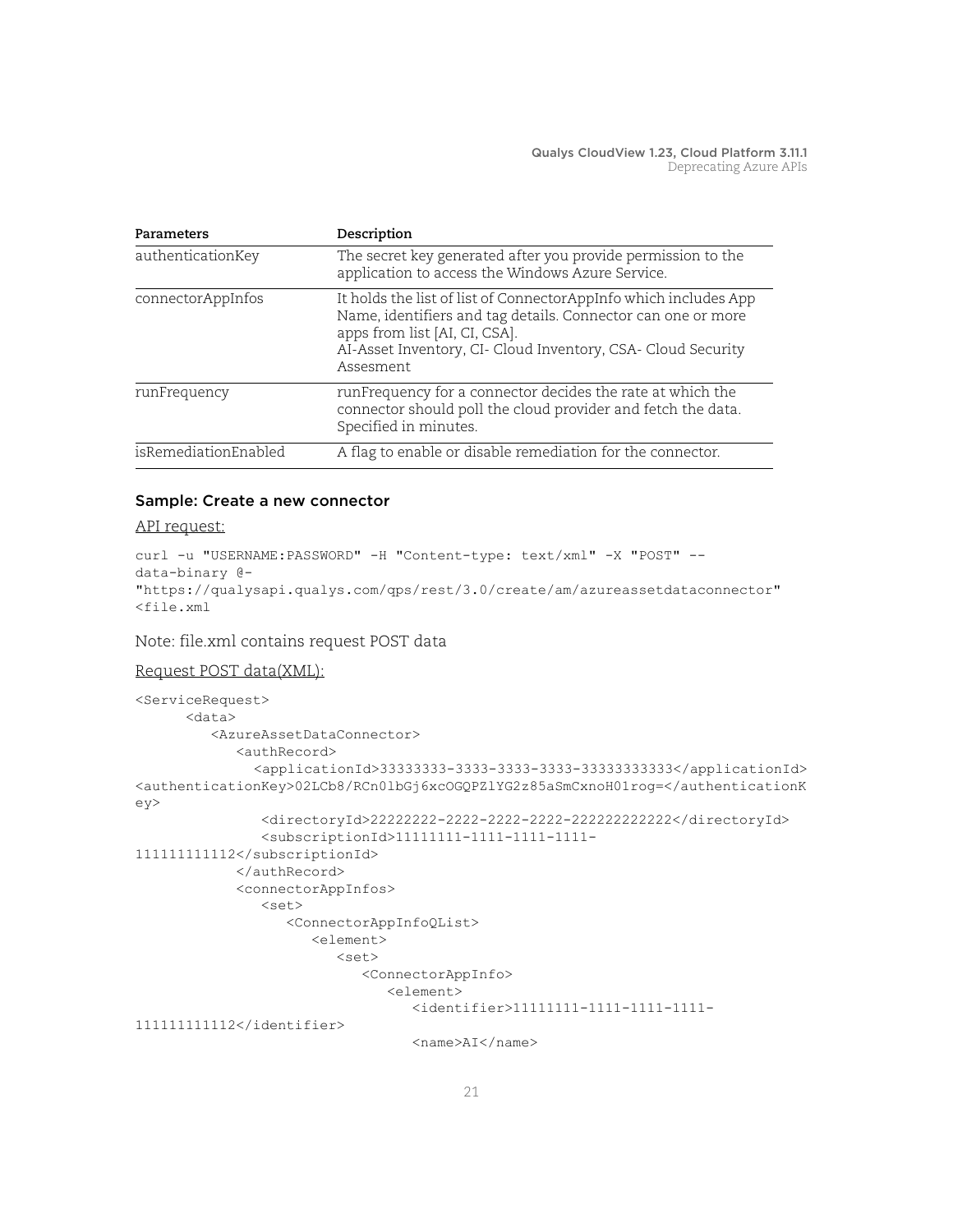```
 <tagId>8550229</tagId>
                                  </element>
                               </ConnectorAppInfo>
                           </set>
                        </element>
                        <element>
                          <set> <ConnectorAppInfo>
                                  <element>
                                     <identifier>11111111-1111-1111-1111-
111111111112</identifier>
                                     <name>CI</name>
                                     <tagId>8550229</tagId>
                                  </element>
                               </ConnectorAppInfo>
                          \langle/set\rangle </element>
                     </ConnectorAppInfoQList>
                \langle/set>
              </connectorAppInfos>
              <defaultTags>
                 <set>
                     <TagSimple>
                        <id>7517812</id>
                     </TagSimple>
                \langle/set>
              </defaultTags>
              <description>Sample Azure Connector</description>
              <disabled>false</disabled>
              <isGovCloudConfigured>false</isGovCloudConfigured>
              <isRemediationEnabled>true</isRemediationEnabled>
              <name>Azure Connector test 210320220527</name>
             <runFrequency>240</runFrequency>
           </AzureAssetDataConnector>
       </data>
    </ServiceRequest>
```
#### Request POST data (JSON):

```
{
   "ServiceRequest": {
     "data": {
       "AzureAssetDataConnector": {
         "name": "Azure Connector test 210320220527",
         "description": "Sample Azure Connector",
         "defaultTags": {
           "set": {
             "TagSimple": {
               "id": 7517812
```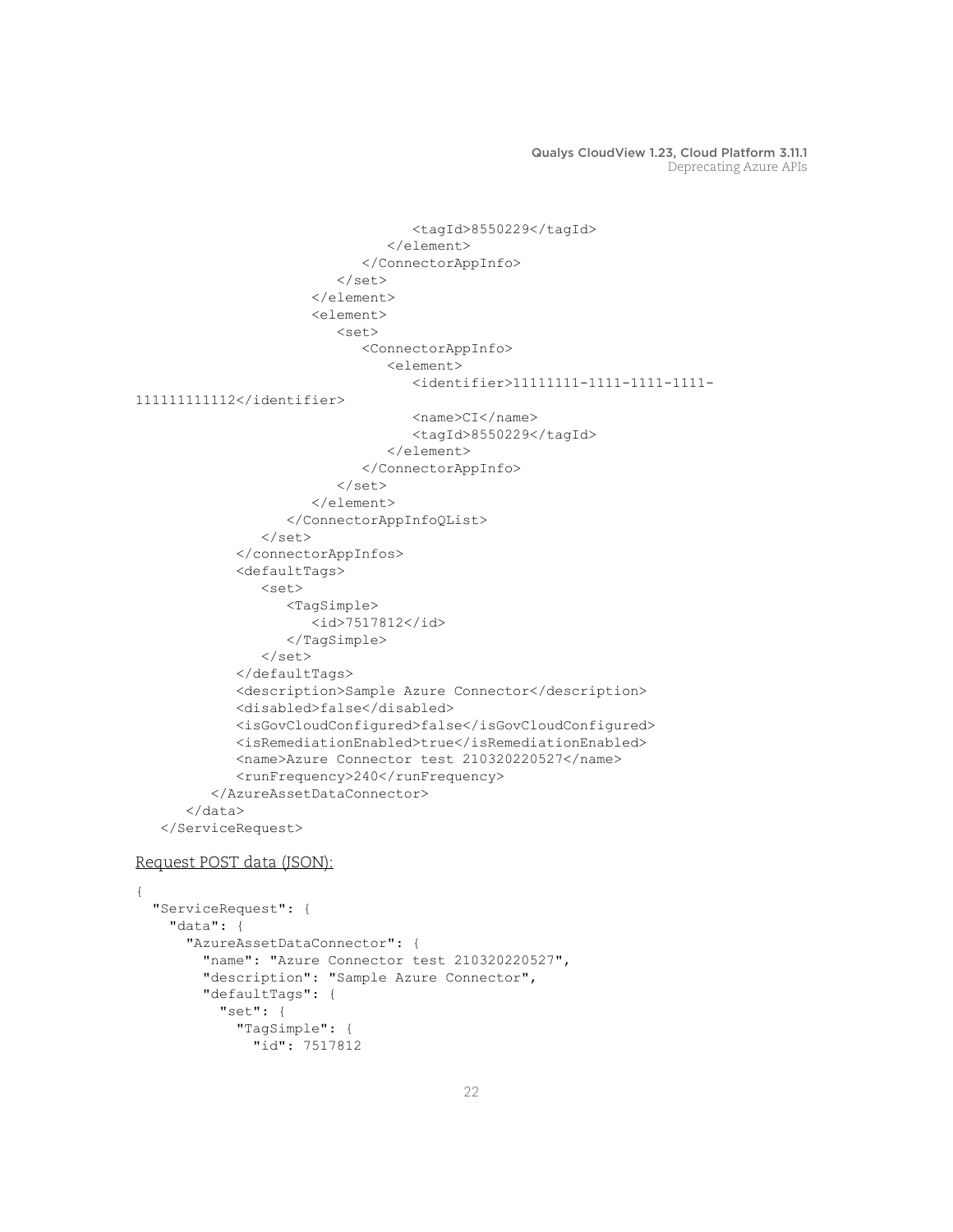```
 }
 }
          },
          "disabled": false,
          "runFrequency": 240,
          "isRemediationEnabled": true,
          "isGovCloudConfigured": false,
          "authRecord": {
            "applicationId": "33333333-3333-3333-3333-333333333333",
            "directoryId": "22222222-2222-2222-2222-222222222222",
            "subscriptionId": "11111111-1111-1111-1111-111111111112",
            "authenticationKey": "02LCb8/RCn0lbGj6xcOGQPZlYG2z85aSmCxnoH01rog="
          },
          "connectorAppInfos": {
            "set": {
              "ConnectorAppInfoQList": [
 {
                   "set": {
                     "ConnectorAppInfo": [
{
                          "name": "AI",
                          "identifier": "11111111-1111-1111-1111-111111111112",
                          "tagId": 8550229
\}, \}, \}, \}, \}, \}, \}, \}, \}, \}, \}, \}, \}, \}, \}, \}, \}, \}, \}, \}, \}, \}, \}, \}, \{, \}, \{, \}, \{, \}, \{, \}, \{, \}, \{, \}, \{,
 ]
 }
                },
 {
                   "set": {
                     "ConnectorAppInfo": [
{
                          "name": "CI",
                          "identifier": "11111111-1111-1111-1111-111111111112",
                          "tagId": 8550229
\}, \}, \}, \}, \}, \}, \}, \}, \}, \}, \}, \}, \}, \}, \}, \}, \}, \}, \}, \}, \}, \}, \}, \}, \{, \}, \{, \}, \{, \}, \{, \}, \{, \}, \{, \}, \{,
 ]
 }
 }
 ]
            }
         }
       }
    }
```
 } }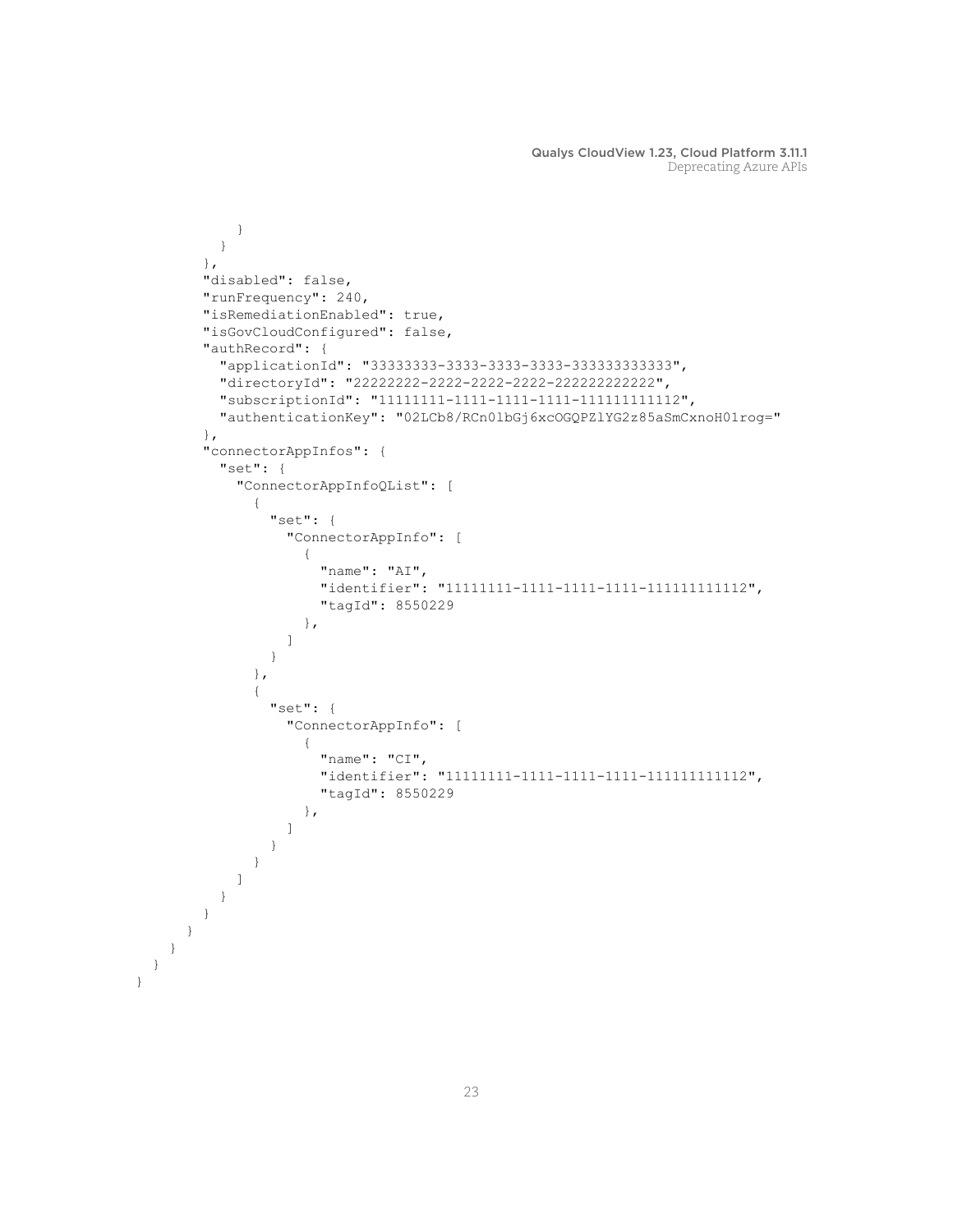| API                 | /qps/rest/3.0/update/am/azureassetdataconnect<br>Or<br>/qps/rest/3.0/update/am/azureassetdataconnect<br>$or$ /< $id$ > |
|---------------------|------------------------------------------------------------------------------------------------------------------------|
| New or Updated APIs | Updated                                                                                                                |
| Operator            | <b>POST</b>                                                                                                            |
| Deprecated API      | /cloudview-<br>api/rest/v1/azure/connectors/{connectorId}                                                              |

# <span id="page-23-0"></span>Update Azure Connector

We will now deprecate the API endpoint to update writable fields and collections of the Azure connector from CloudView and introduce an alternative API to the Asset Management application.

The update API can also be used to enable/disable your Azure connector.

Permissions required - Managers with full scope.

| Parameters           | Description                                                                                                                                                                                                                                    |
|----------------------|------------------------------------------------------------------------------------------------------------------------------------------------------------------------------------------------------------------------------------------------|
| name                 | The ID of the connector that you want to update.                                                                                                                                                                                               |
| description          | Name of the connector you want to update.                                                                                                                                                                                                      |
| defaultTags          | (TagSimpleQList) Tags applied to any asset discovered by the<br>connector.                                                                                                                                                                     |
| activation           | (List <activationmodule>) Assets discovered by the connector is<br/>activated for the modules specified.</activationmodule>                                                                                                                    |
| authRecord           | (AzureAuthRecordSimple) The Azure authentication record the<br>connector uses to connect to Azure. When writing/updating it<br>is looked up by the ID field.                                                                                   |
| disabled             | (boolean) Whether execution of the connector is disabled<br>(YES). If disabled, the connector does not synchronize assets.                                                                                                                     |
| runFrequency         | runFrequency for a connector decides the rate at which the<br>connector should poll the cloud provider and fetch the data<br>specified in minutes.                                                                                             |
| isRemediationEnabled | A flag to enable or disable remediation for the connector.                                                                                                                                                                                     |
| connectorAppInfos    | It holds the list of list of ConnectorAppInfo which includes App<br>Name, identifiers and tag details. Connector can one or more<br>apps from list [AI, CI, CSA].<br>AI-Asset Inventory, CI- Cloud Inventory, CSA- Cloud Security<br>Assesment |

### Input Parameters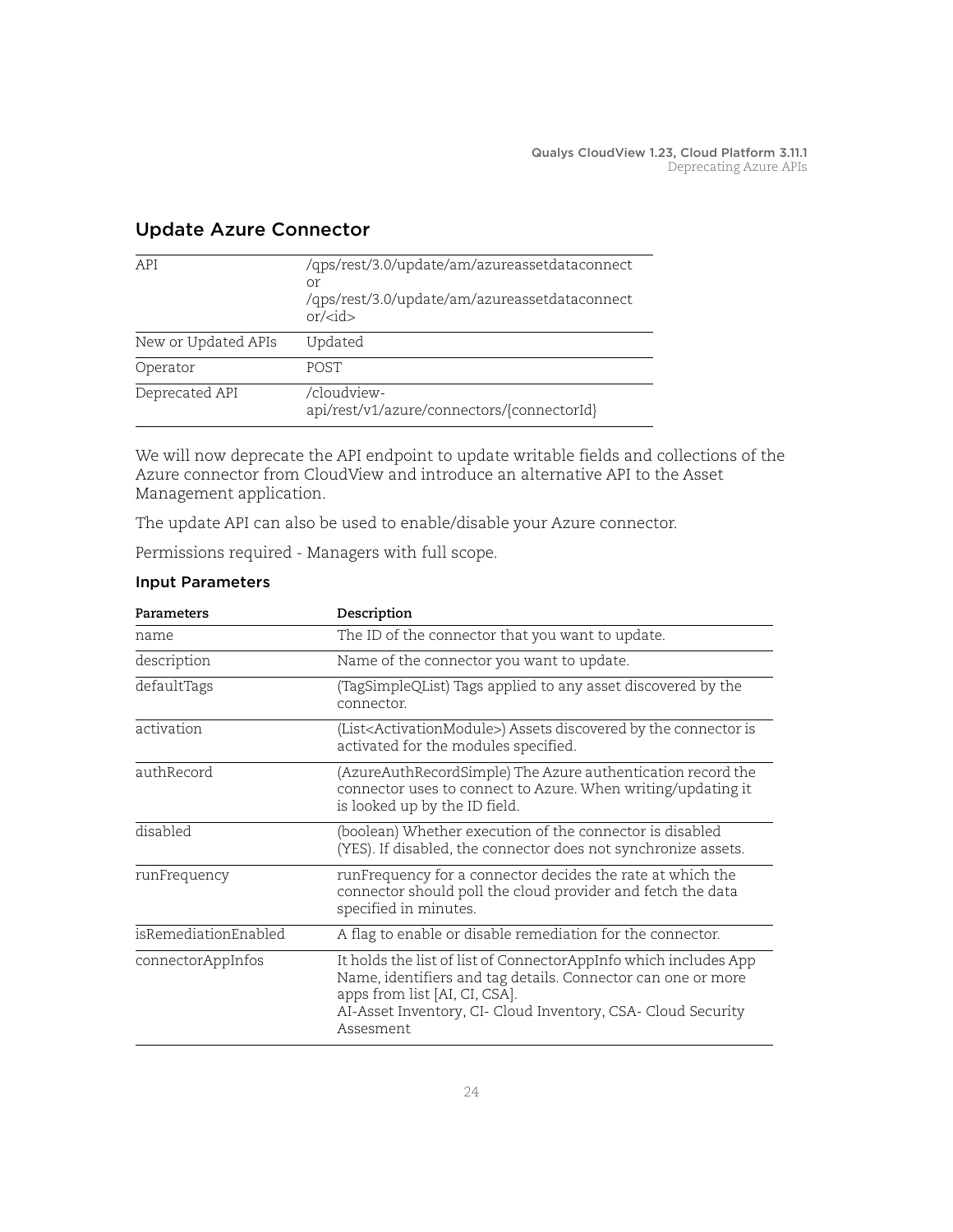### Sample: Update Azure connector name

#### API request:

```
curl -u "USERNAME:PASSWORD" -H "Content-type: text/xml" -X "POST" --
data-binary @-
"https://qualysapi.qualys.com/qps/rest/3.0/update/am/azureassetdataconnector/123
45" < file.xml
```
Note: file.xml contains request POST data

### Request POST data(XML):

```
<?xml version="1.0" encoding="UTF-8"?>
<ServiceRequest>
    <data>
       <AzureAssetDataConnector>
          <id>12345</id>
          <name>Sample Azure Connector</name>
       </AzureAssetDataConnector>
    </data>
</ServiceRequest>
```
### Request POST data(JSON):

```
{
   "ServiceRequest": {
     "data": {
       "AzureAssetDataConnector": {
         "id": 12345,
         "name": "Sample Azure Connector"
       }
     }
   }
}
```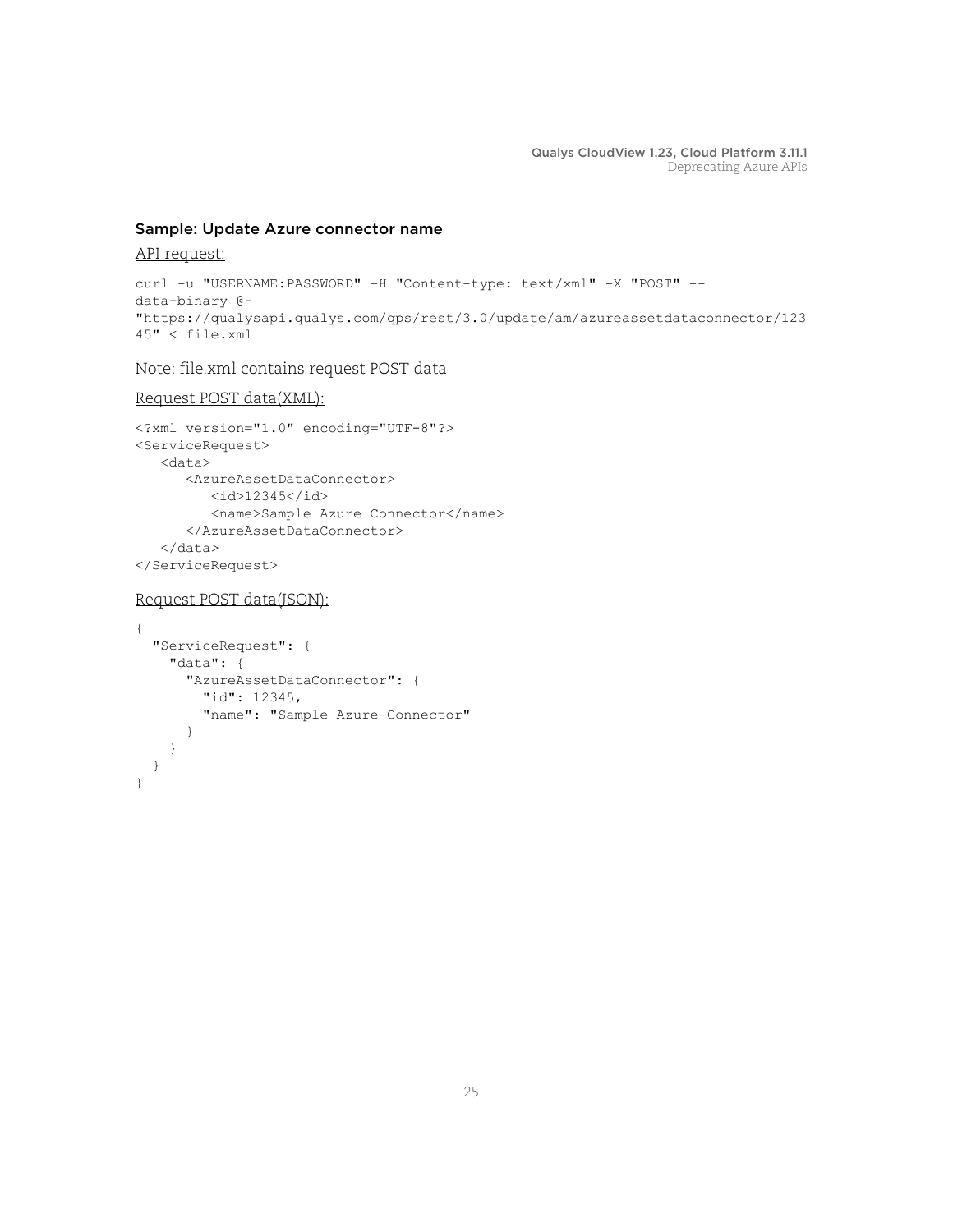| API                 | /qps/rest/3.0/search/am/azureassetdataconnecto            |
|---------------------|-----------------------------------------------------------|
| New or Updated APIs | Updated                                                   |
| Operator            | <b>POST</b>                                               |
| Deprecated API      | /cloudview-<br>api/rest/v1/azure/connectors/{connectorId} |

# <span id="page-25-0"></span>Search Azure Connector

We will now deprecate the API endpoint to return a list of Azure connectors that match the provided criteria from the CloudView application and introduce an alternative in the Asset Management application.

Limit your results -Narrow down your search results using the parameters listed below.

Pagination - A maximum of 100 instances are returned by default. To customize this specify a "preferences" tag in the POST body of your request.

| Parameter                 | Description                                                                                                                                                          |
|---------------------------|----------------------------------------------------------------------------------------------------------------------------------------------------------------------|
| id                        | The ID of the connector that you want to search.                                                                                                                     |
| name                      | Name is the name for the connector you want to<br>search.                                                                                                            |
| description               | Description of the connector you want to search.                                                                                                                     |
| lastSync                  | Last sync date of the connector                                                                                                                                      |
| connectorState            | State of the connector. States include PENDING, SUCCESS,<br>ERROR, QUEUED, RUNNING, PROCESSING,<br>FINISHED_SUCCESS, FINISHED_ERRORS, DISABLED,<br><b>INCOMPLETE</b> |
| Type                      | Type of connector-Azure                                                                                                                                              |
| authrecord.applicationId  | Unique identifier of the application you create on Azure portal.                                                                                                     |
| authrecord.directoryId    | Unique identifier of your Azure Active Directory.                                                                                                                    |
| activation                | Activation of Qualys modules. Includes VM, PC, SCA,<br><b>CERTVIEW</b>                                                                                               |
| authrecord.subscriptionId | Unique identifier of your Microsoft Azure subscription.                                                                                                              |
| appCapability.name        | Connector application capability name                                                                                                                                |
| appCapability.tag.name    | Tag name associates with Connector identifier.                                                                                                                       |
| disabled                  | (boolean) Whether execution of the connector is disabled<br>(YES). If disabled, the connector does not synchronize assets.                                           |

### Input Parameters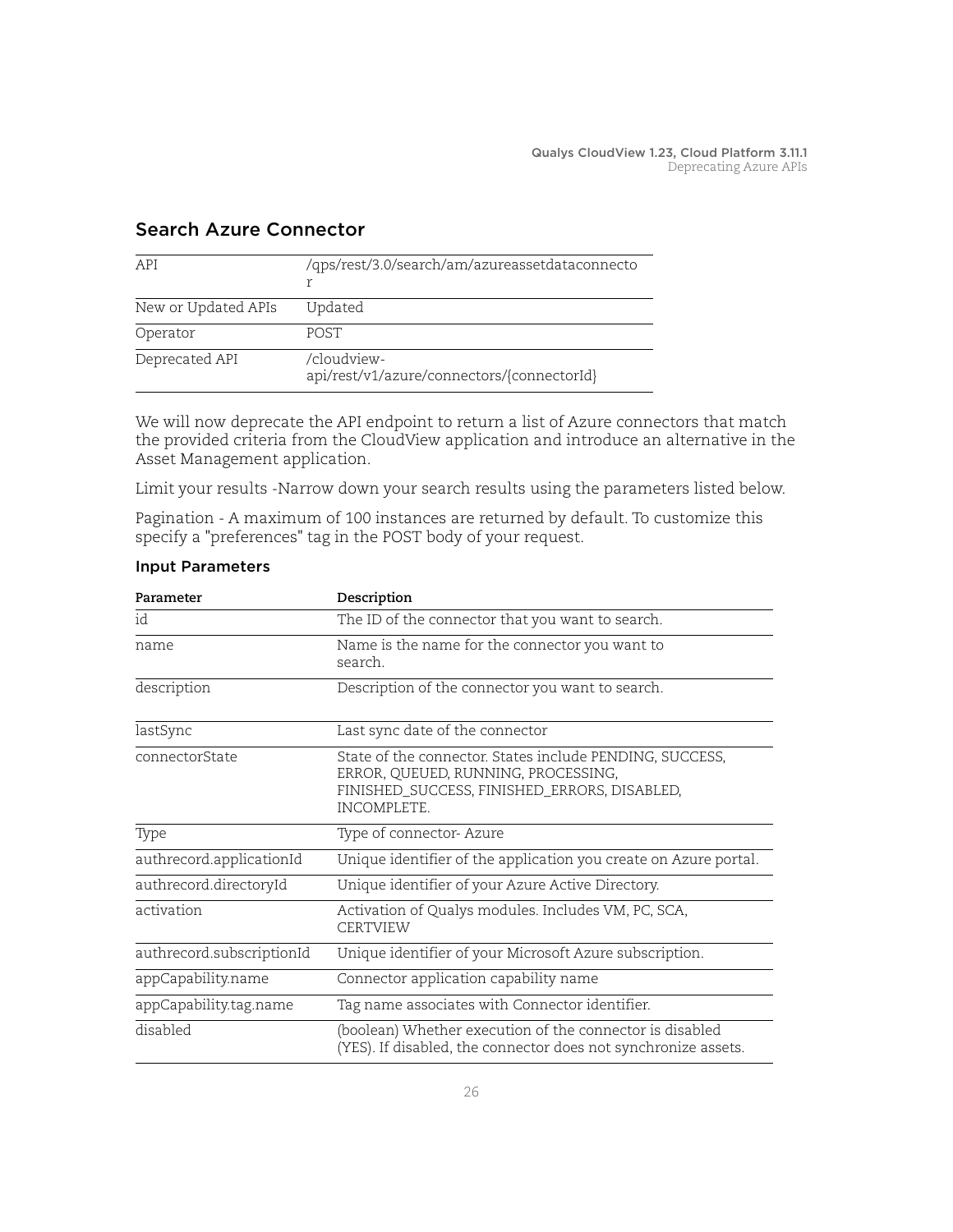| Parameter        | Description                                              |
|------------------|----------------------------------------------------------|
| defaultTags.name | The name of a tag in the defaultTags collection.         |
| defaultTag       | (Integer) The ID of a tag in the defaultTags collection. |
| lastError        | Last error date of the connector.                        |

### Sample: Search Azure connector name

#### API request:

```
curl -u "USERNAME:PASSWORD" -H "content-type: text/xml" -X "POST" --
data-binary @-
"https://qualysapi.qualys.com/qps/rest/3.0/search/am/azureassetdatacon
nector" <file.xml
```
### Note: file.xml contains request POST data

```
Request POST data(XML):
```

```
<ServiceRequest>
     <filters>
         <Criteria field="name" operator="EQUALS">Azure Connector Via 
API</Criteria>
         <Criteria field="description" operator="EQUALS">Sample Azure Connector 
API</Criteria>
         <Criteria field="lastSync" operator="EQUALS">2022-04-
25T14:56:59Z</Criteria>
         <Criteria field="type" operator="EQUALS">AZURE</Criteria>
         <Criteria field="appCapability.name" operator="EQUALS">AI</Criteria>
     </filters>
</ServiceRequest>
```

```
Request POST data(JSON):
```

```
{
   "ServiceRequest": {
     "filters": {
        "Criteria": [
\overline{\mathcal{A}} "field": "id",
             "operator": "EQUALS",
             "value": "1700209"
           },
\overline{\mathcal{A}} "field": "name",
             "operator": "EQUALS",
             "value": "Azure Connector Via API"
           },
\overline{\mathcal{A}}
```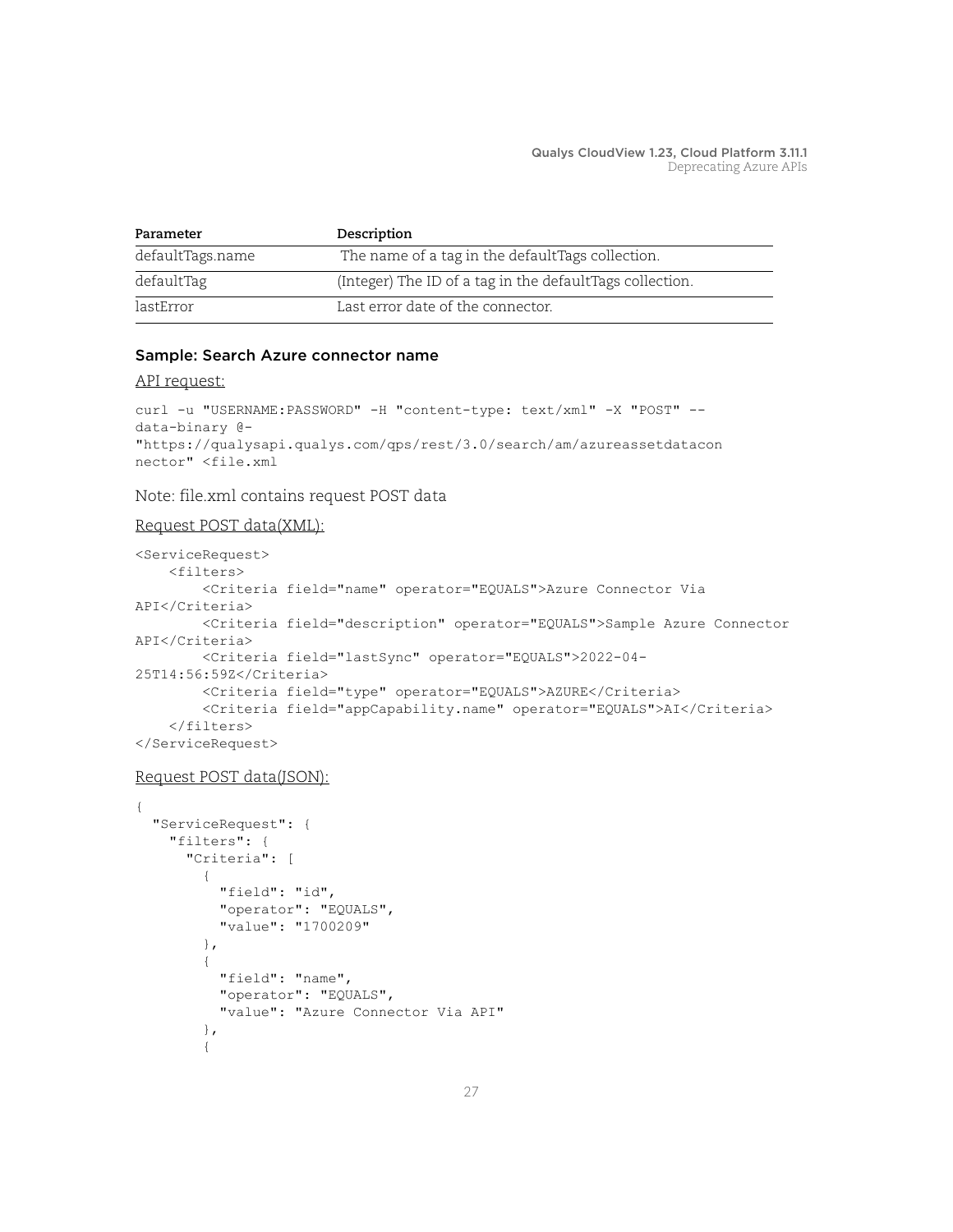```
 "field": "description",
            "operator": "EQUALS",
            "value": "Sample Azure Connector API"
          },
          {
            "field": "lastSync",
            "operator": "EQUALS",
            "value": "2022-05-10T17:47:59Z"
          },
\overline{\mathcal{A}} "field": "connectorState",
            "operator": "EQUALS",
            "value": "FINISHED_SUCCESS"
          },
\overline{\mathcal{A}} "field": "type",
            "operator": "EQUALS",
            "value": "AZURE"
          },
\overline{\mathcal{A}} "field": "activation",
            "operator": "EQUALS",
            "value": "VM"
          },
\overline{\mathcal{A}} "field": "authRecord.applicationId",
            "operator": "EQUALS",
            "value": "f076c321-694d-4929-ae0b-d2bd14d1a4d7"
          },
\overline{\mathcal{A}} "field": "authRecord.directoryId",
            "operator": "EQUALS",
            "value": "ff4e2413-65ab-4dc2-9e5b-1ea02d3d94eb"
          },
\overline{\mathcal{A}} "field": "authRecord.subscriptionId",
            "operator": "EQUALS",
            "value": "9de9e0a7-4f67-4812-917d-2246853844e1"
          },
\overline{\mathcal{A}} "field": "appCapability.name",
            "operator": "EQUALS",
            "value": "CSA"
          },
\overline{\mathcal{A}} "field": "appCapability.tag.name",
            "operator": "EQUALS",
            "value": "QATag"
          },
```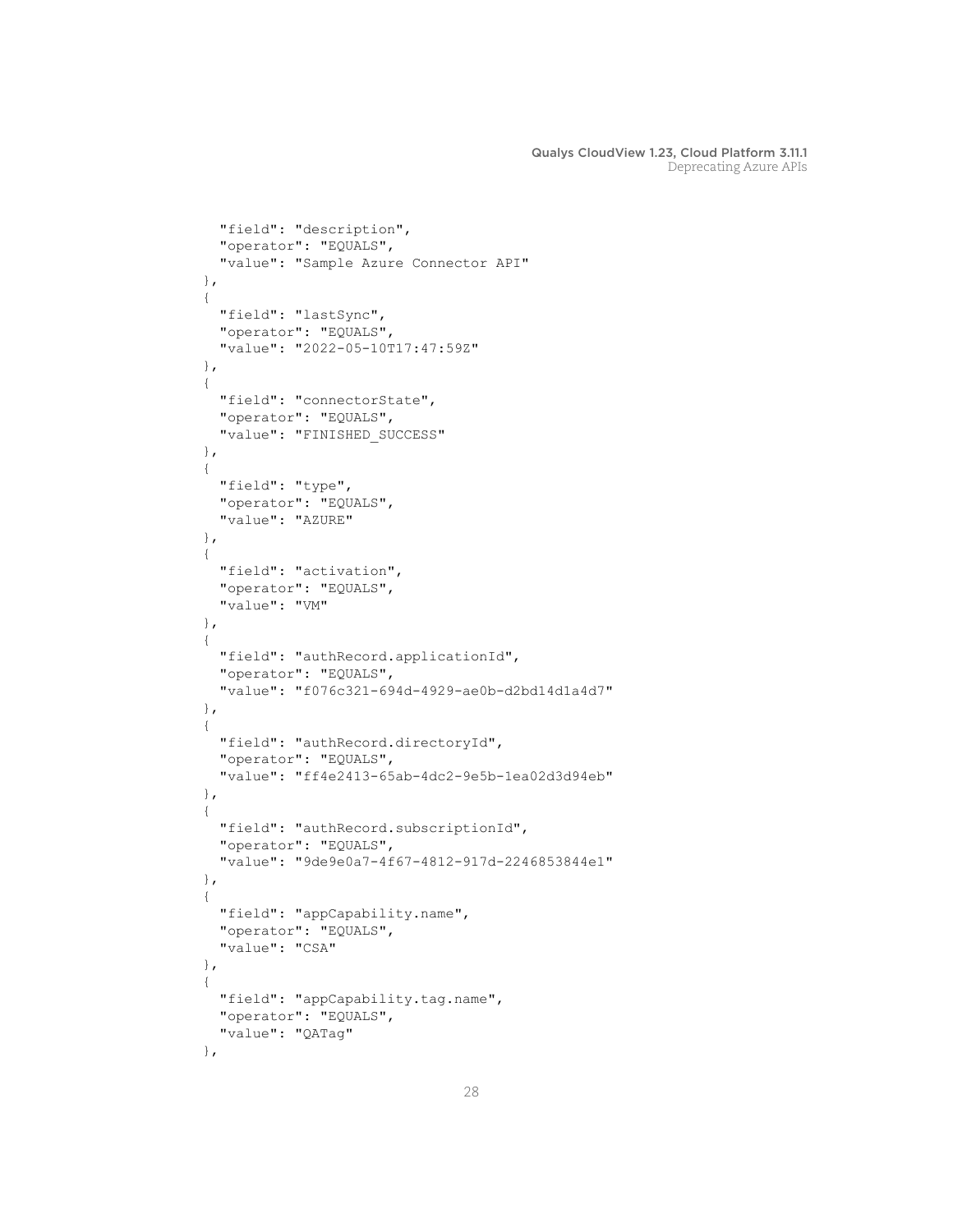```
\overline{\mathcal{A}} "field": "disabled",
             "operator": "EQUALS",
             "value": "false"
          },
\overline{\mathcal{A}} "field": "defaultTags.name",
             "operator": "EQUALS",
             "value": "QATag"
          },
\overline{\mathcal{A}} "field": "defaultTags",
             "operator": "EQUALS",
             "value": "123442387"
          },
\overline{\mathcal{A}} "field": "lastError",
             "operator": "EQUALS",
             "value": "2022-04-28T19:05:04Z"
          }
        ]
     }
```
# <span id="page-28-0"></span>Get All Errors of Azure Connector

| API                 | /qps/rest/3.0/search/am/assetdataconnectorerror<br>S      |
|---------------------|-----------------------------------------------------------|
| New or Updated APIs | Updated                                                   |
| Operator            | GET.                                                      |
| Deprecated API      | /cloudview-<br>api/rest/v1/azure/connectors/{connectorId} |

We will now deprecate the API endpoint to retrieve all errors of the Azure connector from the CloudView application and introduce an alternative API in the Asset Management application.

Permissions required - Managers with full scope.

### Sample: Get all errors of connector

### API request:

 } }

```
curl -u "USERNAME:PASSWORD" -H "Content-type: application/json" -H "Accept: 
application/json" -X "POST" --data-binary @- 
"https://qualysapi.qualys.com/qps/rest/3.0/search/am/assetdataconnectorerrors" <
```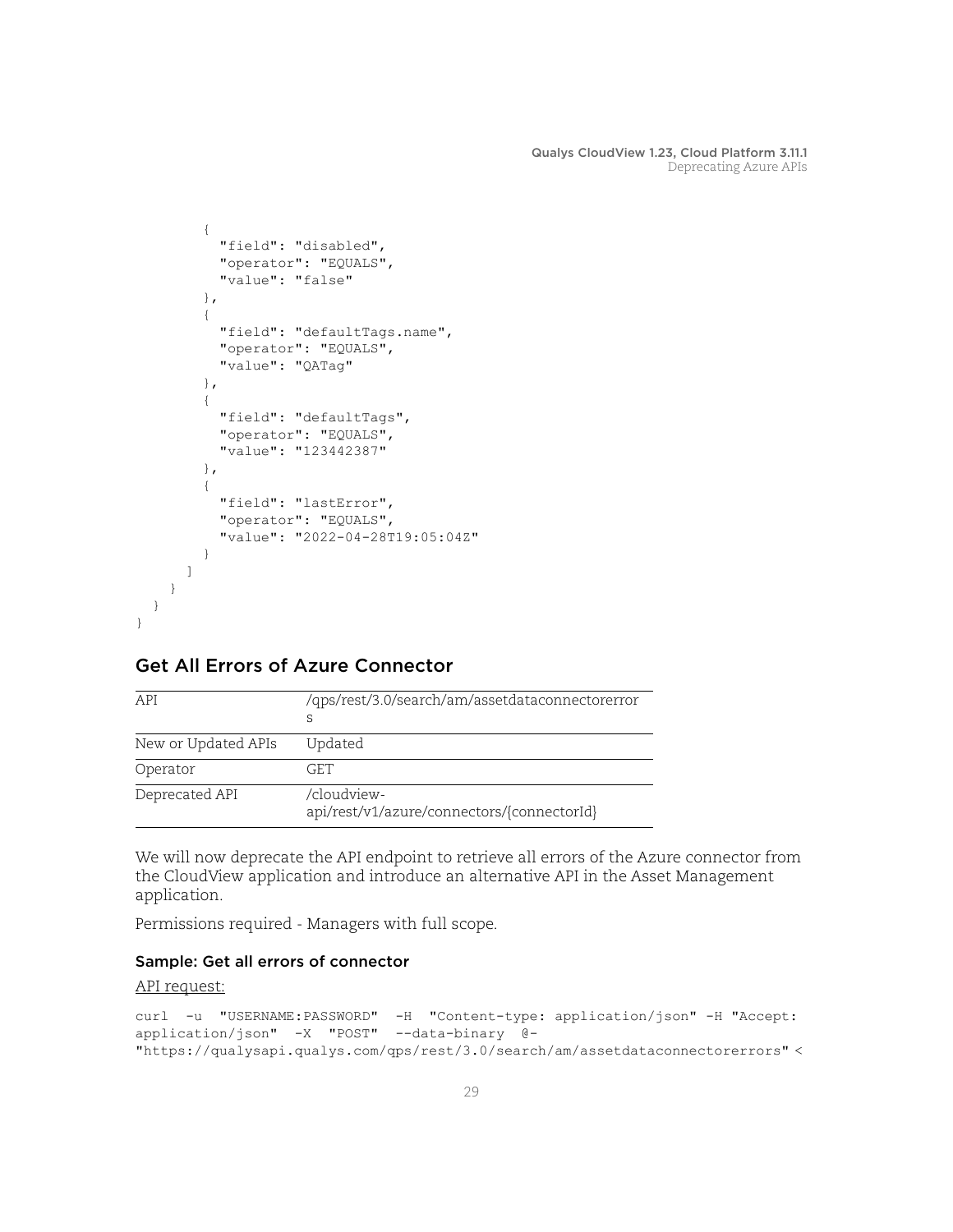file.xml

Note: file.xml contains request POST data

```
Request POST data(XML):
```

```
<?xml version="1.0" encoding="UTF-8"?>
<ServiceRequest>
    <filters>
       <Criteria field="id" operator="EQUALS">167405</Criteria>
    </filters>
</ServiceRequest>
```

```
Request POST data(JSON):
```

```
{
    "ServiceRequest": {
       "filters": {
           "Criteria": [
{
                  "field": "id",
                  "operator": "EQUALS",
                  "value": "167405"
 }
[] [] [] [
        }
    }
}
```
# <span id="page-29-0"></span>Delete Azure Connector

| /qps/rest/3.0/delete/am/azureassetdataconnecto<br>API<br>/qps/rest/3.0/delete/am/azureassetdataconnecto<br>$r$ / <id><br/>New or Updated APIs<br/>Updated<br/>Operator<br/><b>DELETE</b><br/>Deprecated API<br/>/cloudview-api/rest/v1/azure/connectors</id> |  |
|--------------------------------------------------------------------------------------------------------------------------------------------------------------------------------------------------------------------------------------------------------------|--|
|                                                                                                                                                                                                                                                              |  |
|                                                                                                                                                                                                                                                              |  |
|                                                                                                                                                                                                                                                              |  |
|                                                                                                                                                                                                                                                              |  |

We will now deprecate the API endpoint to delete one or more Azure connectors from the CloudView application and introduce an alternative API in the Asset Management application.

Permissions required - Managers with full scope.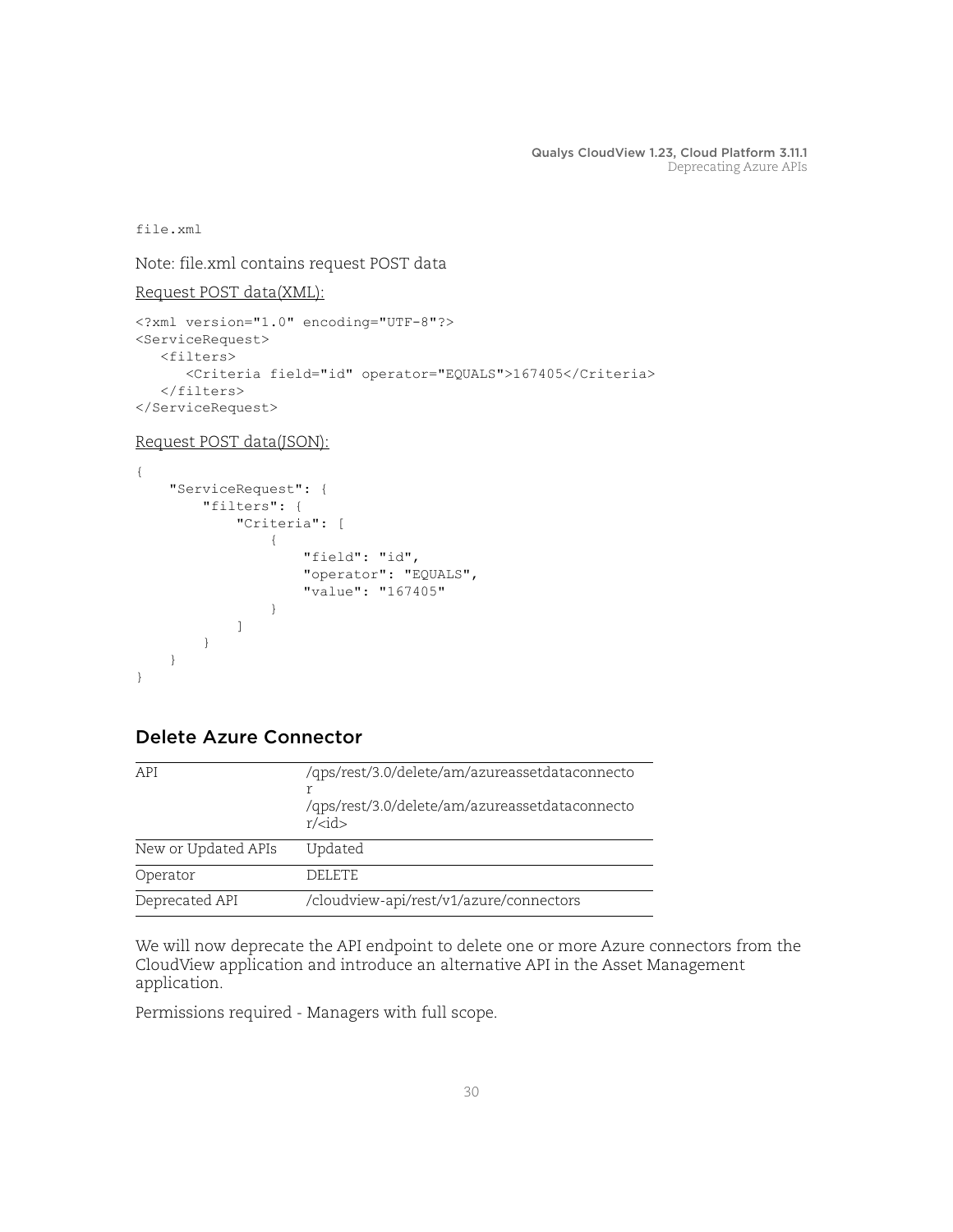### Sample: Delete Azure connector name

### API request:

```
curl -n -u "USERNAME: PASSWORD"
"https://qualysapi.qualys.com/qps/rest/3.0/delete/am/azureassetdatacon
nector/289201"
```
### <span id="page-30-0"></span>Run Azure Connector

| API                 | /qps/rest/3.0/run/am/azureassetdataconnector<br>/qps/rest/3.0/run/am/azureassetdataconnector/<<br>id> |
|---------------------|-------------------------------------------------------------------------------------------------------|
| New or Updated APIs | Updated                                                                                               |
| Operator            | <b>POST</b>                                                                                           |
| Deprecated API      | /cloudview-api/rest/v1/azure/connectors/run                                                           |

We will now deprecate the API endpoint to run one or more Azure connectors from the CloudView application and introduce an alternative API in the Asset Management application. The connectors may be run immediately or queued to run when there is capacity. The response will almost always indicate that the connector is pending. Use GET calls to monitor the status of connectors.

Permissions required - Managers with full scope.

```
curl -n -u "USERNAME:PASSWORD"
"https://qualysapi.qualys.com/qps/rest/3.0/run/am/azureassetdataconnector/<i
d > "
```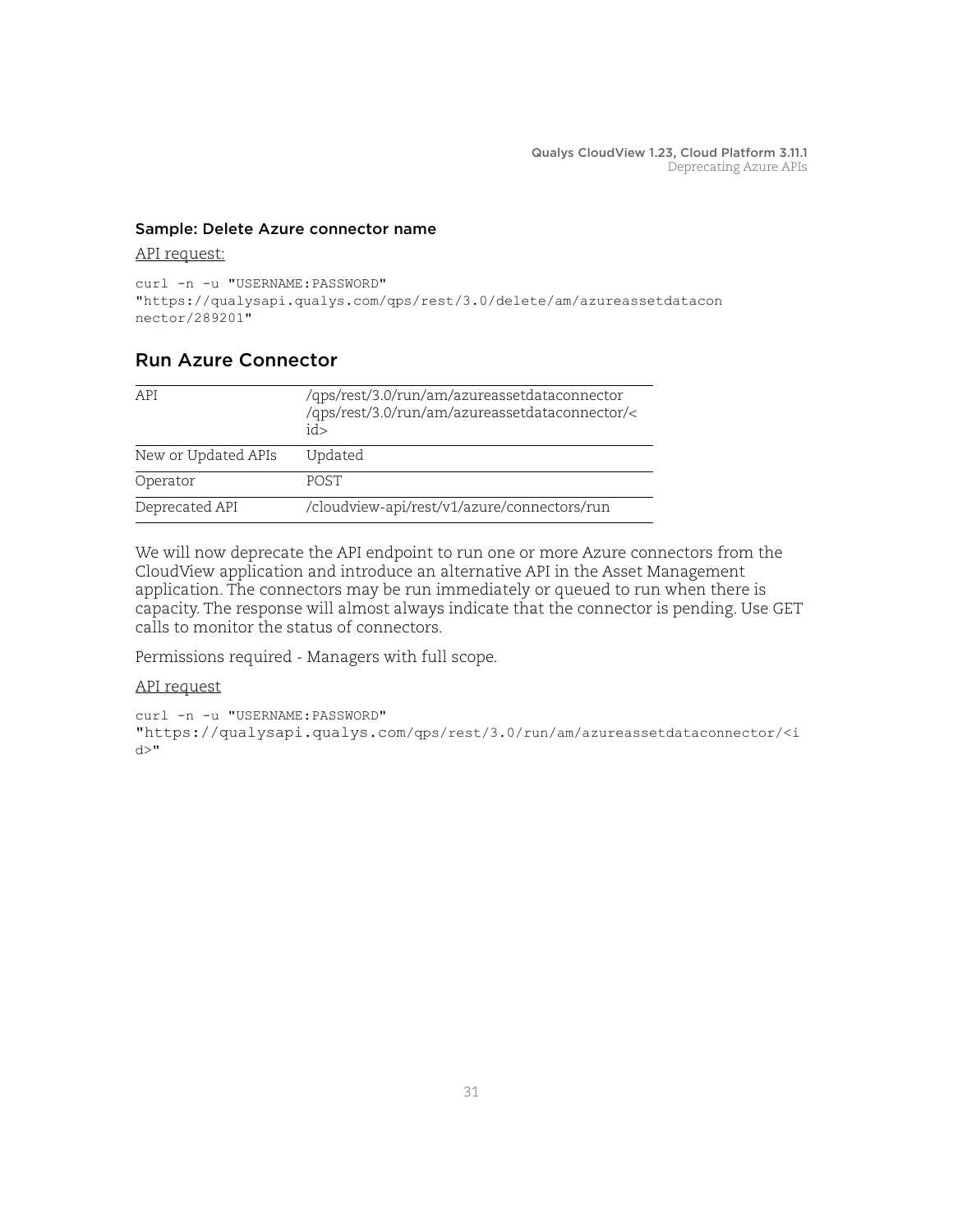# <span id="page-31-0"></span>Deprecating GCP APIs

Listed below are the CloudView connectors to be deprecated for GCP. Additionally, the respective alternative APIs and their sample requests are also mentioned.

| Name of Deprecated<br><b>API</b> | Deprecated API                                              | Name of Alternative<br><b>API</b> | <b>Alternative API</b>                                                                                                             |  |
|----------------------------------|-------------------------------------------------------------|-----------------------------------|------------------------------------------------------------------------------------------------------------------------------------|--|
| Create GCP Connector             | /cloudview-<br>api/rest/v1/gcp/conne<br>ctors               | Create GCP Connector              | /qps/rest/3.0/create/a<br>m/gcpassetdataconne<br>ctor                                                                              |  |
| Update GCP Connector             | /cloudview-<br>api/rest/v1/gcp/conne<br>ctors/{connectorId} | <b>Update GCP</b><br>Connector    |                                                                                                                                    |  |
|                                  |                                                             |                                   | /qps/rest/3.0/update/a<br>m/gcpassetdataconne                                                                                      |  |
| Enable GCP<br>connectors         | /cloudview-<br>api/rest/v1/aws/conne<br>ctors/enable        |                                   | ctor<br>/qps/rest/3.0/update/a<br>m/gcpassetdataconne                                                                              |  |
| Disable GCP<br>connectors        | /cloudview-<br>api/rest/v1/aws/conne<br>ctors/disable       |                                   | $ctor\rightleftharpoons$                                                                                                           |  |
| Delete GCP Connector             | /cloudview-<br>api/rest/v1/gcp/conne<br>ctors               | Delete GCP Connector              | /qps/rest/3.0/delete/a<br>m/awsassetdataconne<br>ctor<br>/qps/rest/3.0/delete/a<br>m/awsassetdataconne<br>$ctor\rightleftharpoons$ |  |
| Run GCP Connector                | /cloudview-<br>api/rest/v1/gcp/conne<br>ctors/run           | <b>Run GCP Connector</b>          | /qps/rest/3.0/run/am/<br>gcpassetdataconnecto<br>r<br>/qps/rest/3.0/run/am/<br>gcpassetdataconnecto<br>$r$ / <id></id>             |  |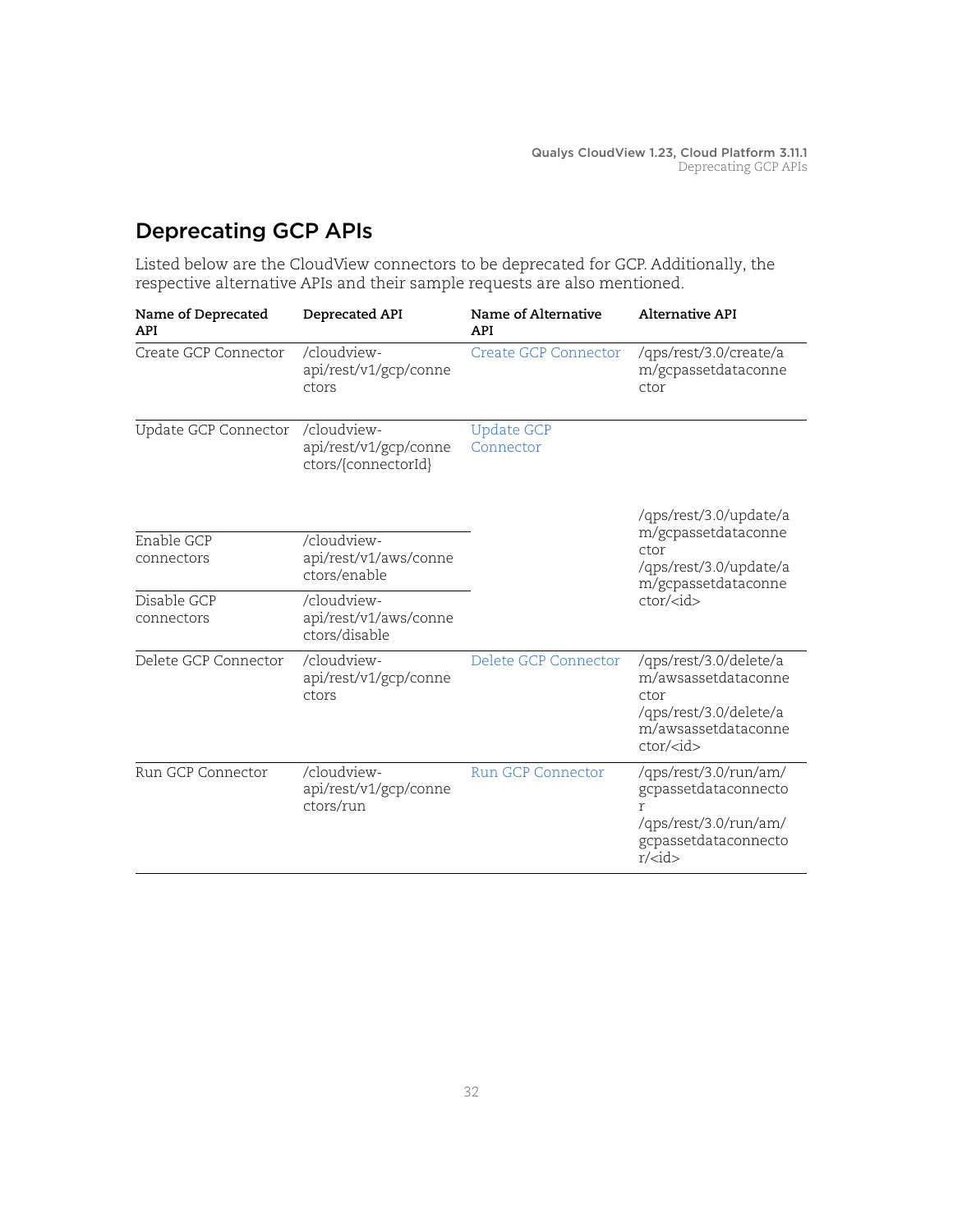# <span id="page-32-0"></span>Existing and Alternate GCP APIs

You can fetch information for connectors in CloudView application using the CloudView GET APIs. Once you merge the connectors with the Connector application, then you can use either of the following APIs:

- **Existing CloudView APIs**: Use to fetch information on CloudView connectors before the connectors are merged with the Connector application. Once the connectors are merged with the Connector application, the user can use Connector UUID in CloudView APIs to fetch cloud inventory.

-**New Asset Management and Tagging APIs**: Use to fetch information on connectors after the connectors are merged with the Connector application. Use Connector ID to fetch asset inventory information..

| Connectors in CloudView App        |                                                             | Connectors in Connector App               |                                                           |
|------------------------------------|-------------------------------------------------------------|-------------------------------------------|-----------------------------------------------------------|
| Name of Existing<br>APIs           | API Path                                                    | Name of New APIs                          | Path of the New API                                       |
| Get list of GCP<br>connectors      | /cloudview-<br>api/rest/v1/gcp/connector<br>S               | <b>Get GCP Connector</b><br>Info          | /qps/rest/3.0/get/am/gcp<br>assetdataconnector/ <id></id> |
| Get the details of<br>connectors   | /cloudview-<br>api/rest/v1/gcp/connector<br>S               | Search GCP<br>Connector                   | /qps/rest/3.0/search/am/<br>gcpassetdataconnector         |
| Get all errors of<br>GCP connector | /cloudview-<br>api/rest/v1/gcp/connector<br>s/{connectorId} | Get All Errors of<br><b>GCP Connector</b> | /qps/rest/3.0/search/am/<br>assetdataconnectorerror<br>S  |

# <span id="page-32-1"></span>Get GCP Connector Info

| API                 | /qps/rest/3.0/get/am/gcpassetdataconnector/ <id< th=""></id<> |
|---------------------|---------------------------------------------------------------|
| New or Updated APIs | Updated                                                       |
| Operator            | GET.                                                          |
| Deprecated API      | /cloudview-api/rest/v1/gcp/connectors                         |

We will now deprecate the old CloudView API endpoint for 'Get GCP connector Info' and an alternative API will be introduced in the Asset Management application. You can select whether the 'Get GCP Connector Info' API applies to AssetView and/or CloudView in the Connector application.

Permissions required - Managers with full scope.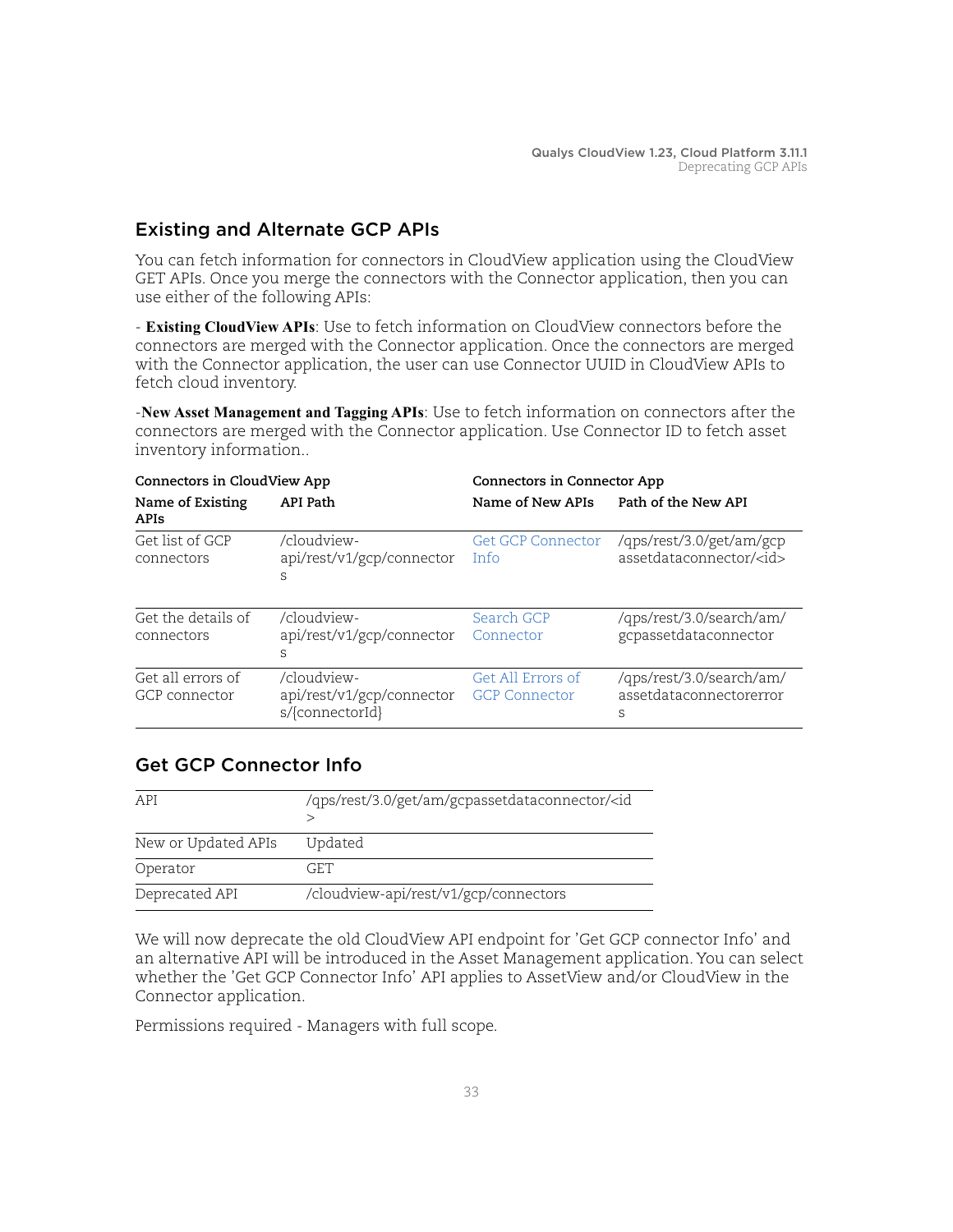### Sample: List specific GCP Connector Id 176001

```
curl -n -u "USERNAME:PASSWORD"-H "Content-type: text/xml" -X "POST" 
"https://qualysapi.qualys.com/qps/rest/3.0/get/am/gcpassetdataconnector/17601"
```
### <span id="page-33-0"></span>Create GCP Connector

| API                 | /qps/rest/3.0/create/am/gcpassetdataconnector |
|---------------------|-----------------------------------------------|
| New or Updated APIs | New                                           |
| Operator            | <b>POST</b>                                   |
| Deprecated API      | /cloudview-api/rest/v1/gcp/connectors         |

We will now deprecate the old CloudView API endpoint for 'create GCP connectors' and an alternative API will be introduced in the Asset Management applicaton. You can select whether the 'Create GCP Connector' API applies to AssetView and/or CloudView in the Connector application.

Permissions required - Managers with full scope.

### Input Parameters

| Parameters   | Description                                                                                                                                            |
|--------------|--------------------------------------------------------------------------------------------------------------------------------------------------------|
| id           | The ID of the connector that you want to create.                                                                                                       |
| name         | Name of the connector you want to create.                                                                                                              |
| description  | Description of the connector you want to create.                                                                                                       |
| type         | Type of connector - GCP.                                                                                                                               |
| authRecord   | (GCPAuthRecordSimple) The GCP authentication record the<br>connector uses to connect to GCP. When writing/updating it is<br>looked up by the ID field. |
| allRegions   | (boolean) If true, the end point's collection is ignored an all<br>GCP regions scanned.                                                                |
| disabled     | (boolean) Whether execution of the connector is disabled<br>(YES). If disabled, the connector does not synchronize assets.                             |
| runFrequency | runFrequency for a connector decides the rate at which the<br>connector should poll the cloud provider and fetch the data<br>specified in minutes.     |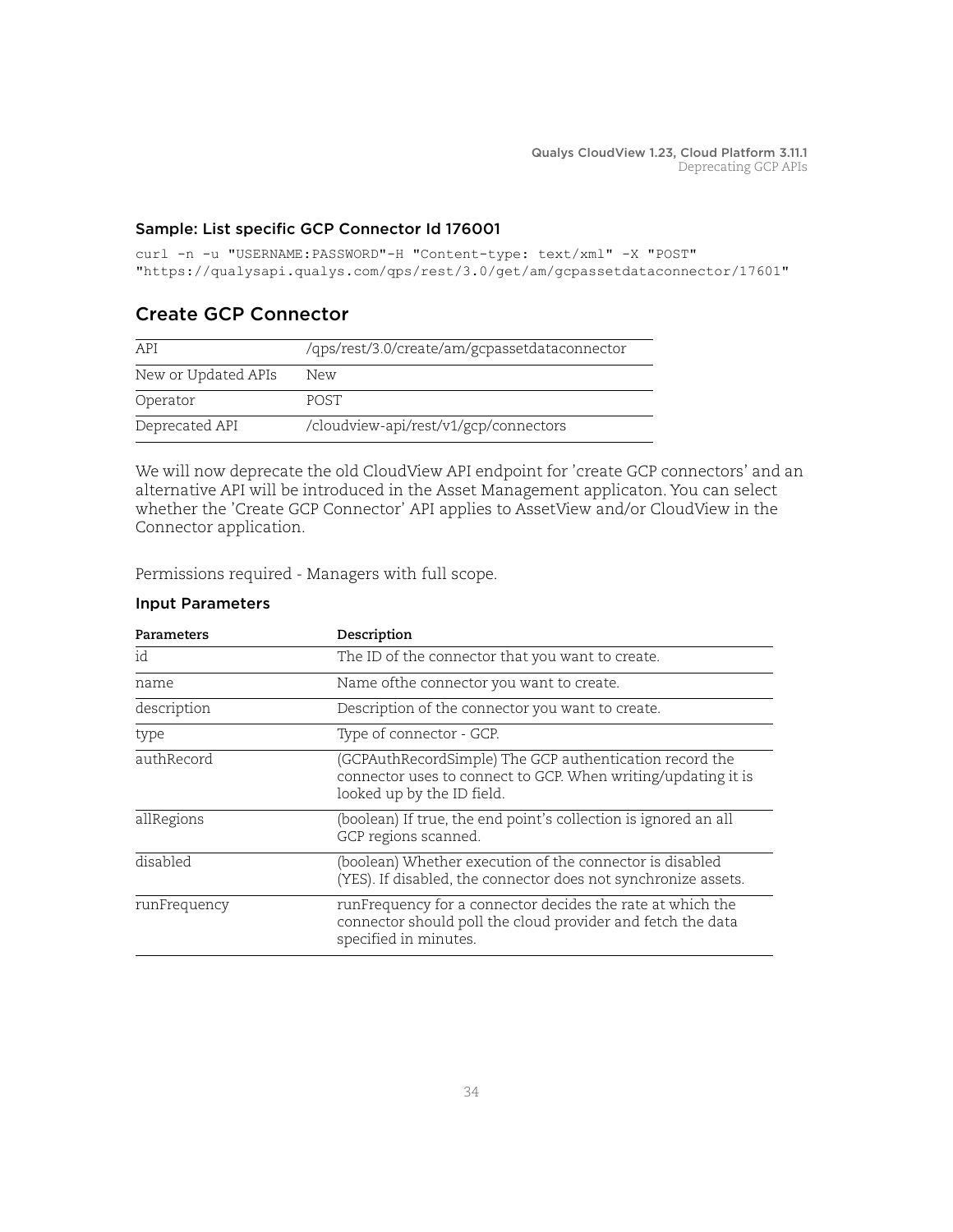| Parameters           | Description                                                                                                                                                                                                                                     |
|----------------------|-------------------------------------------------------------------------------------------------------------------------------------------------------------------------------------------------------------------------------------------------|
| isRemediationEnabled | A flag to enable or disable remediation for the connector.                                                                                                                                                                                      |
| connectorAppInfos    | It holds the list of list of ConnectorAppInfo which includes App<br>Name, identifiers and tag details. Connector can one or more<br>apps from list [AI, CI, CSA].<br>AI-Asset Inventory, CI- Cloud Inventory, CSA- Cloud Security<br>Assesment. |

### Sample: Create a new GCP connector

API request:

```
curl -u "USERNAME: PASSWORD" -H "Content-type: text/xml" -X "POST" --
data-binary @-
"https://qualysapi.qualys.com/qps/rest/3.0/create/am/gcpassetdatacon
nector" <file.xml
```
Note: file.xml contains request POST data

```
Request POST data (XML):
```

```
<ServiceRequest>
       <data>
          <GcpAssetDataConnector>
             <authRecord>
<auth_provider_x509_cert_url>https://www.googleapis.com/oauth2/v1/certs</auth_pr
ovider_x509_cert_url>
                <auth_uri>https://accounts.google.com/o/oauth2/auth</auth_uri>
                <client_email>hk-conn-new@my-project-
1513669048551.iam.gserviceaccount.com</client_email>
               <client_id>106554609655473423940</client_id>
<client_x509_cert_url>https://www.googleapis.com/robot/v1/metadata/x509/hk-conn-
new%40my-project-1513669048551.iam.gserviceaccount.com</client_x509_cert_url>
                <private_key>-----BEGIN PRIVATE KEY-----
MIIEvwIBADANBgkqhkiG9w0BAQEFAASCBKkwggSlAgEAAoIBAQC75u1Mi3S68tFe
EUmf+J7qDvoYdXkpptsCLc+ 
-----END PRIVATE KEY-----
</private_key>
<private_key_id>83ccb924f9d4c42d841694648721db21c6b79977</private_key_id>
                <projectId>my-project-1111111111111</projectId>
                <token_uri>https://oauth2.googleapis.com/token</token_uri>
                <type>service_account</type>
```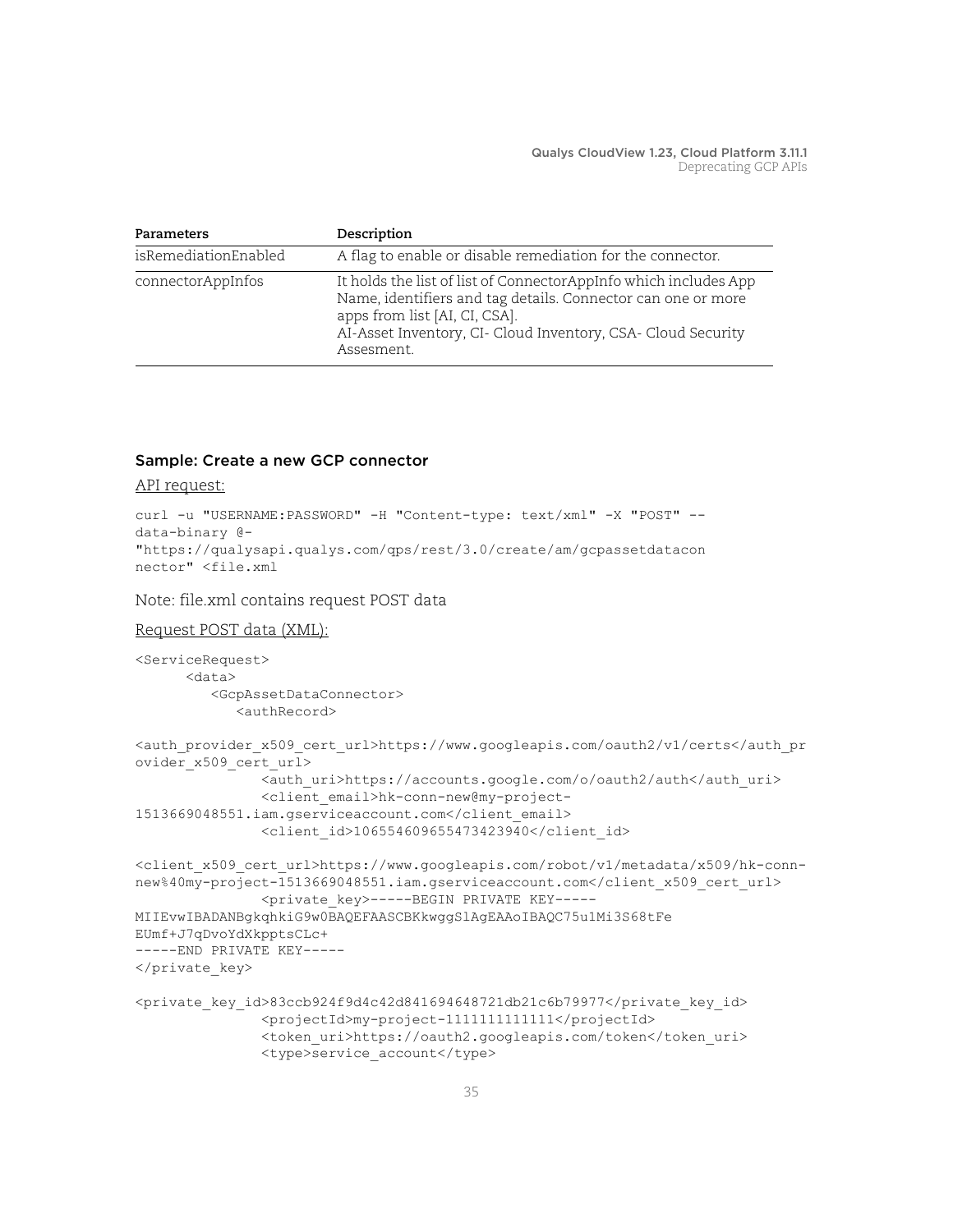```
 </authRecord>
             <connectorAppInfos>
                <set>
                    <ConnectorAppInfoQList>
                       <set>
                          <ConnectorAppInfo>
                             <identifier>my-project-1111111111111</identifier>
                             <name>CI</name>
                             <tagId>8550229</tagId>
                          </ConnectorAppInfo>
                      \langle/set\rangle </ConnectorAppInfoQList>
               \langle/set\rangle </connectorAppInfos>
             <description>Sample GCP Connector description</description>
             <disabled>false</disabled>
             <isGovCloudConfigured>false</isGovCloudConfigured>
             <name>Sample GCP Connector</name>
          </GcpAssetDataConnector>
       </data>
    </ServiceRequest>
Request POST data(JSON):
\{ "ServiceRequest": {
 _"data": {
 "GcpAssetDataConnector": {
         "name": "Sample GCP Connector",
         "description": "Sample GCP Connector description",
         "disabled": false,
         "isGovCloudConfigured": false,
         "authRecord": {
           "projectId": "my-project-1111111111111",
          "auth provider x509 cert url":
"https://www.googleapis.com/oauth2/v1/certs",
          "auth uri": "https://accounts.google.com/o/oauth2/auth",
          "client email": "hk-conn-new@my-project-
1513669048551.iam.gserviceaccount.com",
          "client id": "106554609655473423940",
          "client x509 cert url":
"https://www.googleapis.com/robot/v1/metadata/x509/hk-conn-new%40my-project-
1513669048551.iam.gserviceaccount.com",
          "private key": "-----BEGIN PRIVATE KEY-----
\nMIIEvwIBADANBgkqhkiG9w0BAQEFAASCBKkwggSlAgEAAoIBAQC75u1Mi3S68tFe\nEUmf+J7qDvoY
dXkpptsCLc+ \n-----END PRIVATE KEY-----\n",
           "private_key_id": "83ccb924f9d4c42d841694648721db21c6b79977",
          "token uri": "https://oauth2.googleapis.com/token",
          "type": "service account"
```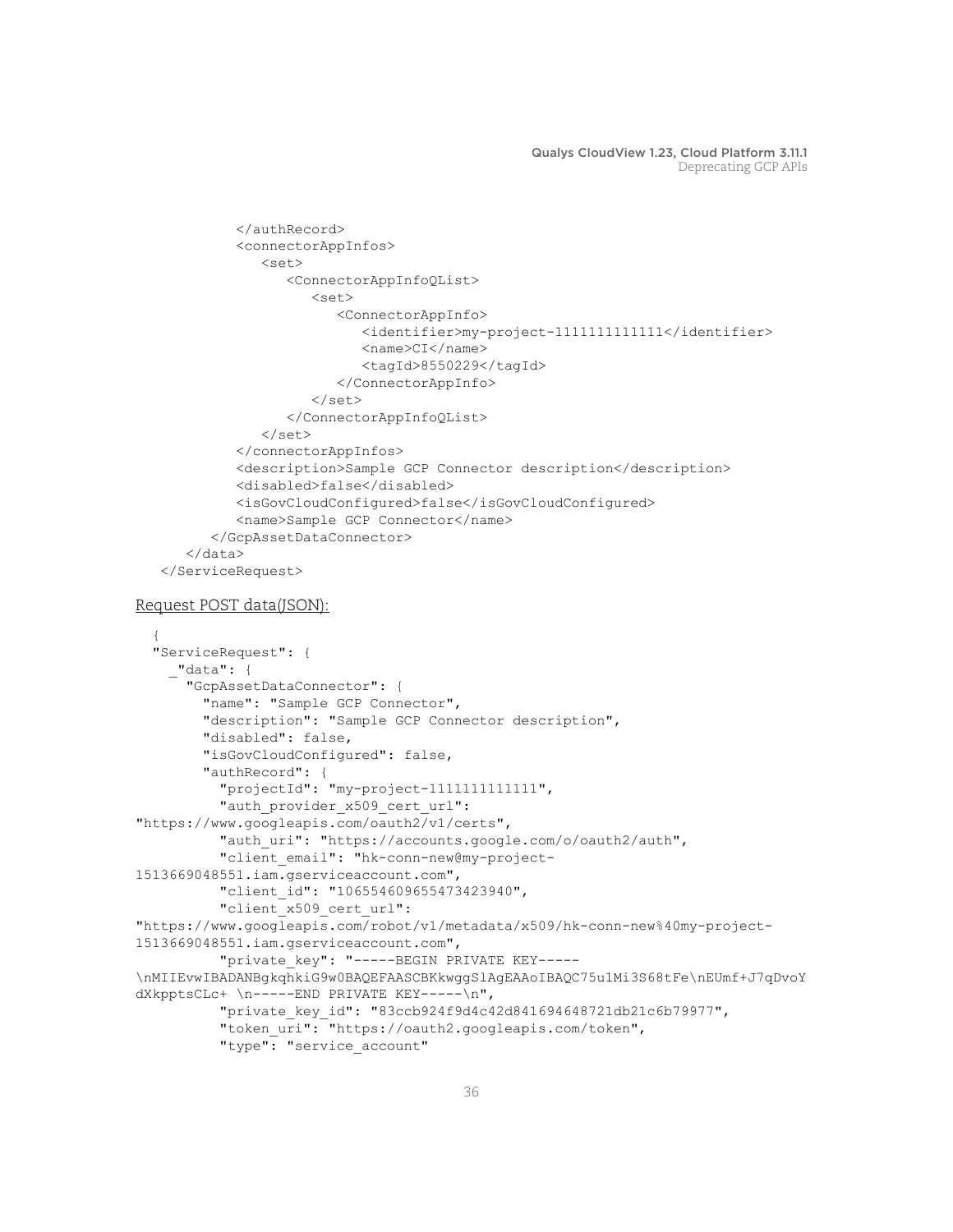```
 },
        "connectorAppInfos": {
          "set": {
           "ConnectorAppInfoQList": {
             "set": {
               "ConnectorAppInfo": {
                 "name": "CI",
                 "identifier": "my-project-1111111111111",
                 "tagId": 8550229
 }
 }
 }
 }
        }
      }
    }
  }
}
```
# <span id="page-36-0"></span>Update GCP Connector

| API                 | /qps/rest/3.0/update/am/gcpassetdataconnector<br>/qps/rest/3.0/update/am/gcpassetdataconnector/<br><id></id> |
|---------------------|--------------------------------------------------------------------------------------------------------------|
| New or Updated APIs | Updated                                                                                                      |
| Operator            | <b>POST</b>                                                                                                  |
| Deprecated API      | /cloudview-<br>api/rest/v1/gcp/connectors/{connectorId}                                                      |

We will now deprecate the API endpoint to update writable fields and collections of the GCP connector from CloudView and introduce an alternative API to the Asset Management application.

The update API can also be used to enable/disable your GCP connector.

Permissions required - Managers with full scope.

### Input Parameters

| Parameters  | Description                                                                                                                                              |
|-------------|----------------------------------------------------------------------------------------------------------------------------------------------------------|
| name        | The ID of the connector that you want to update.                                                                                                         |
| description | Name of the connector you want to update.                                                                                                                |
| authRecord  | (AzureAuthRecordSimple) The GCP authentication record the<br>connector uses to connect to GCP. When writing/updating it is<br>looked up by the ID field. |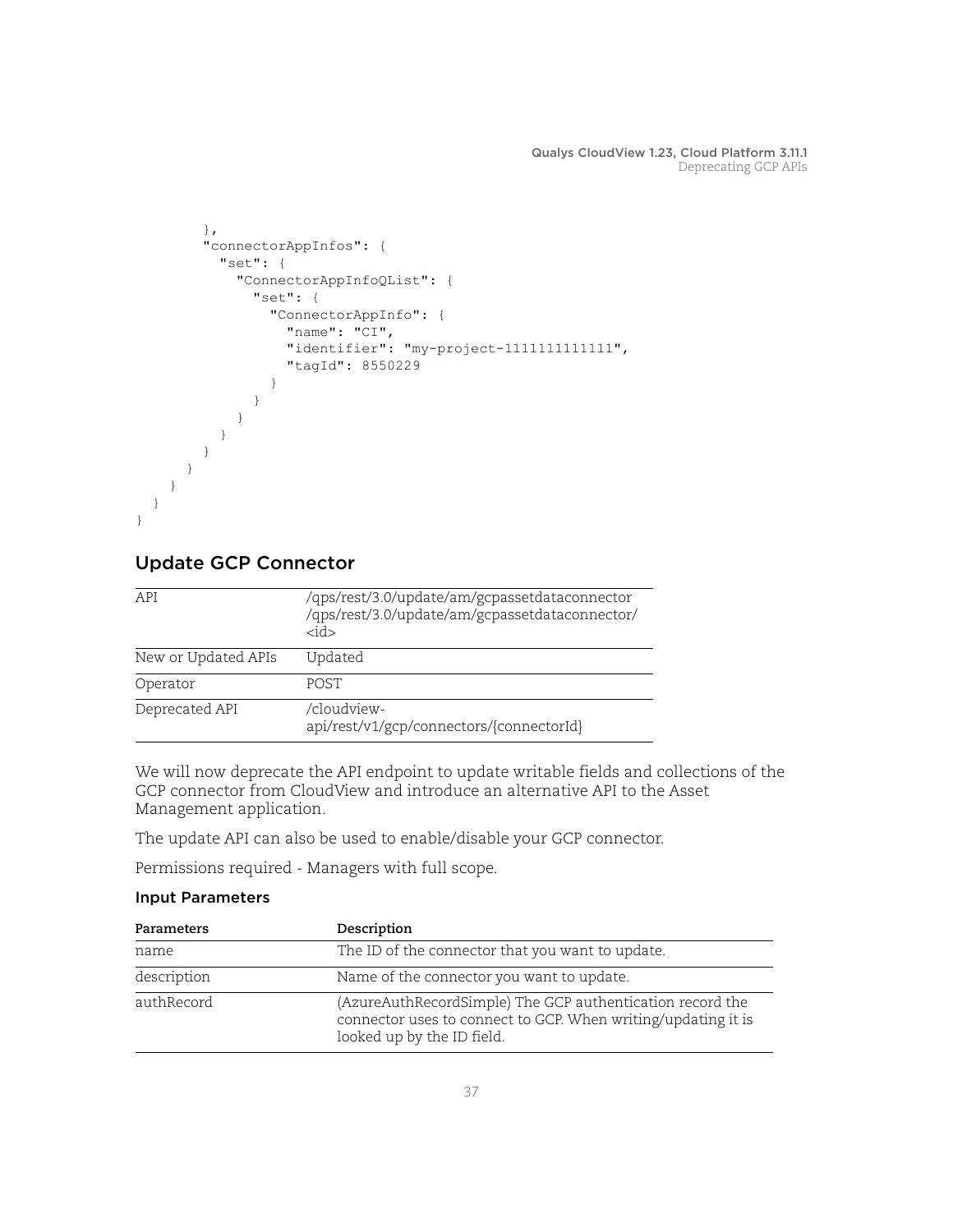| Parameters           | Description                                                                                                                                                                                                                                    |
|----------------------|------------------------------------------------------------------------------------------------------------------------------------------------------------------------------------------------------------------------------------------------|
| disabled             | (boolean) Whether execution of the connector is disabled<br>(YES). If disabled the connector does not synchronize assets.                                                                                                                      |
| runFrequency         | runFrequency for a connector decides the rate at which the<br>connector should poll the cloud provider and fetch the data<br>specified in minutes.                                                                                             |
| isRemediationEnabled | A flag to enable or disable remediation for the connector.                                                                                                                                                                                     |
| connectorAppInfos    | It holds the list of list of ConnectorAppInfo which includes App<br>Name, identifiers and tag details. Connector can one or more<br>apps from list [AI, CI, CSA].<br>AI-Asset Inventory, CI- Cloud Inventory, CSA- Cloud Security<br>Assesment |

### Sample: Update GCP connector name

#### API request:

```
curl -u "USERNAME: PASSWORD" -H "Content-type: text/xml" -X "POST" --
data-binary @-
"https://qualysapi.qualys.com/qps/rest/3.0/update/am/gcpassetdatacon
nector/178202" < file.xml
```
Note: file.xml contains request POST data

### Request POST data(XML):

```
<?xml version="1.0" encoding="UTF-8"?>
<ServiceRequest>
    <data>
       <GcpAssetDataConnector>
          <id>178202</id>
          <name>Updated GCP Connector Name</name>
       </GcpAssetDataConnector>
    </data>
</ServiceRequest>
```
#### Request POST data(JSON):

```
{
   "ServiceRequest": {
     "data": {
       "GcpAssetDataConnector": {
         "id": 178202,
         "name": "Updated GCP Connector Name"
       }
     }
```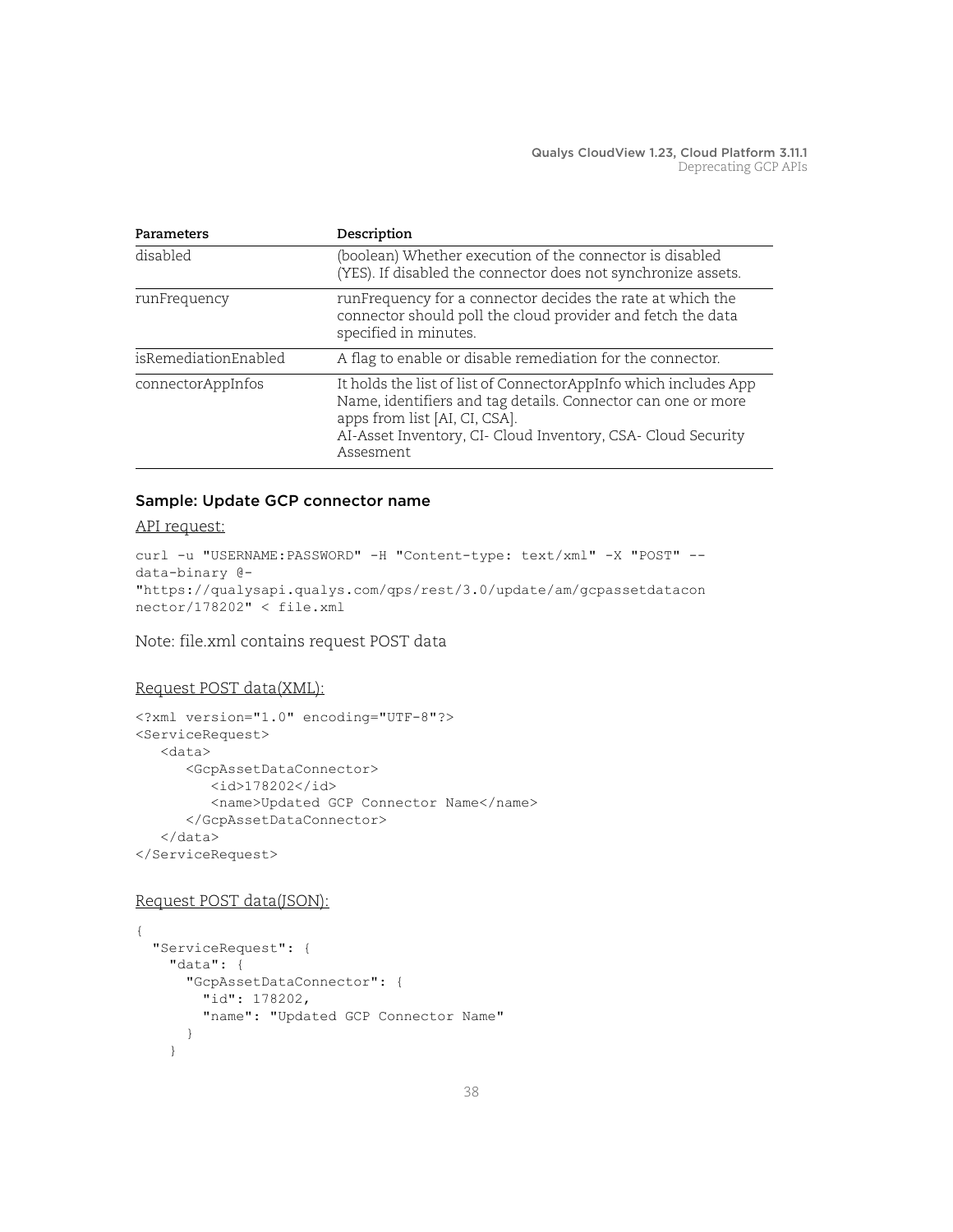} }

## <span id="page-38-0"></span>Search GCP Connector

| API                 | /qps/rest/3.0/search/am/gcpassetdataconnector |
|---------------------|-----------------------------------------------|
| New or Updated APIs | Updated                                       |
| Operator            | <b>POST</b>                                   |
| Deprecated API      | /cloudview-api/rest/v1/gcp/connectors         |

We will now deprecate the API endpoint to return a list of GCP connectors that match the provided criteria from the CloudView application and introduce an alternative in the Asset Management application.

Limit your results- Narrow down your search results using the parameters listed below.

Pagination - A maximum of 100 instances are returned by default. To customize this specify a "preferences" tag in the POST body of your request.

| Parameter                   | Description                                            |
|-----------------------------|--------------------------------------------------------|
| id                          | The ID of the connector that you want to search.       |
| name                        | Name is the name for the connector you want to search. |
| description                 | Description of the connector you want to search.       |
| lastSync                    | Last sync date of the connector.                       |
| Type                        | Type of connector - GCP.                               |
| authRecord.projectId (Text) | Unique identifier of project in Google cloud.          |

### Input Parameters

### Sample: Search GCP Connector by project ID

API request:

```
curl -u "USERNAME: PASSWORD" -H "Content-type: text/xml" -X "POST" --
data-binary @-
"https://qualysapi.qualys.com/qps/rest/3.0/search/am/gcpassetdatacon
nector/178202" < file.xml
```
Note: file.xml contains request POST data

Request POST data(XML):

```
<?xml version="1.0" encoding="UTF-8"?>
<ServiceRequest>
```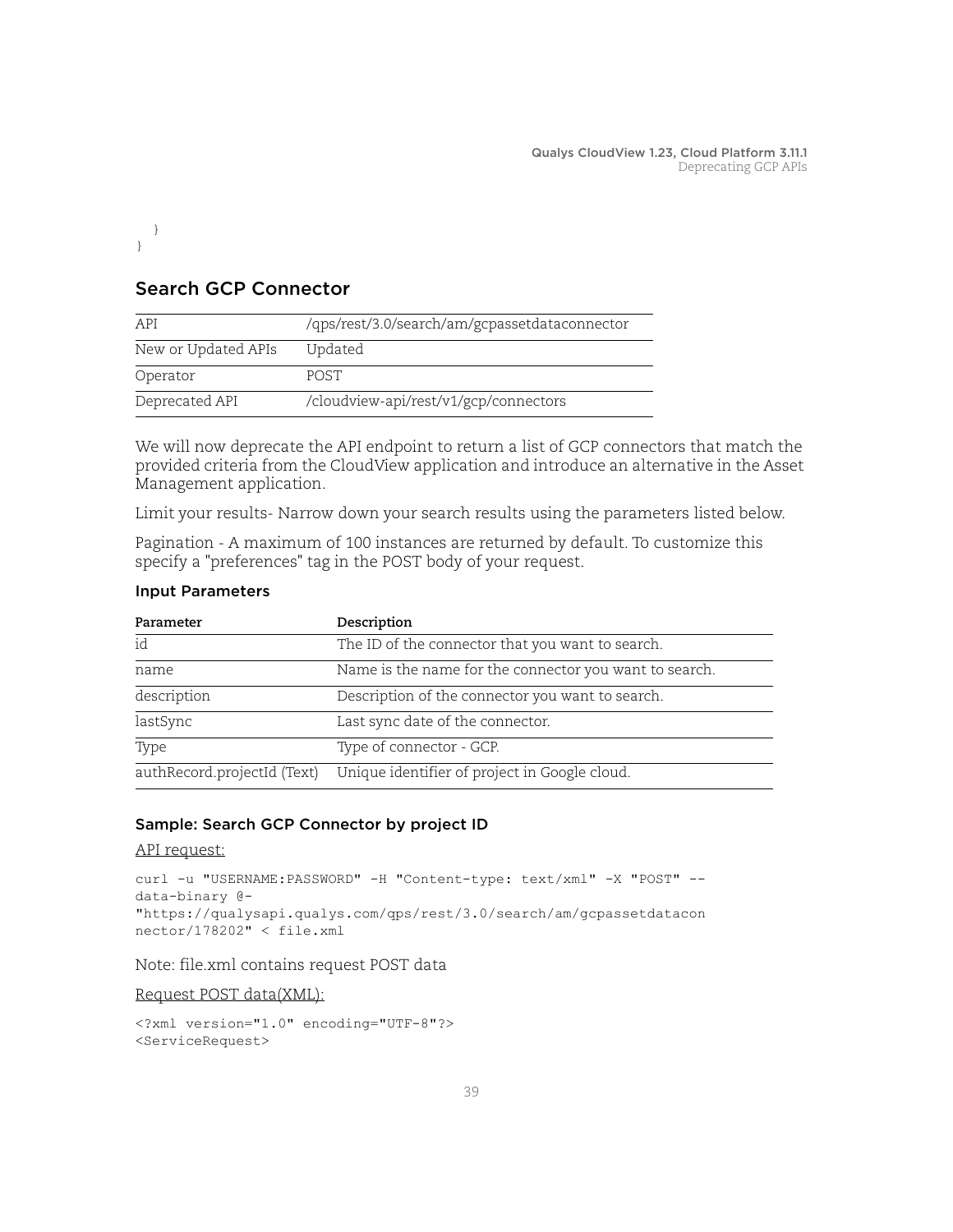```
 <filters>
       <Criteria field="authRecord.projectId" operator="EQUALS">my-project-
1111111111111</Criteria>
    </filters>
</ServiceRequest>
```
#### Request POST data(JSON):

```
{
   "ServiceRequest": {
     "filters": {
       "Criteria": [
\overline{\mathcal{A}} "field": " authRecord.projectId ",
            "operator": "EQUALS",
            "name": "my-project-1111111111111"
         }
       ]
     }
   }
```
### <span id="page-39-0"></span>Get All Errors of GCP Connector

| API                 | /qps/rest/3.0/search/am/assetdataconnectorerror<br>S    |
|---------------------|---------------------------------------------------------|
| New or Updated APIs | Updated                                                 |
| Operator            | GET.                                                    |
| Deprecated API      | /cloudview-<br>api/rest/v1/gcp/connectors/{connectorId} |

We will now deprecate the API endpoint to retrieve all errors of the GCP connector from the CloudView application and introduce an alternative API in the Asset Management application.

Permissions required - Managers with full scope.

### Sample: Get all errors of connector

### API request:

```
curl -u "USERNAME:PASSWORD" -H "Content-type: application/json" -H "Accept: 
application/json" -X "POST" --data-binary @- 
"https://qualysapi.qualys.com/qps/rest/3.0/search/am/assetdataconnectorerrors" < 
file.xml
```
Note: file.xml contains request POST data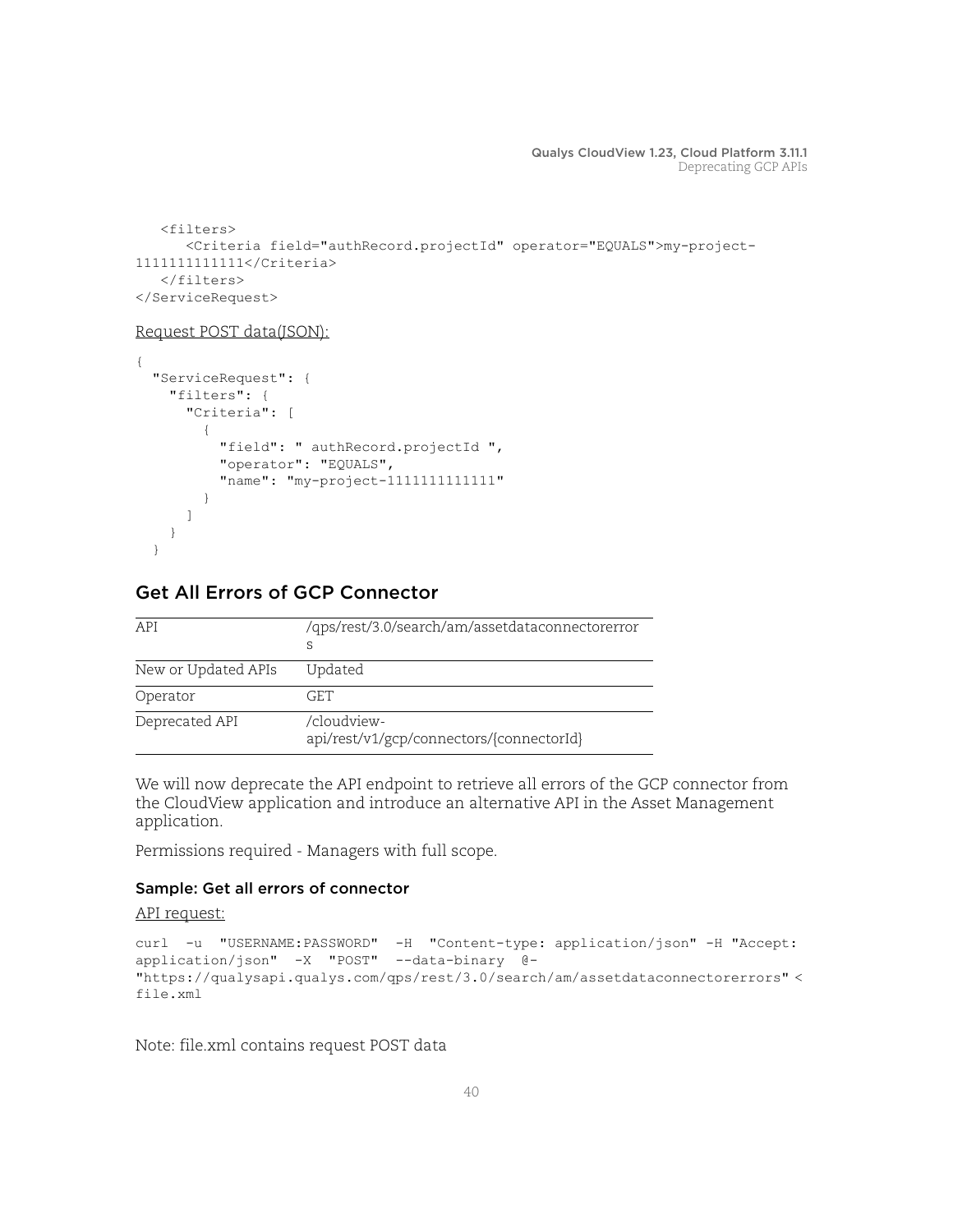### Request POST data(XML):

```
<?xml version="1.0" encoding="UTF-8"?>
<ServiceRequest>
    <filters>
       <Criteria field="id" operator="EQUALS">167405</Criteria>
    </filters>
</ServiceRequest>
```
### Request POST data(JSON):

```
{
    "ServiceRequest": {
       "filters": {
           "Criteria": [
 {
                  "field": "id",
                  "operator": "EQUALS",
                  "value": "167405"
 }
 ]
       }
    }
}
```
# <span id="page-40-0"></span>Delete GCP Connector

| API                 | /qps/rest/3.0/delete/am/gcpassetdataconnector<br>/qps/rest/3.0/delete/am/gcpassetdataconnector/<br>rid> |
|---------------------|---------------------------------------------------------------------------------------------------------|
| New or Updated APIs | Updated                                                                                                 |
| Operator            | DELETE.                                                                                                 |
| Deprecated API      | /cloudview-api/rest/v1/gcp/connectors                                                                   |

We will now deprecate the API endpoint to delete one or more GCP connectors from the CloudView application and introduce an alternative API in the Asset Management application.

Permissions required - Managers with full scope

### Sample: Delete a GCP connector

```
curl -n -u "USERNAME:PASSWORD"
"https://qualysapi.qualys.com/qps/rest/3.0/delete/am/gcpassetdatacon
nector/289201"
```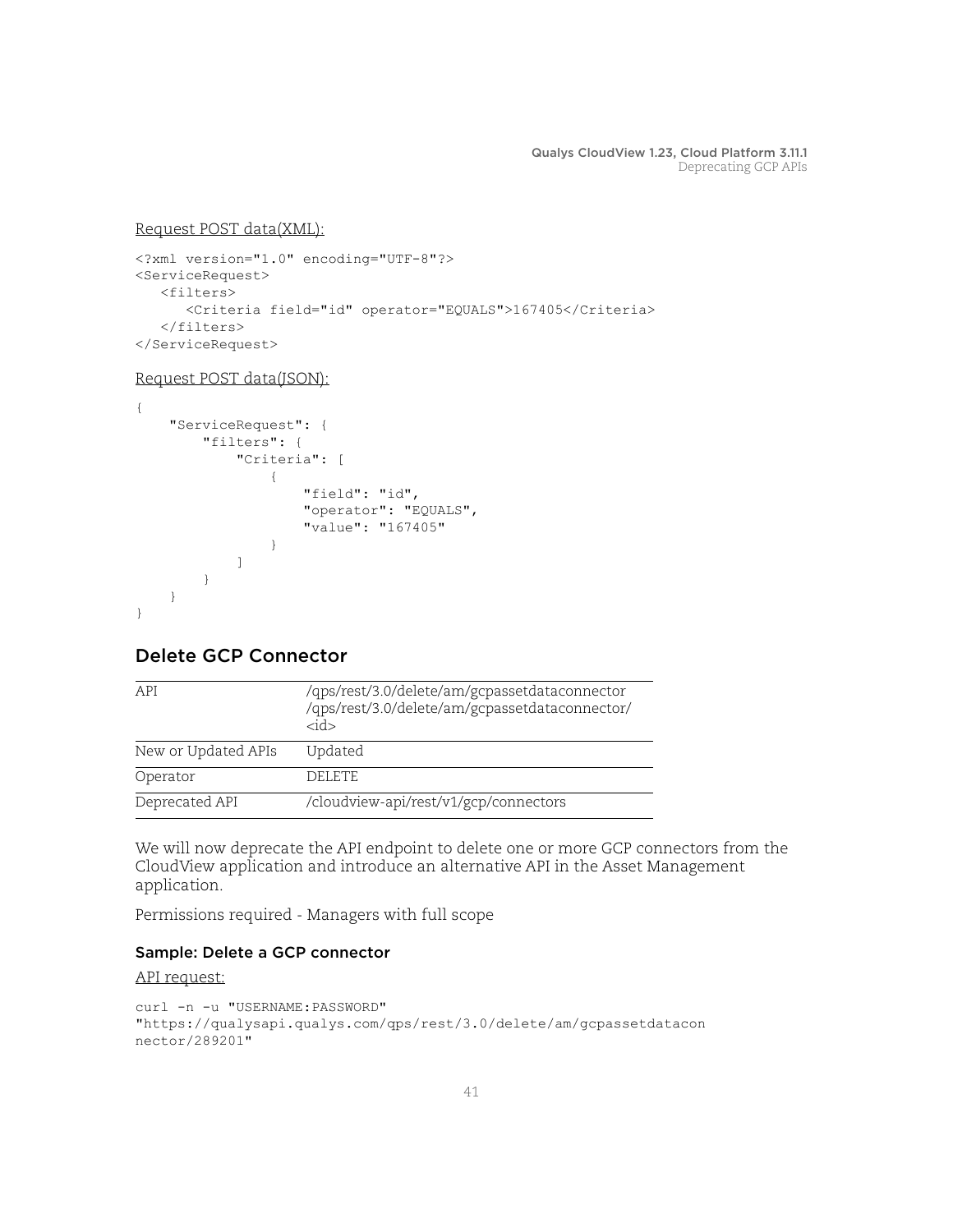| API                 | /qps/rest/3.0/run/am/gcpassetdataconnector<br>/qps/rest/3.0/run/am/gcpassetdataconnector/ <id< th=""></id<> |
|---------------------|-------------------------------------------------------------------------------------------------------------|
| New or Updated APIs | Updated                                                                                                     |
| Operator            | <b>POST</b>                                                                                                 |
| Deprecated API      | /cloudview-api/rest/v1/gcp/connectors/run                                                                   |

### <span id="page-41-0"></span>Run GCP Connector

We will now deprecate the API endpoint to run one or more GCP connectors from the CloudView application and introduce an alternative API in the Asset Management application. The connectors may be run immediately or queued to run when there is capacity. The response will almost always indicate that the connector is pending. Use GET calls to monitor the status of connectors.

Permissions required - Managers with full scope.

### API request

curl -n -u "USERNAME:PASSWORD" "https://qualysapi.qualys.com/qps/rest/3.0/run/am/gcpassetdataconnector/<id>"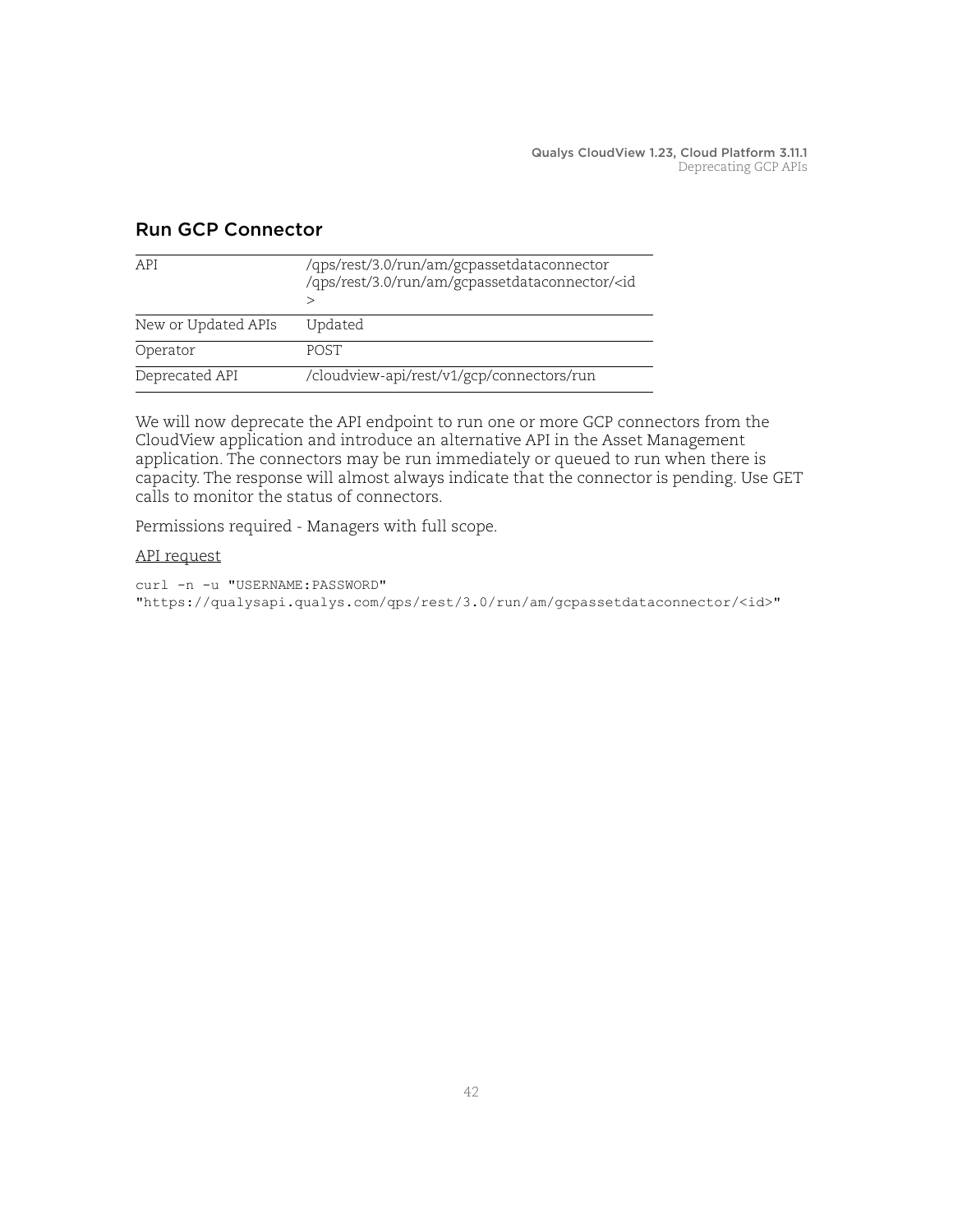# <span id="page-42-0"></span>Deprecating Groups APIs

We are deprecating the API for CloudView groups as the new version of CloudView is introducing tags (instead of groups) for connectors.The deprecation of groups implies that all the existing CloudView groups that are assigned to CloudView connectors will be automatically migrated to Qualys tags. The sub-users, who had connector group assignment, will be assigned the equivalent tag during the migration process. There is no impact to Manager users.

The "Assign Tag" option is introduced instead of "Assign Group" for Connector Actions. The tags allocated to a connector will be displayed in the TAGS column.

The following APIs for connector groups and user access management are being deprecated.

# Connector Groups Management

### List the Groups

| Deprecated API | /cloudview-api/rest/v1/groups |
|----------------|-------------------------------|
| Operator       | GET                           |

### Create a Group

| Deprecated API | /cloudview-api/rest/v1/groups |
|----------------|-------------------------------|
| Operator       | POST                          |

### Get the Group

| Deprecated API | /cloudview-api/rest/v1/groups/{groupUuid} |
|----------------|-------------------------------------------|
| Operator       | GET                                       |

### Update the Groups

| Deprecated API | /cloudview-api/rest/v1/groups/connectors |
|----------------|------------------------------------------|
| Operator       | POST                                     |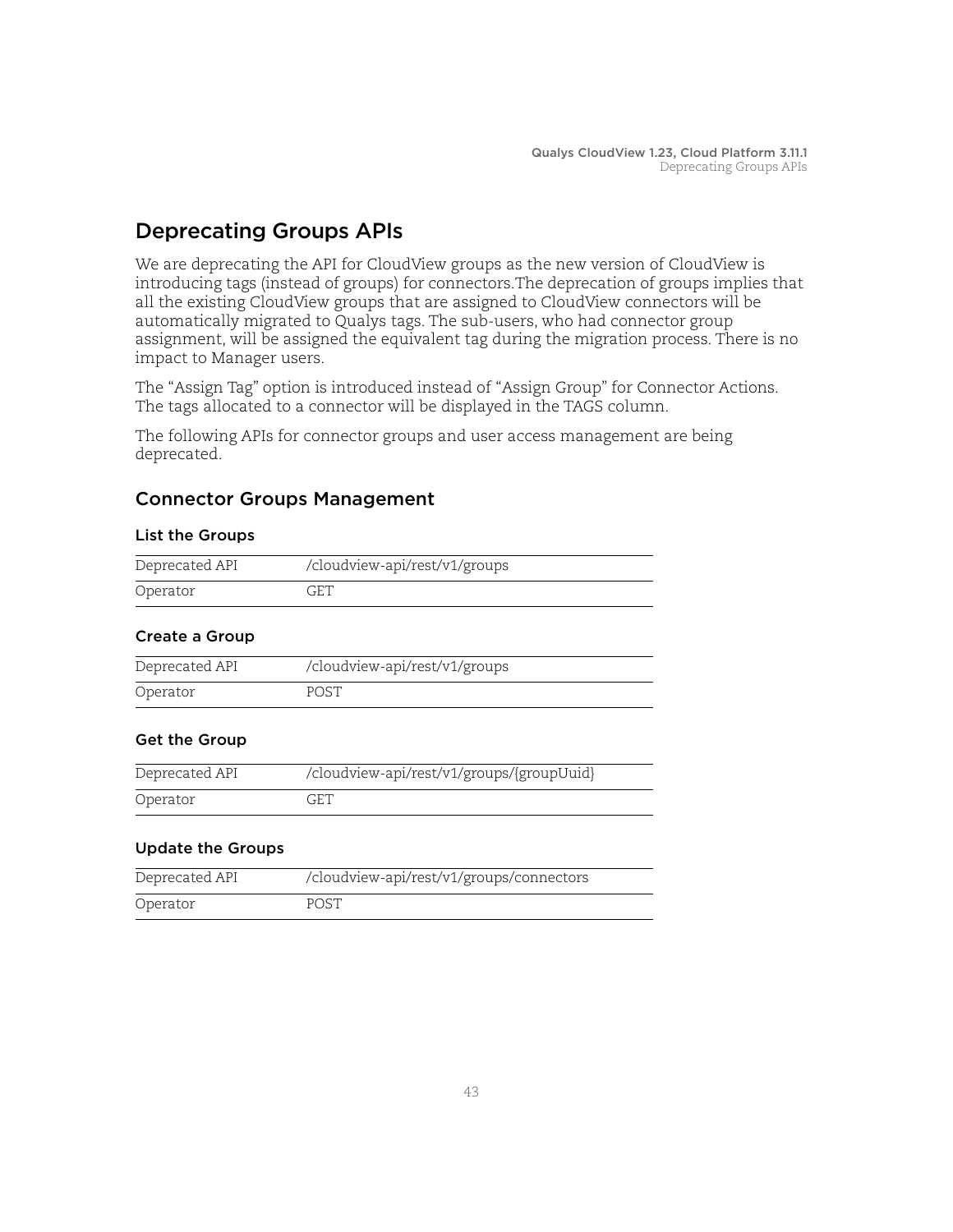### User Access Management

### Update Groups Scope for Users

| Deprecated API | /cloudview-<br>api/rest/v1/users/{userName}/groupScope |
|----------------|--------------------------------------------------------|
| Operator       | <b>POST</b>                                            |

### Get the User Scope

| Deprecated API | /cloudview-api/rest/v1/users/{userName}/scope |
|----------------|-----------------------------------------------|
| Operator       | GET                                           |

### Update Connectors Scope for Users

| Deprecated API | /cloudview-api/rest/v1/users/{userName}/scope |
|----------------|-----------------------------------------------|
| Operator       | <b>POST</b>                                   |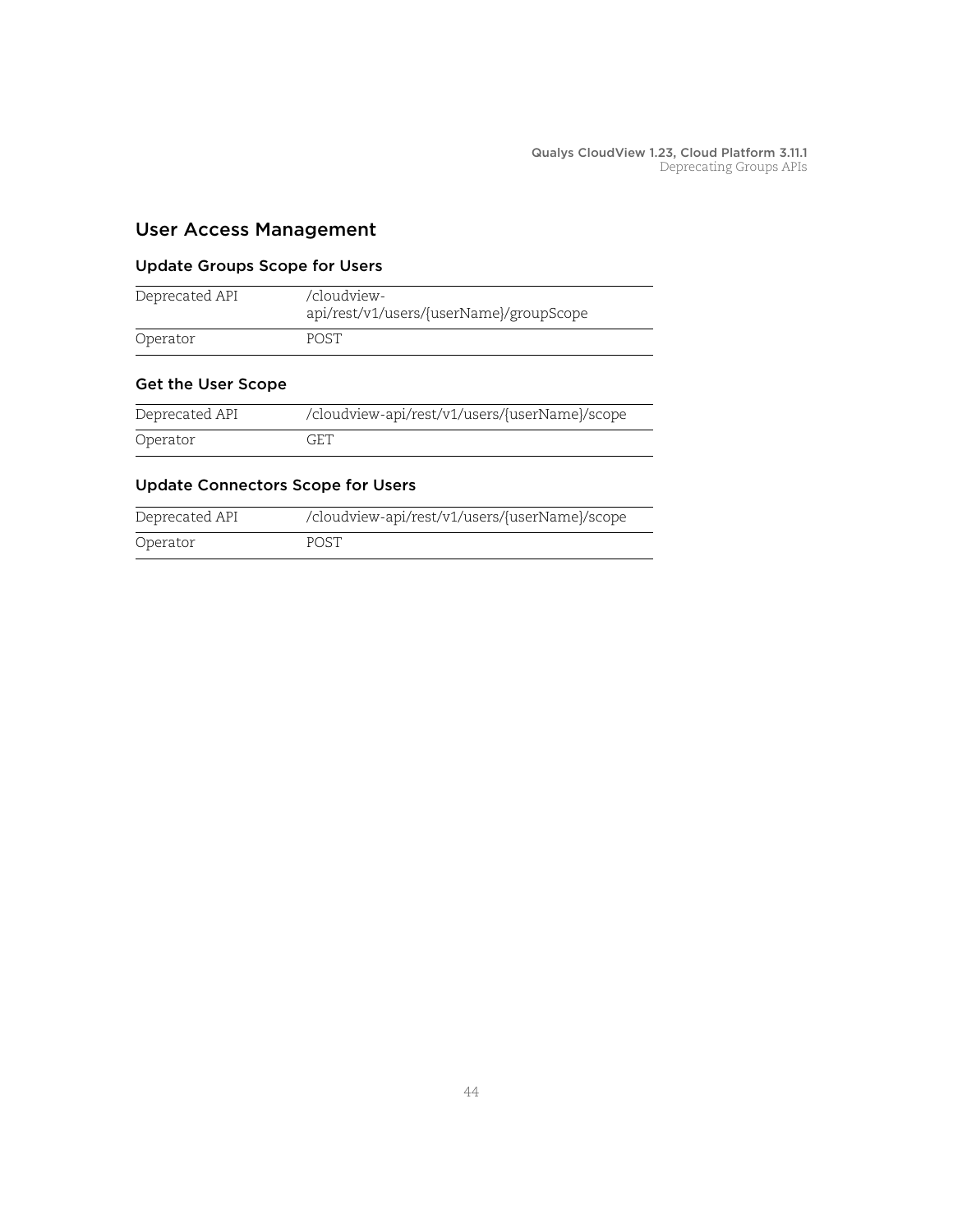# <span id="page-44-0"></span>Build Time On-Screen Report APIs

CloudView will not provide an option for users to generate On-Screen reports for Build Time control evaluation. We have now added/introduced a new parameter called "Execution Type" with two values, 'BUILD\_TIME' and 'RUN\_TIME' for users to choose among when generating reports.

[Create an On-Screen Report](#page-44-1)

[Update an On-Screen Report](#page-45-0)

### <span id="page-44-1"></span>Create an On-Screen Report

| API                 | /cloudview-api/rest/v1/reports |
|---------------------|--------------------------------|
| New or Updated APIs | Updated                        |
| Operator            | POST.                          |

### Sample: For On Screen Build Time Create Policy Report

#### API request:

```
curl -X POST "https://<QualysURL>/cloudview-
api/rest/v1/reports?executionType=BUILD_TIME" 
-H "accept: */*" 
-H "Authorization: Basic cWF0ZXNfeWQ6UUF0ZW1wQDEyMw==" 
-H "Content-Type: application/json" -d
```
### Request POST data:

```
{
  "cloudType": "GCP",
   "connectorIds": [
     ""
   ],
   "description": "GCP_OnScreenReportBuildTime",
   "format": "ON-SCREEN",
   "mandateId": "",
   "policies": [
     {
       "cloudType": "GCP",
       "policyId": "ad0e2b90-2593-11ec-862b-d9b78b551a58"
     }
   ],
   "tagIds": [
     0
   ],
   "title": "BT_OnScreenReport",
   "type": "POLICY"
```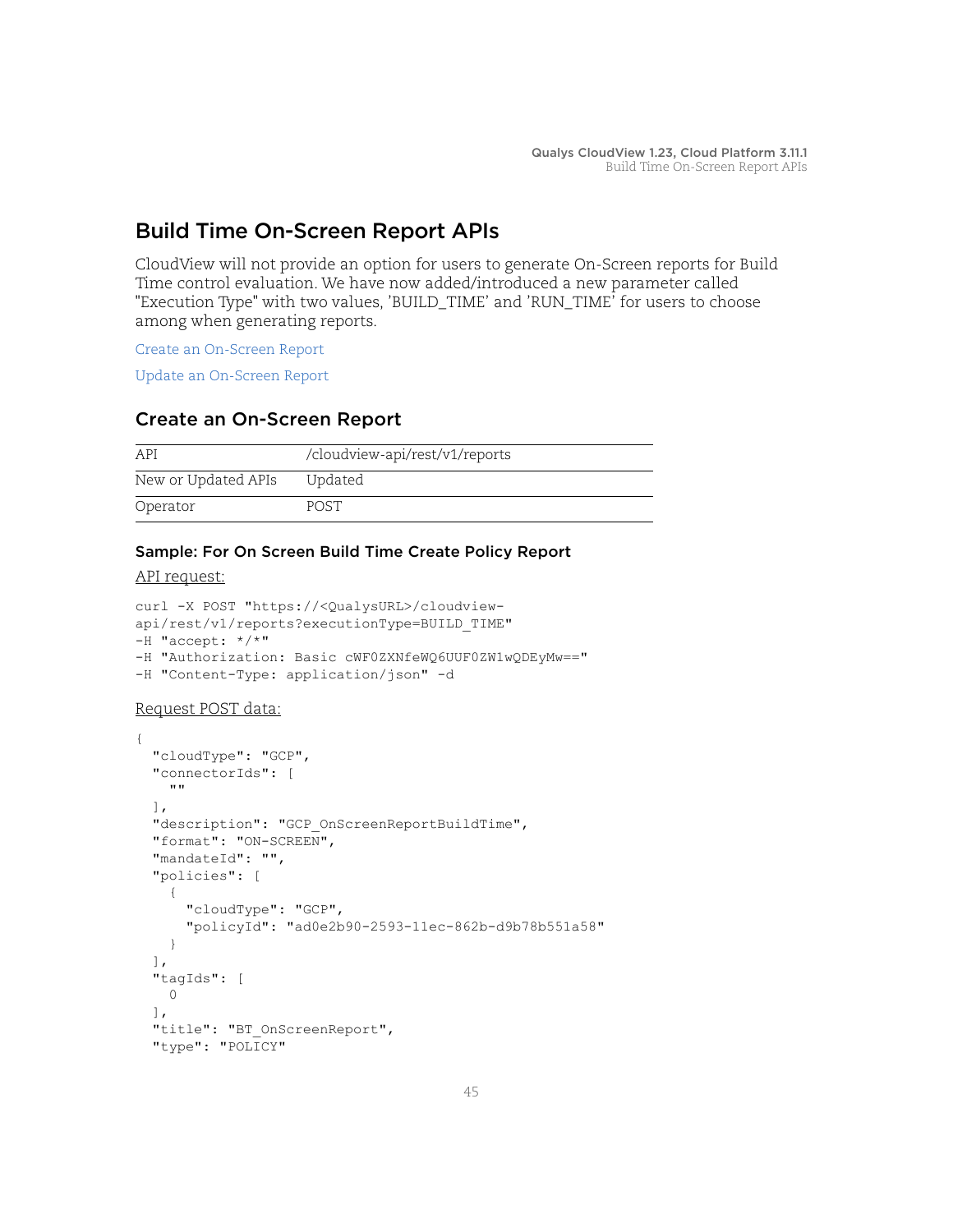}

### Response:

```
{
   "title": "BT_OnScreenReport",
  "type": "POLICY",
  "format": "ON-SCREEN",
  "accounts": [],
  "description": "GCP_OnScreenReportBuildTime",
   "policies": [
    {
       "policyId": "ad0e2b90-2593-11ec-862b-d9b78b551a58",
       "cloudType": "GCP"
    }
 \frac{1}{2} "createdOn": "2022-04-22T05:14:52+0000",
   "cloudType": "GCP",
   "qualysTags": [],
  "executionType": "BUILD_TIME",
  "reportId": "23e7f940-c1fb-11ec-8ead-4769752faefd"
}
```
### <span id="page-45-0"></span>Update an On-Screen Report

| <b>API</b>          | /cloudview-api/rest/v1/reports/{reportId} |
|---------------------|-------------------------------------------|
| New or Updated APIs | Updated                                   |
| Operator            | PATCH                                     |

### Sample: For On Screen Build Time Update Mandate Report

```
API request:
```
{

```
curl -X PATCH "https://<QualysURL>/cloudview-api/rest/v1/reports/aa1ed570-ba20-
11ec-8ead-4769752faefd?executionType=BUILD_TIME" 
-H "accept: */*" 
-H "Authorization: Basic cWF0ZXNfeWQ6UUF0ZW1wQDEyMw==" 
-H "Content-Type: application/json" -d
```
### Request POST data:

```
 "cloudType": "AWS",
 "connectorIds": [
  "\vert,
 "description": "BT_AWS3",
 "format": "ON-SCREEN",
```